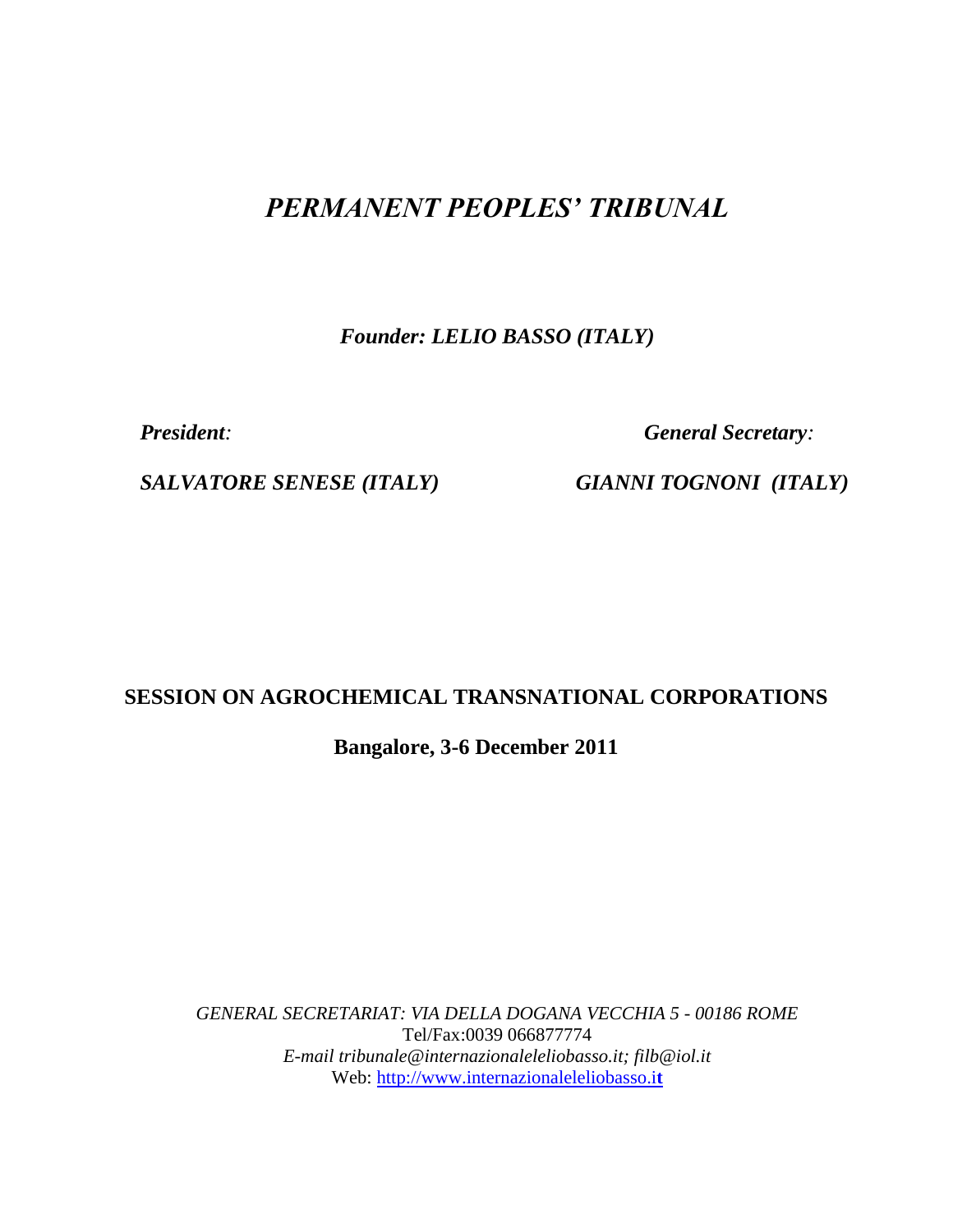#### **1. History and legitimacy of the Permanent People's Tribunal**

This session of the Permanent People's Tribunal (PPT) completes a long process of investigation that began in July 2008, when representatives of Pesticide Action Network (PAN) International presented a request of intervention in order to investigate how and in which terms the activities of transnational agrochemical corporations cause "massive death, terrible harm to health, plunder of the environment and destruction of ecological balance and biodiversity" (letter of request). Due to the impossibility for the victims and survivors to have effective recourse to legal avenue for justice, compensation and remediation, the PPT decided to hold the session in Bangalore, from December 3rd to December 6th 2011, after two years of intense work gathering and documenting cases (the full text of the indictment by PAN will be available soon on the website: www.internazionaleleliobasso.it).

The significance and framework of reference for this ruling can be more readily understood if we first refer to the intellectual and field-based experiences accumulated by the Tribunal over its thirty years of work and, more specifically, through its involvement in the assessment of the risk of industrial activities on human and environmental rights. The assertion of the need for, and the legitimacy of, a peoples' law, capable of counteracting the trend in international law that denies the obligatory recognition of peoples as possessing and holding rights was the core of the Universal Declaration of the Rights of Peoples (Algiers, 1976). The Declaration can be considered the real Statute of the PPT and was developed as the juridical expression of the body thinking originated by the Second Russell Tribunal in the dictatorship in Latin America (1947-1976), which devoted the Brussels session to the role of transnational corporations (TNCs). The comments on its findings by Lelio Basso, who was founder of the PPT, are specifically relevant to the present context:

"The directions in which the world is developing leave no doubt as to the fact that, if alternatives are not found to these trends, we are heading towards a world in which the power of a few hundred human beings (political, economic and military leaders), of Kafkaesque remoteness and inaccessibility, in many cases totally unknown, will leave the majority of people no option but to be slaves, to be eliminated or excluded".

The main themes of the request presented by PAN had been since long, and in different contexts and from complementary points of view, among those which have been treated specifically in some of the key Sessions of the PPT. A brief mention of their findings is worth making here, as their doctrine contributes an even more solid and broader basis to the considerations and the conclusions which are reported below. Besides the specific Sessions devoted to general themes (the two Sessions on "The policies of the International Monetary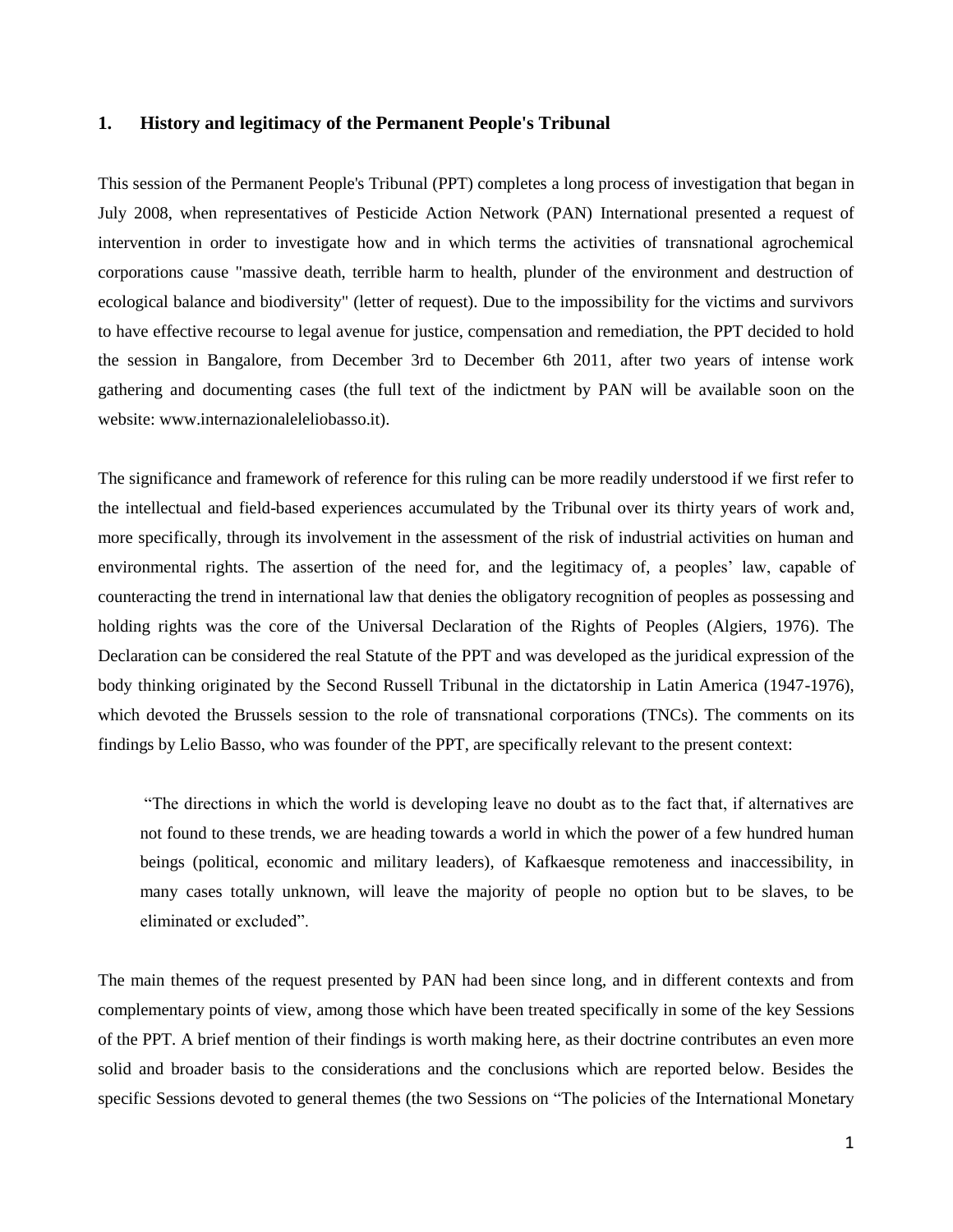Fund and World Bank" in West Berlin, 1988, and Madrid, 1994, and the Session on "The impunity of crimes against humanity in Latin America" in Bogotà, 1991) the dramatic - so concrete, so symbolic - case of Bhopal (the two Sessions on "Industrial hazards and human rights" in Bhopal, 1992, and London, 1994) fully expressed the implications of what was happening in a progressively globalized world: the widespread consensus that it was the worst industrial disaster ever did not lead to concrete actions in favor of the victims by the private and public actors. The victims were a reality "beyond any reasonable doubt", even though they were numerically unspecified and could not be quantified with "due" precision. The causes and responsibilities were also clear: no official "convenient forum" was found, however, to turn the available evidence into effective measures of condemnation and reparation. On the other hand, the findings of the PPT led to a widely subscribed "Charter of the Rights of the Communities" which clearly pointed out the increasing need to deal with the growing impact of environmental violations and wrongs (whatever their cause) with an approach centered on the victims and on the peoples rather than exclusively worrying about seeking a legal solution within the rigid bounds of existing international law. The Sessions of the PPT on Colombia ("Transnational corporations and peoples' rights in Colombia, 2006-2008") and on the complicity of the EU with the strategies of the European multinationals in Latin America ("The EU and transnational companies in Latin America: policies, instruments and actors complicit in the violations of peoples' rights", Madrid 2010) led to an even sharper identification of the offenses of the various actors mentioned above (transnational corporations and national governments), which included massive violations of human rights, especially through the denial of socio-economic rights, the denial of cultural identity and the destruction of the environment. The guiding criteria of the above long-term work in depth analysis, documentation, proposals, can be summarized in the terms formulated in the Session of Madrid:

"The economic model must be subject to the principle of international law, in that the right of ownership must be limited and made subordinate to the general interest so that it performs its social and ecological function. International standards of human rights of indigenous peoples must be approved and applied in a binding and effective way, whilst rules on investment and trade must be made subject to international human rights law".

The request formulated by the Pesticide Action Network was reviewed according to the PPT Statute by the Presidency of the PPT, which admitted it with the greatest interest and priority, as it corresponded fully with at least three characteristics which are requested to qualify a case within the mandate and the competence of the PPT: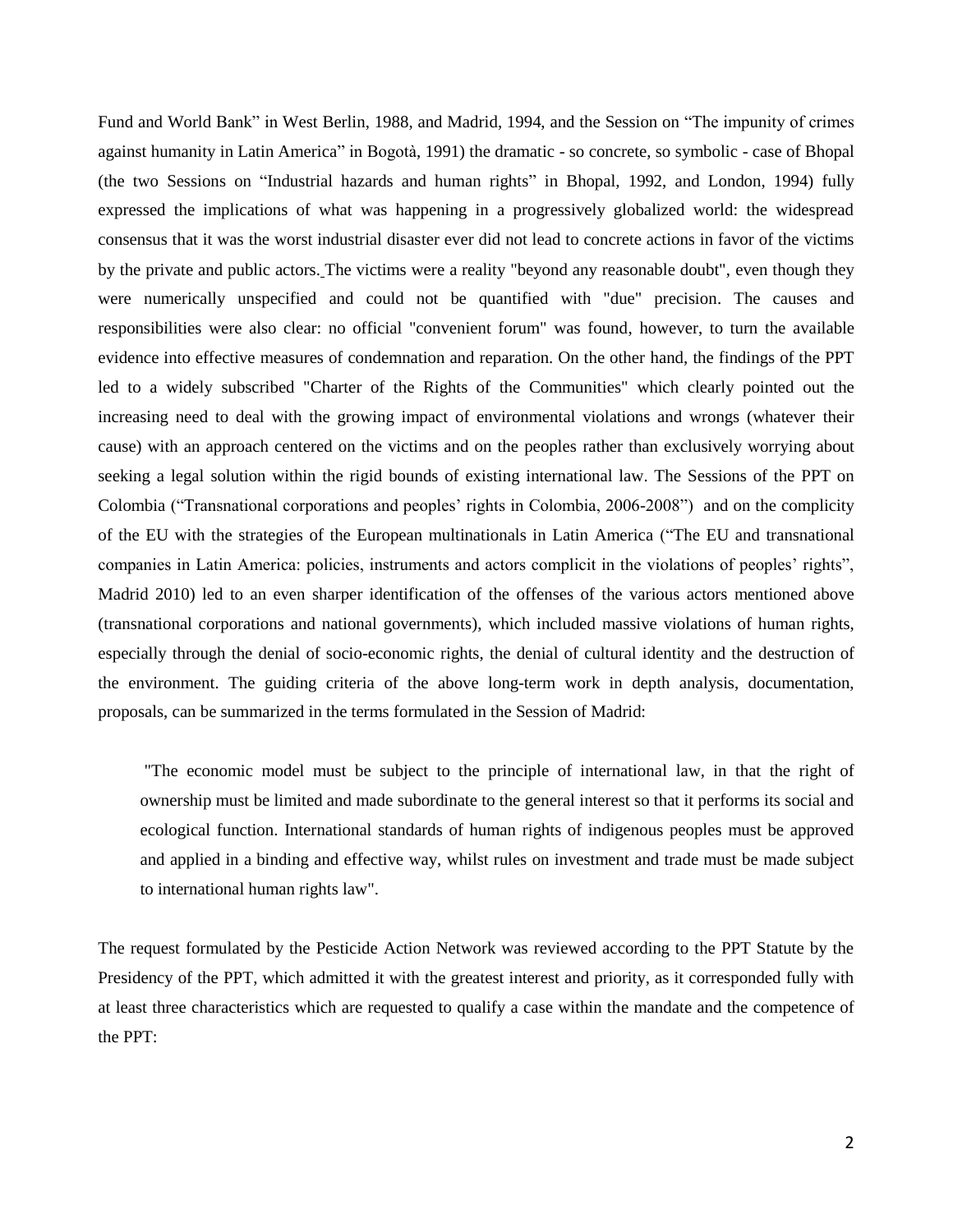- the highly qualified representativeness of  $PAN<sup>1</sup>$ , both in terms of the geographical and thematic spectrum it represents and of the long-term record of activities in the various areas comprised under the theme of the request;
- the factual and juridical robustness of the documentation included in the dossier of the indictment;
- the content which perfectly fitted the experience, the competences, the overall line of doctrinal and operational development of the PPT.

## **2. Procedures of the Bangalore Session**

The PPT Session was held between December 3 and 6, 2011. In accordance with the program (Attachment 2), witnesses, technical witnesses and survivors made oral presentation of specific cases and submitted supporting documents. As established in its Statute, the Tribunal notified the legal representatives of the translational corporations headquartered in Germany (Bayer and BASF), Switzerland (Syngenta) and the United States (Monsanto, DuPont, Dow Chemical Company).

#### **The jury**

 $\overline{a}$ 

The jury was composed of the following members:

**Upendra Baxi (India)**, who acted as the President of the Jury, is a legal scholar and a Professor of Law in Development at the University of Warwick, United Kingdom since 1996. He has been the Vice Chancellor of the University of Delhi (1990–1994), prior to which he held the position of Professor of Law at the same University for 23 years (1973–1996). He also served as the Vice Chancellor of the University of South Gujarat, Surat, India (1982–1985).

**Elmar Altvater (Germany)**, economist, University Professor (tenure position) at the Free University Berlin, Department of Political Science (Otto-Suhr-Institut), and guest-professor at several Universities (Mexico, Brazil, Canada and USA). Former President of the Lelio Basso International Foundation for the Right of Peoples in Rome.

<sup>&</sup>lt;sup>1</sup> Pesticide Action Network (PAN) International is a global network of more than 600 organizations in over 90 countries that has been working for almost 30 years now to protect health, the environment and livelihoods by eliminating the use of highly hazardous pesticides and promoting resilient, regenerative agriculture and food sovereignty.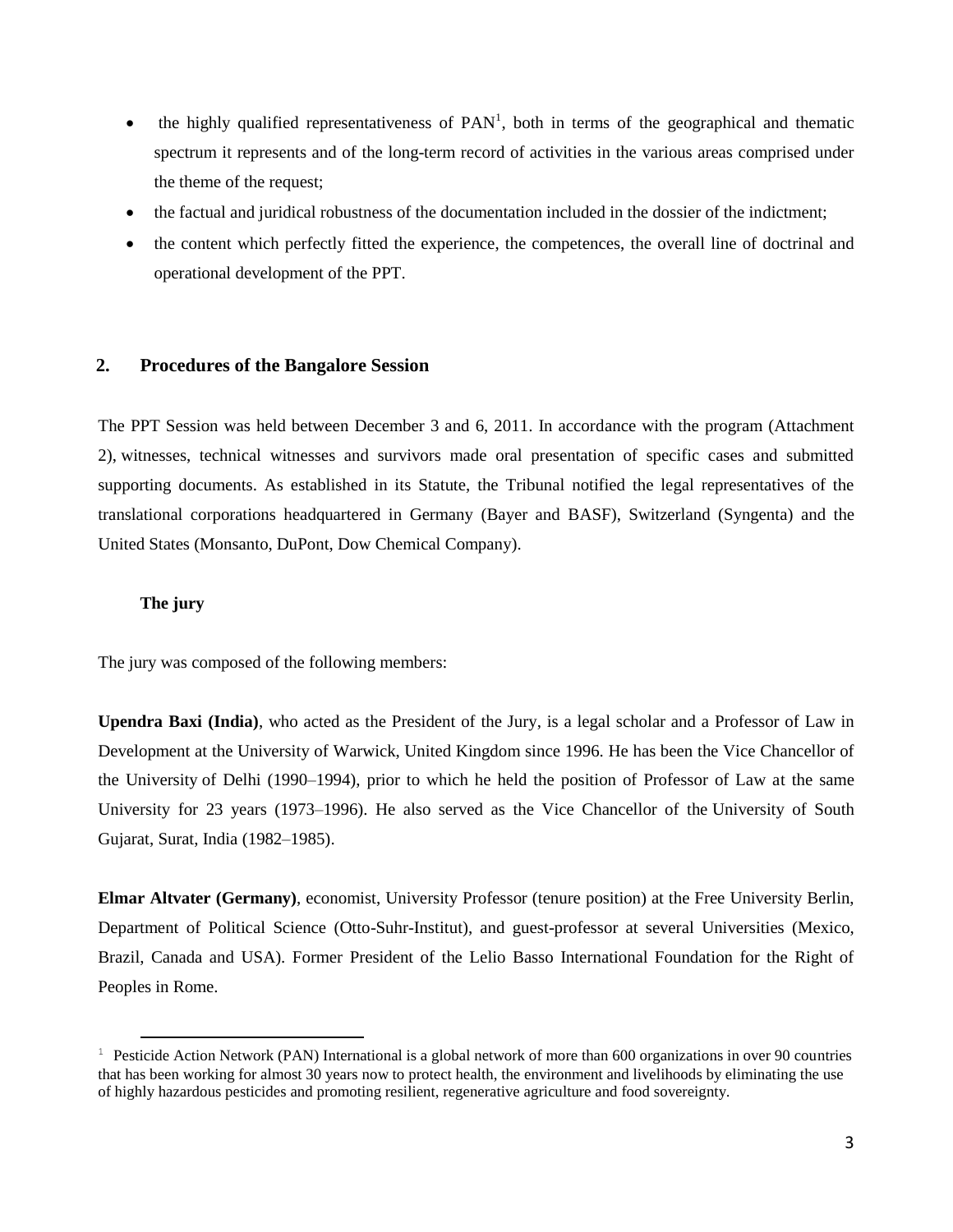**Ibrahima Ly (Senegal)**, professor of law and researcher at the Faculty of Law of the University Cheikh Anta Diop of Dakar (UCAD) since December 1986. He is the first state doctor on environmental rights in Senegal. He is a consistent advocate of environmental protection and a consultant for several national and international institutions on legal issues concerning the environment, the management of natural resources and bio-security.

Paolo Ramazzotti (Italy), Professor of Public Policy at the University of Macerata, Italy, with research activities and publications in the international literature on transnational corporations, institutions and development. He is the coordinator, for his university, of the doctoral program on "Economic Development: Analysis, Policies and Theories", jointly carried out with the University of Camerino, Italy. He is also coeditor of the Forum for social economics.

**Ricarda Steinbrecher (UK)**, biologist and geneticist. She has specialized in gene regulation since 1982 and has worked as a research scientist in the field of mutational analysis, gene identification and gene therapy in university and hospital settings. Since 1995 she has focused on genetic engineering in food and farming, its risks and potential consequences on health, food security and the environment. She is Director of Econexus, Oxford, and Representative of the Federation of German Scientists in biodiversity and biosafety international negotiation.

**Gianni Tognoni (Italy),** Medical doctor, Director of the Consorzio Mario Negri Sud, a research non-profit Institute focused on public health, clinical epidemiology, environmental science, health rights.

#### **3. Facts**

The evidence presented to the PPT by witnesses and experts through oral presentations (followed by extensive question and answer period), written and visual material made available during the public hearings (see Annexes 1 and 2), and available to the Jury as support documentation, cannot be summarized here in full detail. While some of the concrete situations and cases are more explicitly examined in Section 4, this section is simply meant to focus on "model" findings, which are representative of the major classes of violations which are then considered and qualified in the Sections which follow.

The situation presented to the Tribunal in terms of human rights violations by and through agrochemical transnational corporations (TNCs) can be summarized as follows.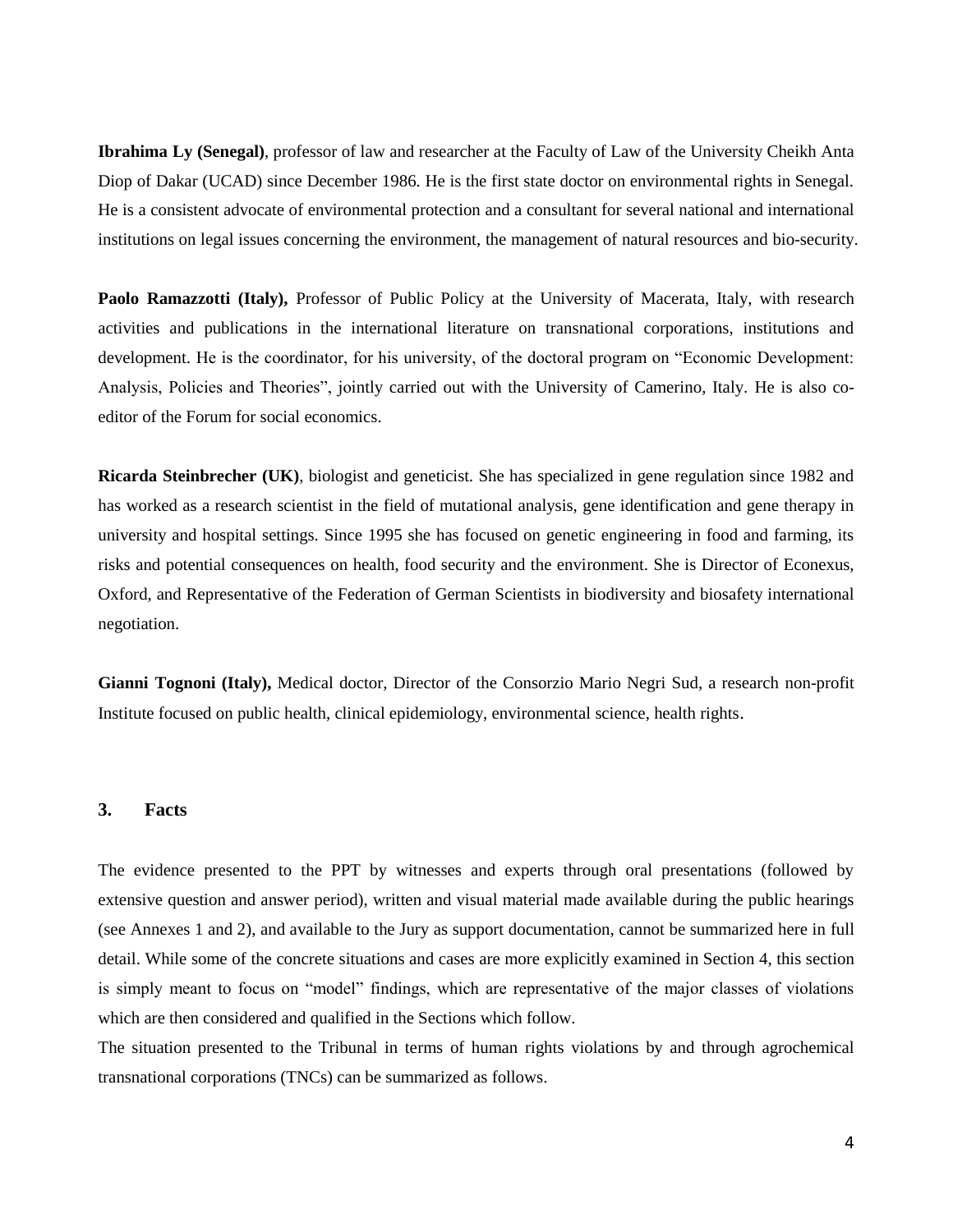Bayer, BASF, Dow, DuPont, Monsanto and Syngenta are major agrochemical TNCs, involved in the production of both agrochemicals and proprietary seeds (including hybrid seed and genetically modified seed). Combined, those six companies have a 72% share of the global pesticide market, a market worth US\$44 billion in 2009. Monsanto, DuPont and Syngenta alone control 53% of the global proprietary seed market, a market estimated to be worth US\$ 27.4 billion in 2009 ("Who will control the green economy?", ETC Group 2011, pp. 22, 25).

Linked to the power and influence of these corporations is a recurring picture of abuse of this power ranging from bribery (direct and indirect), threats, and harassment to weakening regulations, producing misleading, erroneous or even false information and data and untruthful and aggressive marketing and promotion of hazardous pesticides and of genetically modified (GM) seed. The labeling of data as 'confidential business information' is used to hide data from the public.

As a consequence, highly toxic pesticides are produced, marketed and used, resulting in great suffering and in the violations of rights, which largely affect small farmers, farm laborers, the poor and powerless. Violations of rights and suffering also occurred through the introduction and use of genetically modified crops on their own terms and in combination with the use of hazardous agrochemicals. The problem of hazardous agrochemicals in this context is worsened by the failure of glyphosate to control weeds, which enhances the use of pesticides such as 2,4.D and dicamba, and the genetic modification of crops so that they can tolerate such harmful herbicides.

According to the WHO, an estimated 355,000 people die each year from poisoning from exposure to pesticides, two-thirds of them in developing countries.

#### **3.1 Violation of the right to health and life**

#### **Health, chronic and irreversible disease, injury and death**

Health, chronic and irreversible disease, injury and death are being suffered due to the use, presence and persistence of single or multiple pesticides in food or in the environment.

 Acute poisoning due to tractor, and especially aerial, spraying of pesticides on glyphosate tolerant GM soy (Monsanto) led to the rapid death of eleven-year old Silvino Talavera in Paraguay, who died of heart-respiratory failure because he lived and played close to GM soy fields, and was sprayed while bicycling home. The toxins later found in his blood were **glyphosate, phenol and carbamates**. Glyphosate is associated with the herbicide formulation RoundupMax (Monsanto). In this instance the whole family suffered acute poisoning, leading to their hospitalisation.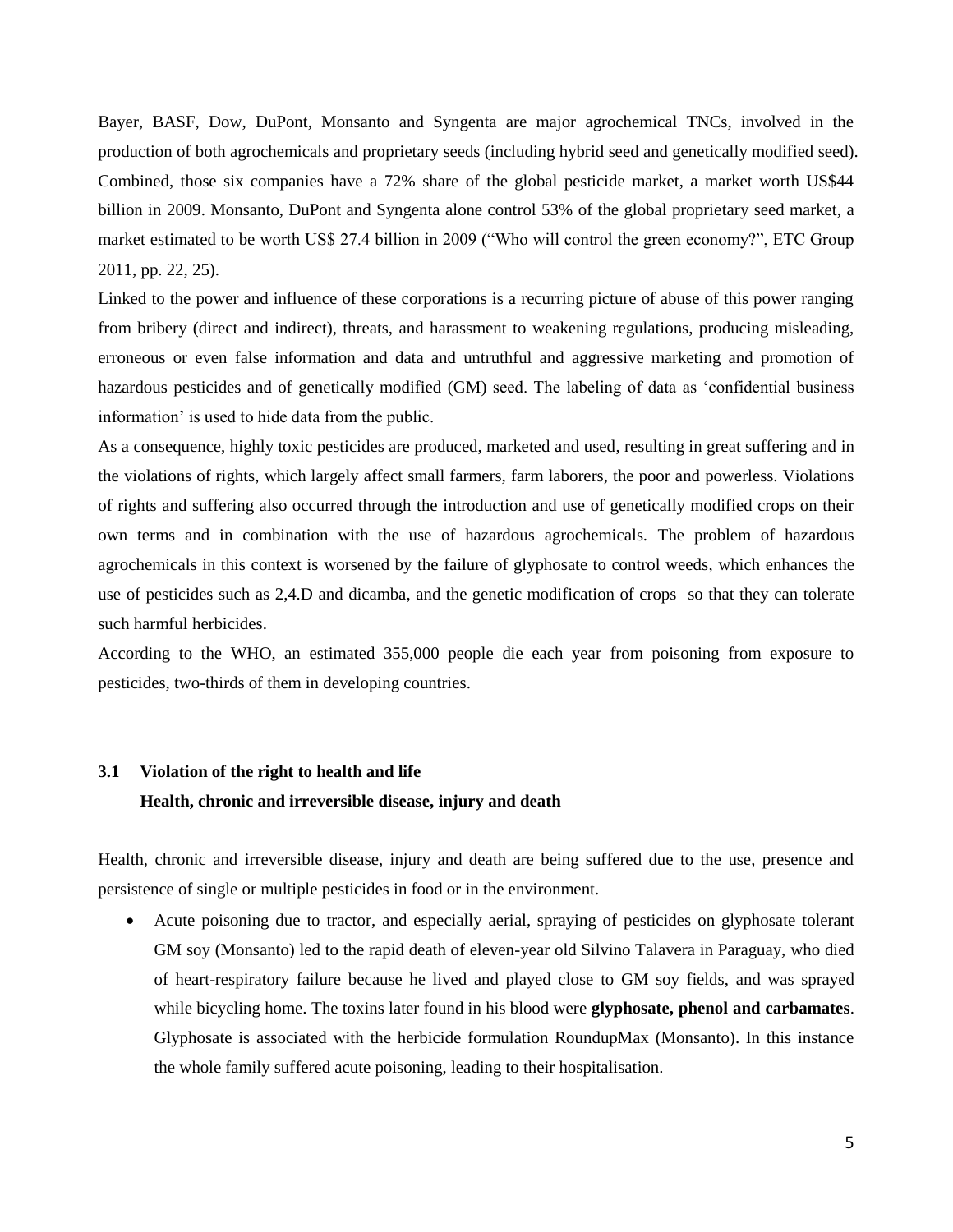- The poisoning with **endosulfan**, an insecticidal organochlorine pesticide (produced by Bayer). It is used on crops such as cashews, tea, coffee, cotton, fruits, vegetables, rice, and grains. The long term use and aerial spraying of endosulfan in plantations has led to severe suffering of many communities who work in these plantations or live in their vicinity. Endosulfan is a persistent organic pollutant (POP) which remains in the environment, bio-accumulates through the food web, and does not decay with long-range transport. As an immune system and endocrine disrupter it is highly toxic to humans and wildlife. Direct exposure of humans, i.e. coming in contact with the spray on the ground when applied by helicopter, has resulted in irreversible paralysis and death. Long term exposure has resulted in significant congenital, reproductive, neurological damage and other health effects. The suffering of the community in, for example, Kasargod, Kerala, India is well documented, where endosulfan was sprayed from 1976-2002. In Kasaragod the aforementioned health effects have been documented for over 9,000 villagers. Endosulfan-induced death has been officially documented for 500 people but real figures are thought to be around 4,000. Endosulfan has been banned in Kerala, India, since 2002, but not throughout India.
- By 2011, endosulfan was banned by more than 80 countries, but it is still used extensively in India and China, and a few other countries, such as in Uruguay with GM soya.
- Poisoning with **atrazine**, a herbicidal pesticide (produced by Syngenta): Atrazine is another endocrine disrupter that caused severe health effects, including demasculinisation and feminisation of males both in humans as in animals. This is widely reported in animal studies internationally. Its use in areas in the US can, for example, be correlated with the feminisation of amphibians. Whilst banned in the European Union, atrazine remains a widely used herbicide in many parts of the world. Despite well documented proof to its endocrine disrupter effects in the scientific literature, Syngenta chooses to harass and discredit scientists involved in research rather than stop its production and use.
- Poisoning with **paraquat**, a herbicidal pesticide (produced by Syngenta): paraquat is a highly toxic herbicide widely used in plantations, in particular palm oil plantations. In the vast majority of cases, the spraying by hand will be carried out by women workers, as seen in Malaysia. Serious health problems among sprayers were reported, including blindness, discoloration and loss of nails, bleeding from the nose, infection of reproductive organs, and respiratory problems. Long term exposure results in such debilitating health problems that it forces women to stop working early, e.g. at age 45, as shown for Nagama.
- The exposure to multiple pesticides is suffered by people in the Arctic Circle, in particular by indigenous peoples, due to the high contamination of all their food sources. As toxins accumulate in cold regions at high altitudes or in the Arctic and Antarctic regions, persistent organic pollutants and pollutants that persist because of cold temperatures (and that would degrade more rapidly in warm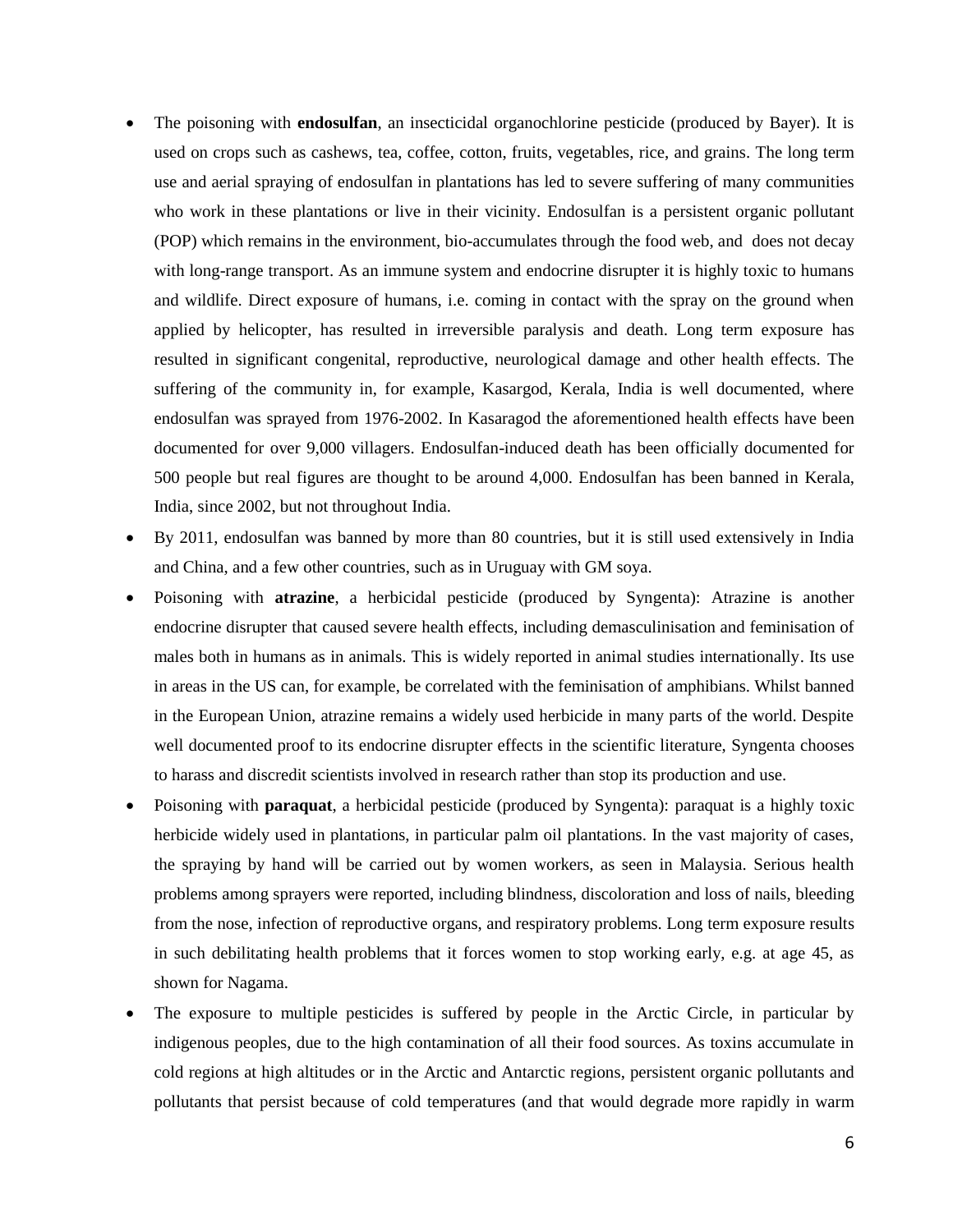regions of the planet) are found in fish, walruses, seals, eggs of wild birds (e.g. murres, guillemots) and in the ice itself. Toxins found include those manufactured by Bayer, Syngenta and Dow; even endosulfan can readily be found. As a consequence, the bodies of arctic indigenous peoples are continuously being poisoned and health effects are reaching increasingly high proportions, thereby causing great suffering not only to this generation but to the generations to come.

- Multiple exposure is also found in communities in Africa, where the canisters of pesticide dumps leak and pollute the ground water and the land nearby. Leaking pesticide dumps have been found near schools and wells, close to where children play, in many African countries. As compared to their purchase price, the safe decommissioning of pesticides is disproportionately expensive and, therefore, often unaffordable.
- Health problems are also found in people handling Bt-cotton in ginning factories in Madhya Pradesh, India. The symptoms found are strongly suggestive evidence that workers have allergic reactions to the Bt toxin present in cotton, with symptoms ranging from skin itching, eye itching and swelling to respiratory tract complaints.

## **3. 2 Violation of the right to livelihood, right to food and food sovereignty, including food production Threat to and loss of food production, food sovereignty and livelihoods**

Both use and presence of agrochemicals and GM crops have been identified as a threat to livelihoods, food production and in particular food sovereignty.

- Farmers using chemical inputs (i.e. fertilisers and pesticides) and who have switched to monoculture farming are no longer able to complement their food with non cash-crop plants (including medicinal plants), snails, fish, ducks etc, all previously part of their farming system. Nor can neighbouring farmers resort to many such food supplements if the water is contaminated with toxic chemicals.
- The widespread use of GM seeds in the US and also Canada have resulted in significant GM contamination of farmers' fields and seed supplies. This affects the livelihoods of organic farmers as well as of non-GM conventional farmers. Organic farmers lose their organic status and conventional farmers are taken to court by GM seed TNCs, in particular Monsanto, and have to pay large amounts to the companies. This is the case no matter whether the farmer has knowingly or unknowingly (i.e. by contamination) planted GM seeds. In the US, Monsanto has filed over 136 cases involving 400 farmers and 53 small businesses/farm companies for "illegally" using patented GMO seeds. The sum rewarded to Monsanto in 70 recorded judgments against farmers totaled USD 23,345,820.99.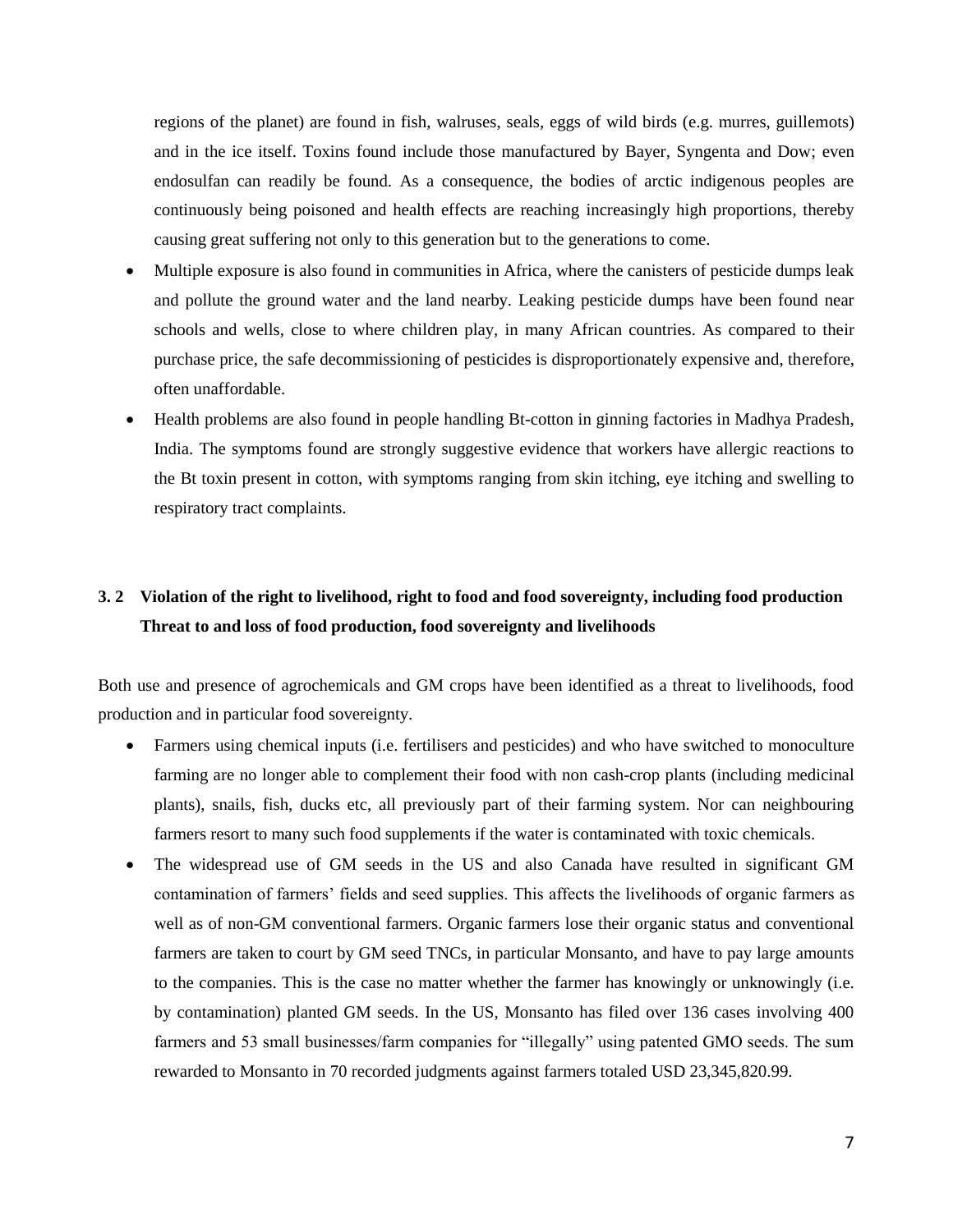- Seed sovereignty the ability to save and adapt seeds and to do so freely is essential for food sovereignty and livelihoods. This right and this capacity is violated by hybrid seeds as well as by patented GM seeds.
- Pollinators, especially bees, are essential for the production of food. Bees are in drastic decline in many parts of the world, in particular in areas where pesticides are used that are toxic to bees and that are present in pollen. The death of bees started occurring in Europe in the mid-nineties at the same time that Bayer introduced neonicotinoid insecticidal pesticides on the European market, first imidacloprid, later clothianidin (introduced into the US market in 2003). They belong to the most widely used insecticides in the world for field and horticultural crops, and are often applied as a seeddressing, especially for maize, sunflower, and rape (canola). These pesticides are particularly harmful to bees and are now being directly linked to bee colony collapse disorder in many countries of the world, threatening the livelihood of beekeepers directly and the livelihood of farmers and communities depending on open pollinated crops indirectly. Ultimately, life on earth depends on the existence, health and work of pollinating insects. Due to protests by beekeepers, France has banned imidacloprid as a seeddressing, and never approved clothianidin.
- Farmers in Brazil have organised large protests to object to sterile seed technologies, also known as Terminator Technologies, which are genetically modified seeds that will commit suicide when replanted. Indeed, farmers and communities around the whole world are objecting to the introduction of such seeds that will drastically undermine food security in general and food sovereignty and livelihoods in particular. It is also seen as a clear violation of the principles of life itself.
- Indigenous peoples, in particular in the arctic circle, are being contaminated with toxic chemicals present in all their foods, as outlined under 'violations of rights to health and life' above.
- The aerial spraying of herbicide tolerant GM crops, such as GM soya in Paraguay, with herbicidal pesticides have resulted in the contamination of water sources of small farmers nearby and in the contamination and even destruction of their food sources, including the death of their animals, thus bringing hardship and undermining their livelihoods.

## **3.3 Violation of the right to a safe and healthy environment Loss of biodiversity, degradation of ecosystems and environment**

As outlined above, the toxicity of many agrochemicals is affecting the abundance and health of animals directly, such as bees and pollinators, amphibians, fish, as well as indirectly through the food chain, such as arthropod predators, birds, etc. Decline of species is also associated to the loss of their food source, from the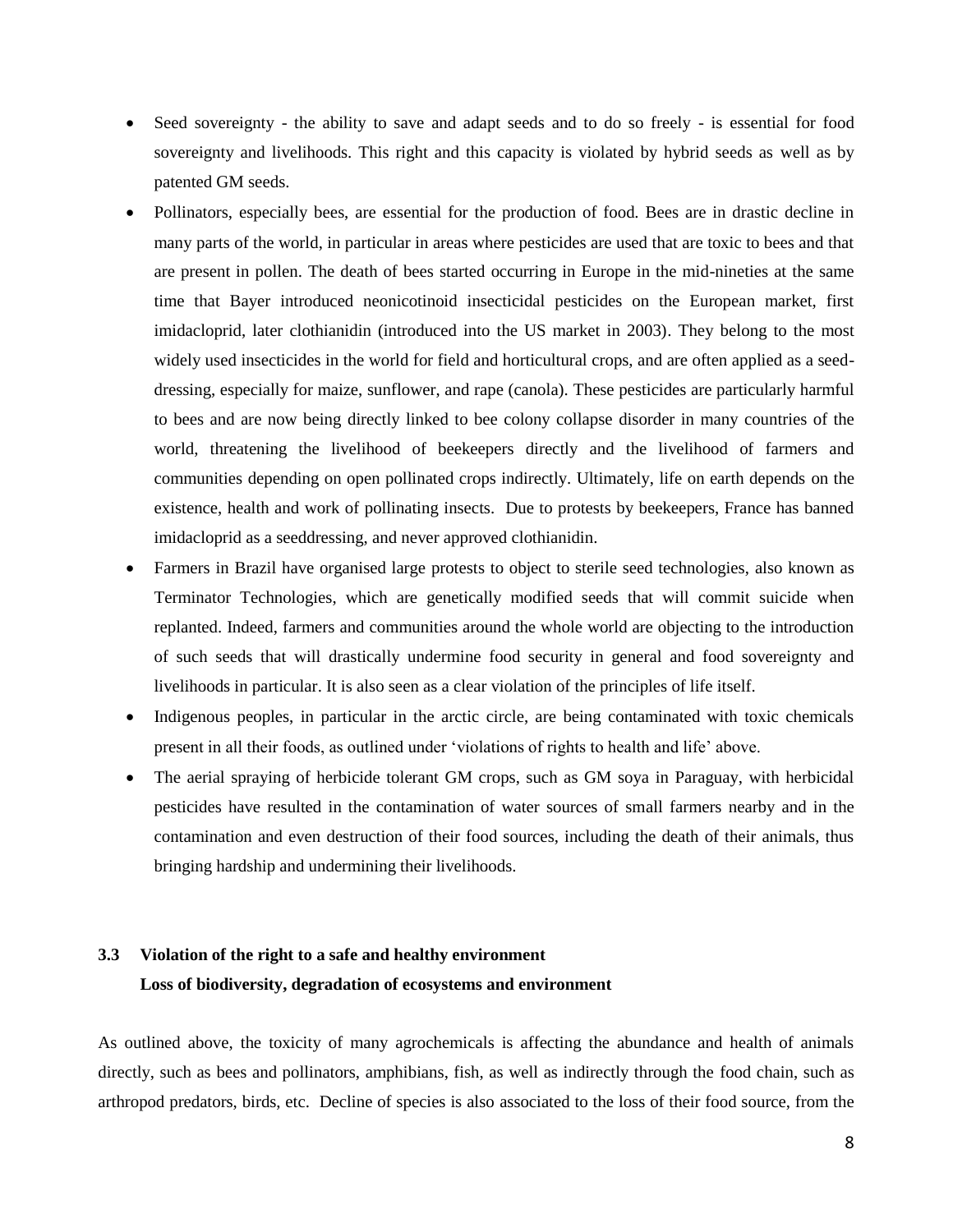disappearance of weed and wild plants (e.g. milkweed, the food source of the monarch butterfly) to the disappearance of insects – due to their eradication by pesticides (including herbicides).

#### **3. 4 Violation of the rights of indigenous peoples**

#### **Threat to survival of indigenous peoples and their cultural and traditional practices**

Though not being the users of agrichemicals themselves, indigenous peoples are particularly affected by persistent toxic agrichemicals which accumulate in the environment and the food chain, with devastating effects on health and the way of life of indigenous peoples. These pollutants are passively transported to their environment through air and water (see above under threats to health). This is particularly the case for indigenous peoples living in the Arctic Circle, with a high level of pollution by persistent organic pollutants, as produced by Syngenta, Bayer and Dow. Not only do these chemicals accumulate in the region and hardly degrade due to the low temperatures, but everything that is linked to the lives of indigenous peoples is affected. All their ways of life, traditional practices and resources, including their food sources and their building and working materials, are intrinsically linked with the animals of the region, all of which are accumulating toxins to an alarming rate, in particular those higher up the food chain. A continuation of their way of life and practices threatens their very own existence and survival, yet forsaking it would equally threaten their livelihoods and their survival as peoples.

The case of the arctic is also a most compelling case for the application of the precautionary principle: "The pesticides were never meant to be there, but they all ended up there".

#### **3.5 Violation of the rights of children and women**

Children and women are particularly affected by agrichemicals for a number of reasons. Children that run and play breathe more and inhale thus a higher dose of airborne toxins. They also are found playing near toxic dumps, as for example those in Mali, Senegal and Burkina Faso. Children's bodies are also more vulnerable, as they are still growing. This was also evident for the Paraguayan boy Silvino Talavera, who died from toxic poisoning, with others surviving. Children, especially girls, also work in plantations, especially cotton plantations, some of which are for seed multiplication. In India, some 170,000 children below 14 are estimated to work in cotton plantations. This does not only affect their schooling, but also their bodies, due to long working hours and due to exposure to agrochemicals, which they mix and spray often without any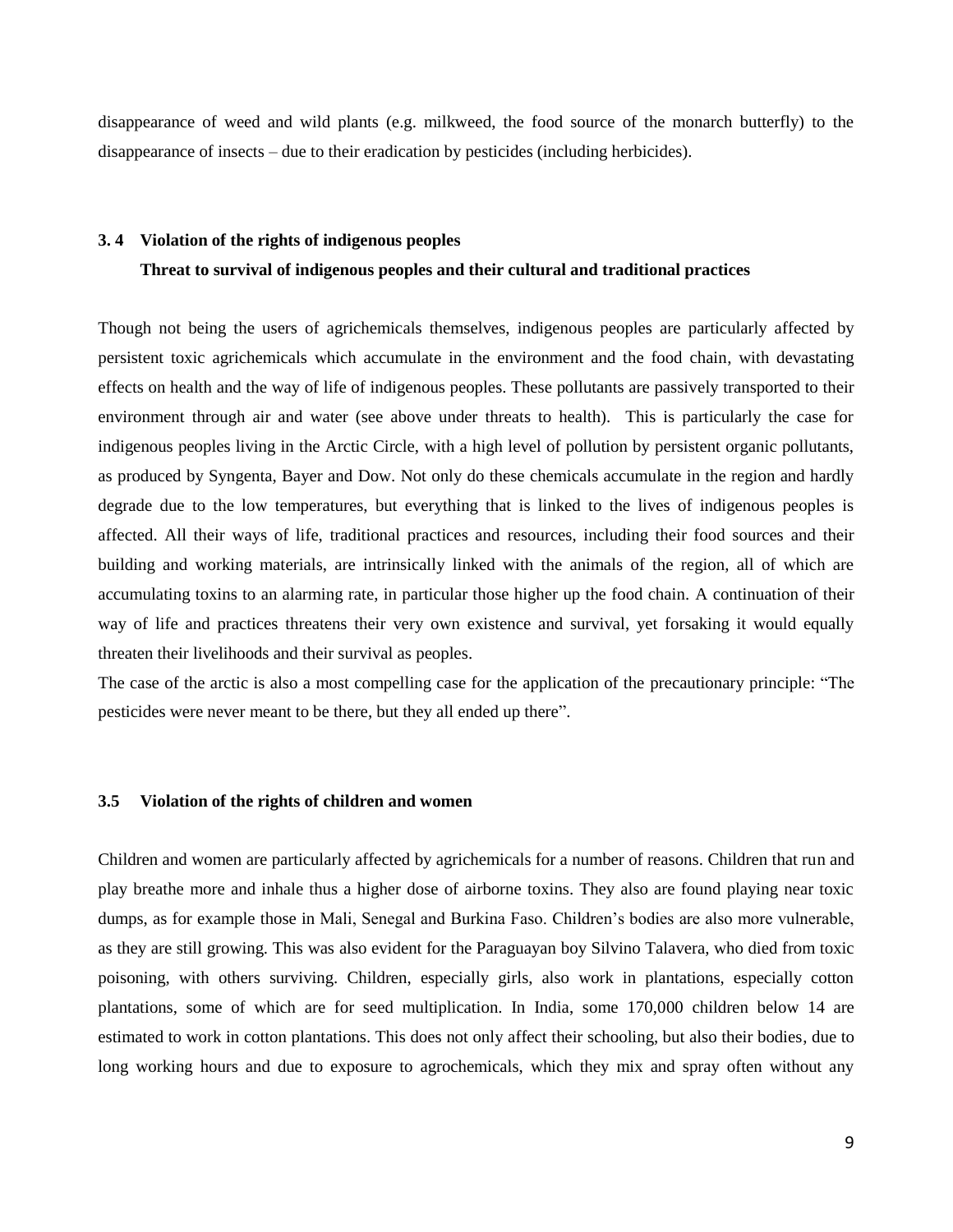protection, or which they touch when involved in seed multiplication. In particular, exposure has been to endosulfan and monocrotophos.

Women are often preferred laborers for pesticide spraying as men are employed for other work in plantations. In fact women don't usually get any other work but spraying. Thus, women in particular are affected by pesticides like paraquat, as outlined above.

**3.6 Violation of civil and political rights, the right to self-determination of peoples, the right to participation and information and the rights of human right defenders Threats, intimidation, imprisonment, killing and discrediting of public interest activists, medical doctors and scientists**

The undermining of independent science and research and silencing of uncomfortable truth by powerful TNCs is widespread. Cases brought to the Tribunal included:

- The killing and serious injury by shooting of peasant farmer activists in Brazil when peacefully occupying a Syngenta testing site to prevent the sowing of GM seeds near the national park. "Keno" Valmir Mota was killed (shot in the chest at point blank range) and Isabel do Nascimento de Souza was seriously injured (with a bullet in her head).
- The harassment, defamation, threatening, imprisonment and/or legal suits of, amongst others: Dr. Irene Fernandez – Malaysia, human rights activist working with women plantation workers (e.g. paraquat, Syngenta); Dr. Romeo Quijano – Philippines, medical doctor and toxicologist; Dr. Tyrone Hayes – US, scientist on effects of atrazine; David Runyon – US, farmer; Dr Y.S. Mohankumar – India, medical doctor, working with endosulfan victims, harassed and sued by pesticide companies.
- Witnesses further testified that corporations have used personal harassment via radio; threats to life, livelihood and family spoken out loud or whispered into ears (prior to giving evidence/presentations); prevented scientists from public speaking, pressurized universities to cut funding and dismiss scientists; paid for counter evidence and for manipulated and untruthful data; brought legal suits and counter suits to silence critics (including by imprisonment) and tied activists (including farmers) in years of litigation; pressurizing or bribing politicians and officials and acting in collusion.
- Evidence has been presented on how the introduction of GM crops with patented proprietary seed has led also in US and Canada to the destruction of community relations with farmer turned against farmer, spying on each other, living under constant threat of investigation and legal suits from corporations, mostly Monsanto.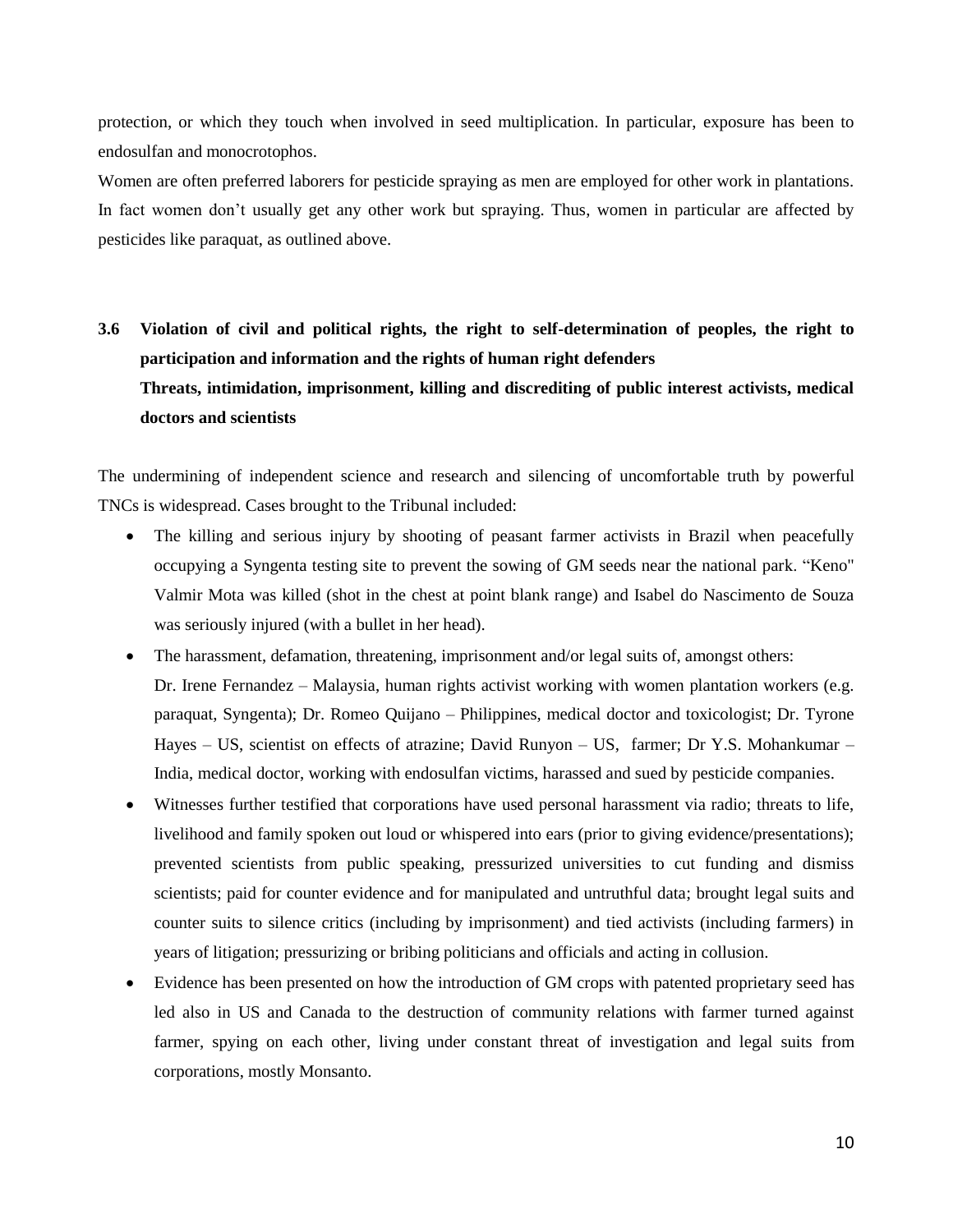## **4. Qualification of the facts**

## **4.1 General framework**

How can it be explained that Transnational Corporations (TNCs) in the last four decades have acquired an enormous economic and political power which allows them as private organizations to exert considerable influence on politically legitimized institutions, to interfere into the regulatory framework, to disdain cultural traditions and to ignore the customs of the daily life of peoples? One reason simply is the growth in size of many TNCs, which exceeded by far the growth of the world economy, of world trade or of other economic indicators. The economic power of TNCs in world economic affairs outweighs the political forces of nation states or international organizations. Foreign direct investments outperformed the growth rates of domestic investment in most countries, as well as those of other economic variables, with the exception of the growth of the number and volume of transactions in financial markets. The other and closely connected reason for the importance of TNCs in recent times is the liberalization of markets and the deregulation of politics since the 1970s, ideologically driven by the so called "neoliberal counter-revolution". The scene has been left to private economic agency, i.e. to TNCs.

On the background of these basic developments national legislation concerning labour or the environment has been deregulated. Protective rules to guarantee food security and safety - as well as other types of human security, as they have been elaborated in the context of the UNDP - have widely been dismantled. Market liberalization is good for the haves, it is bad for those people who need social protection against economic exploitation. The promise however always and everywhere was that liberalized markets are more efficient than regulated markets and that therefore the impact of liberalization and deregulation on the "wealth of nations" is a positive one. This proved to be an illusion – Adam Smith already knew that and empirical evidence clearly demonstrates it every day. Liberalization of financial markets, from the 1980s onwards, triggered one financial crisis after the other: first the debt crisis of the Third World in the 1980s, then the financial crisis of Asian and other emerging economies in the 1990s, followed by the "new economy"- bubble in the US and, since 2001 (due to the policy of cheap money of the US-American Fed), the subprime loan bubble which spectacularly exploded in 2008. Since then the world economy is in a deep depression.

Liberalization not only turned out to be a grand illusion, however. Free markets need a powerful and, therefore, authoritarian law-and-order state. Moreover, free markets open the doors to corporate innovations aiming at increasing corporate profits. Shareholder-value-strategies have been applied worldwide. Financial markets exert pressure on TNCs and other economic actors to constantly improve their performance, measured in terms of microeconomic criteria.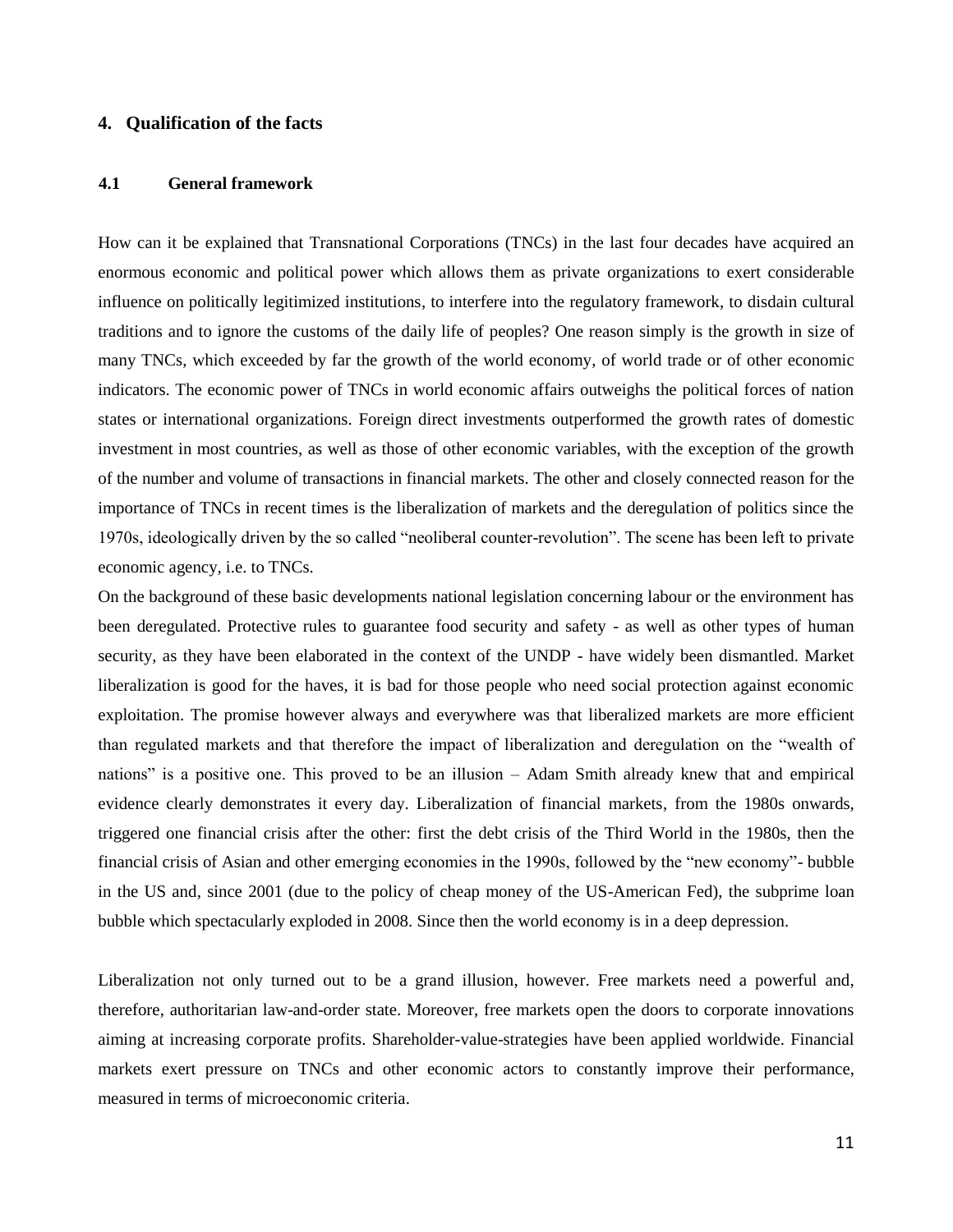The dominant public opinion, influenced by TNC-sponsored "think tanks", experts, the academia and the media has become more and more neoliberal and thus hostile to any kind of regulation, even protective rules to secure the health of people and of the environment. In such a business-friendly environment TNCs and other enterprises have been to a large extent free to realize profit-maximizing strategies without taking social and environmental rules, health concerns, long-term effects of short term profit maximizing strategies, cultural traditions and democratic procedures appropriately into account. This was demonstrated by the testimonies of many witnesses in the Tribunal.

At a first glance the era of free enterprise was a great success, not only for the TNCs but also for developing countries and the people concerned. Growth rates were high, the number of poor people until the middle of the first decade of the 21st Century decreased. The achievement of the Millennium Development Goals, agreed upon by the international community in 2000, appeared to be possible. New powers emerged in the economic and then also in the political realm, above all the BRIC-countries: Brazil, Russia, India and China. The power structure of the world changed in favor of the formerly so called "Third World". But this rapid development had a high price: Inequality in the world also grew to a politically intolerable extent and therefore the conflict within and between nations and classes also increased. Today, FAO complains that the number of hungry people in the world is crossing the one billion-threshold although the Millenniumdeclaration of 2000 targeted a 50% reduction of hungry people by 2015. Hunger therefore is present in many parts of the world, especially in poor rural areas as many witnesses also testified.

The impact that the fast economic growth of the first decade of the new century had on the natural environment was also disastrous. It added new loads of harmful and even dangerous emissions on natural systems and it continued the plundering of natural resources. Scientific research has shown that the cumulative environmental effects of economic growth and modernization in industry as well as on the countryside ("Green Revolution"), have led mankind to "planetary boundaries", some of which have been trespassed. Climate change and the foreseeable climate catastrophe are not the only boundary, although today the most important and most disputed one in the global discourse arena. A quotation from the abstract of a preliminary study of concerned scientists from different disciplines and countries on "planetary boundaries" shows the relevance of the effects of economic growth for agriculture, the production of food in the future, biodiversity and the evolution of life on earth:

"Anthropogenic pressures on the Earth System have reached a scale where abrupt global environmental change can no longer be excluded. We propose a new approach to global sustainability in which we define planetary boundaries within which we expect that humanity can operate safely. Transgressing one or more planetary boundaries may be deleterious or even catastrophic due to the risk of crossing thresholds that will trigger non-linear, abrupt environmental change within continental- to planetary-scale systems. We have identified nine planetary boundaries and, drawing upon current scientific understanding, we propose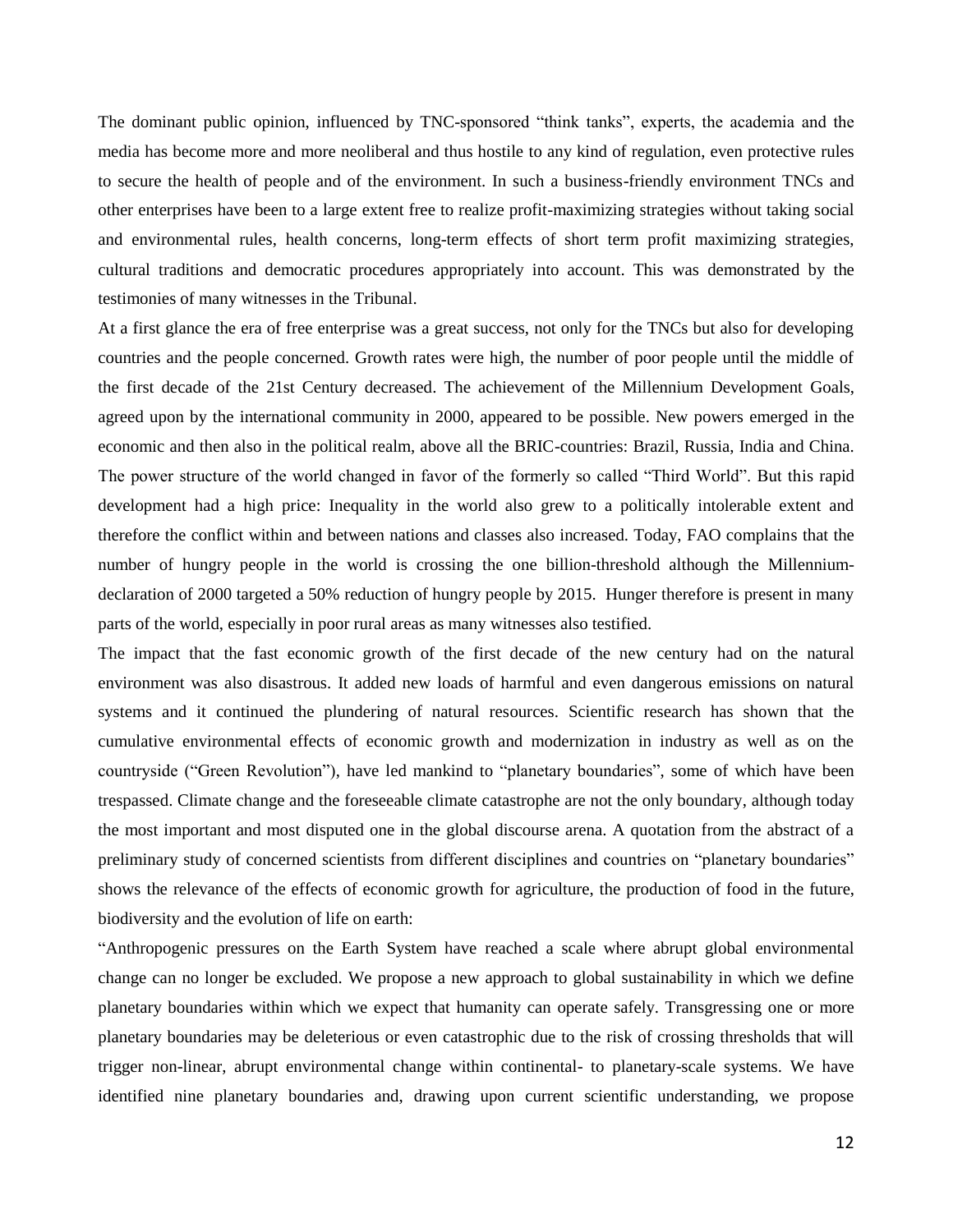quantifications for seven of them. These seven are climate change ( $CO<sub>2</sub>$  concentration in the atmosphere  $\leq 350$ ppm and/or a maximum change of  $+1 \text{ W m}^2$  in radiative forcing); ocean acidification (mean surface seawater saturation state with respect to aragonite ≥80% of pre-industrial levels); stratospheric ozone (<5% reduction in  $O_3$  concentration from pre-industrial level of 290 Dobson Units); biogeochemical nitrogen (N) cycle (limit industrial and agricultural fixation of N<sub>2</sub> to 35 Tg N  $y^{r-1}$ ) and phosphorus (P) cycle (annual P inflow to oceans not to exceed 10 times the natural background weathering of P); global freshwater use  $( $4000 \text{ km}^3 \text{ y}^{\text{r-1}}$  of$ consumptive use of runoff resources); land system change (<15% of the ice-free land surface under cropland); and the rate at which biological diversity is lost (annual rate of <10 extinctions per million species). The two additional planetary boundaries for which we have not yet been able to determine a boundary level are chemical pollution and atmospheric aerosol loading. We estimate that humanity has already transgressed three planetary boundaries: for climate change, rate of biodiversity loss, and changes to the global nitrogen cycle. Planetary boundaries are interdependent, because transgressing one may both shift the position of other boundaries or cause them to be transgressed. The social impacts of transgressing boundaries will be a function of the social–ecological resilience of the affected societies" (J. Rockström et al., 2009, http://www.ecologyandsociety.org/vol14/iss2/art32).

Several of these boundaries are violated by the activities of agrochemical TNCs. This means that they not only influence living and working conditions of local populations but also exert a considerable influence on the global environment. The statement of the so called "resilience alliance" therefore can be read as an "early warning" and as a hope that the "lessons learned" are not coming too late. "Peaks" of the availability of resources are another limit to growth. Peak oil perhaps is the most shocking one because a world without or with very expensive oil requires a deep economic, social and political transformation on a global scale – and the world is not prepared to draw the adequate conclusions. And Peak oil is approaching quickly, as the International Energy Agency (IEA) in its World Energy Report of 2011 clearly detects, years after the early warnings of scientists allied in ASPO (Association for the Study of Peak Oil and Gas).

The statement of the "resilience alliance" mentions the reduction of biodiversity as a boundary. It already has been reduced to an unacceptable extent. Although less spectacular than climate change, the disappearance of bees is dramatic alike. Bees are pollinators, indispensable for eco-, and above all, food-systems to flourish. The testimonies of witnesses convincingly showed that, due to monocultural agriculture and the concomitant use of industrial machinery in agriculture along with the application of fertilizers, pesticides etc., the extinction of bees has already occurred to a large extent in many places of the world (in the USA, in Europe, in Argentina and elsewhere) and that it will continue, unless the extinction of bee-feeding plants stops.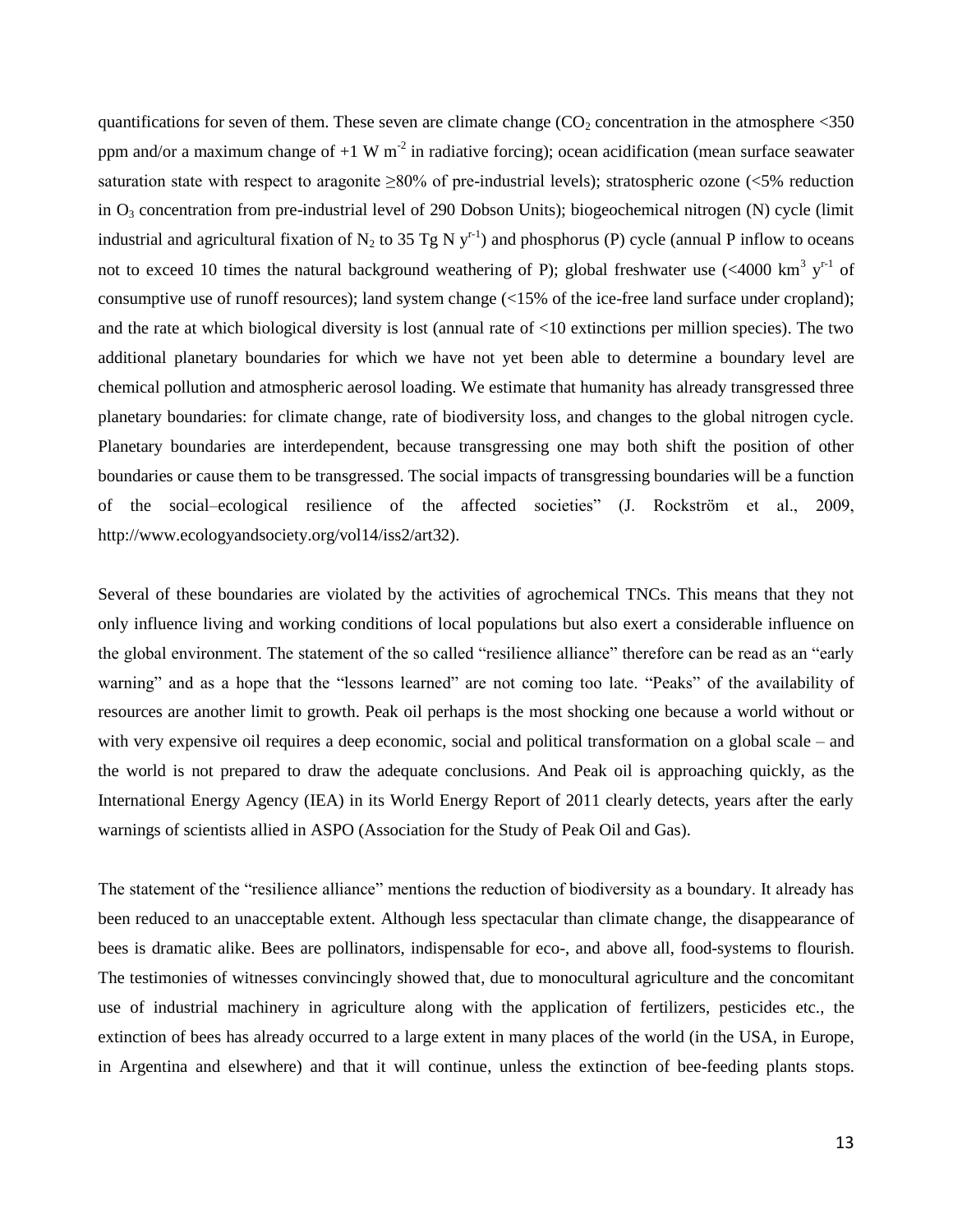Without bees the harvest of many marketable products, from corn to fruits, will diminish dramatically, not to mention wild flowers and plants and the long term effects on biodiversity and the evolution of life on Earth. A technical witness who reported to the Tribunal his findings on the possible effects of an irreversible extinction of bees as a consequence of the intensive use of pesticides in agriculture, warned that tipping points of regional and even continental eco-systems can be reached unless the application of pesticides in agriculture is halted.

However, profit-related interests have priority and, concomitantly, people's rights come second, behind property rights and the prevailing rights of appropriation During the last decades a corporate system has been set up, which is based on so-called "accumulation by dispossession" (David Harvey): appropriation of returns on capital by exploiting people and nature, violating human rights and disenabling people, by disregarding and impairing nature, thereby undermining the capabilities to create a humane future. The repercussions on human rights are disastrous as nearly all witnesses explained. The effects are so serious because the economic activities of agrochemical TNCs undermine all dimensions of human security: environmental security, socio-economic security (as defined by the ILO), health security, food security and safety, shelter, public security and also political security. Without these securities human development, as it has been conceptualized by UNDP since the beginning of the 1990s, is not possible. As a result, the room for the protection and the strengthening of human rights is shrinking. When human inclusive political rights of people are challenged by powerful actors, such as TNCs, democratic participation is difficult or even impossible. Power which might be constitutionally constrained turns into violence. Many witnesses from all parts of the world complained about the rising level of violence in the countryside. The TNCs and their allied forces, such as private militias and para-military groups, parts of the police and commercial security forces, are responsible for the state of insecurity in rural areas of many countries of the world. The state apparatus very often is in collusion with TNCs and with groups responsible for the violence, not least because the state personnel is bribed or blackmailed. Petty and grand corruption alike succeed and bring the framework into perfection, whereby the wrongdoings of TNCs, broadly documented by the witnesses and summarized in the indictment, occur while impunity becomes a normal systemic reaction, so bitterly frustrating for the people concerned.

## **4.2 The social costs of agrochemicals**

The information provided by the witnesses leads to the conclusion that the key issue at stake is the continuous generation of social costs by the TNCs involved in the production of pesticides and of genetically engineered crops. The generation of social costs consists in the shifting of the corporations' private costs onto individuals,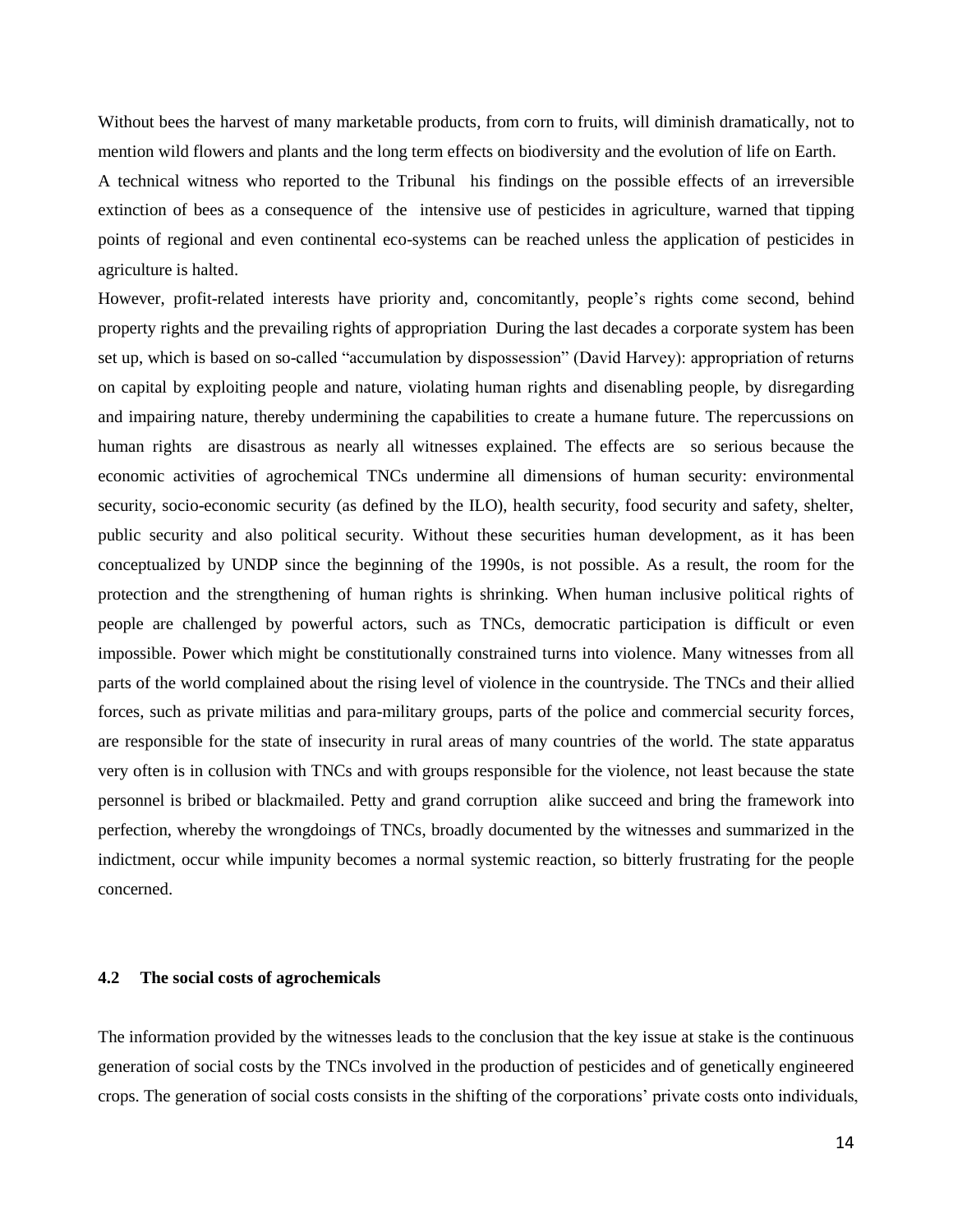communities or humanity as a whole. The private costs that the corporations would have to incur are related to: the introduction of appropriate technologies to avoid the dramatic health effects that the production and use of pesticides and other agrochemical products has on people; the fostering of independent research to identify and prevent such effects; the giving up of all lobbying efforts that prevent public authorities from forbidding the production and use of dangerous agrochemicals.

The resulting social costs include: the undermined health that individuals have to suffer because they live near, or possibly work in, fields where pesticides are used; the physical and mental handicaps that children suffer because they are born from parents who live in the above conditions; the employment and income effects that workers - and their households - suffer because, owing to their undermined health, they cannot work anymore. The impoverishment that these effects lead to is a pressure on children to contribute to their families' income. Consequently, not only do the children directly suffer the consequences of the above costs, in that they are obliged to forsake their schooling; their communities – and their country – also lose the opportunity to upgrade their overall level of education, what is sometimes termed their 'human capital'.

Communities also suffer other social costs from agrochemicals. These costs include the disruption of the provisioning process, thus of all the traditions and culture that are associated to it. In some cases – as, for instance, in Argentina - this is the result of the substitution of a varied production of crops with monocultures. In others – as, for instance, in the Arctic regions - it is the consequence of the progressive accumulation of poisonous substances in the animals and plants that provide a people's standard diet. In others still – litigations in the USA concerning the presumed illegal use of genetically modified seeds – it is the increase in the mutual distrust among farmers and, consequently, the progressive disruption of the community.

While it is more than reasonable that diets, traditions and culture should change over time and that there is no reason to stick to the past for its own sake, it is important that these changes be chosen by the communities rather than imposed upon them by business decisions.

Social costs from pesticides also relate to humanity as a whole. The poisonous effects of pesticides act on the food chain, thereby potentially affecting anybody. While this circumstance may act on some sections of humanity before, or rather than, others, another circumstance may have potentially dramatic consequences for everybody: it is the possible end to pollination that would result from the persistence in the decline of the bee population.

The above depicted social costs occur because the companies that produce pesticides do not care to prevent or avoid the costs of health security for people and for the eco-system in general. In some extreme cases, they may be willing to monetize the above social costs. It is, however, clear, that the loss of health and the disruption of a social environment are costs that in no way can be monetized. They preclude the possibility to live a decent life. They reduce the freedom that people have in choosing how to conduct their lives. In so doing they ultimately condemn those people to the loss of their future. When companies try to avoid legal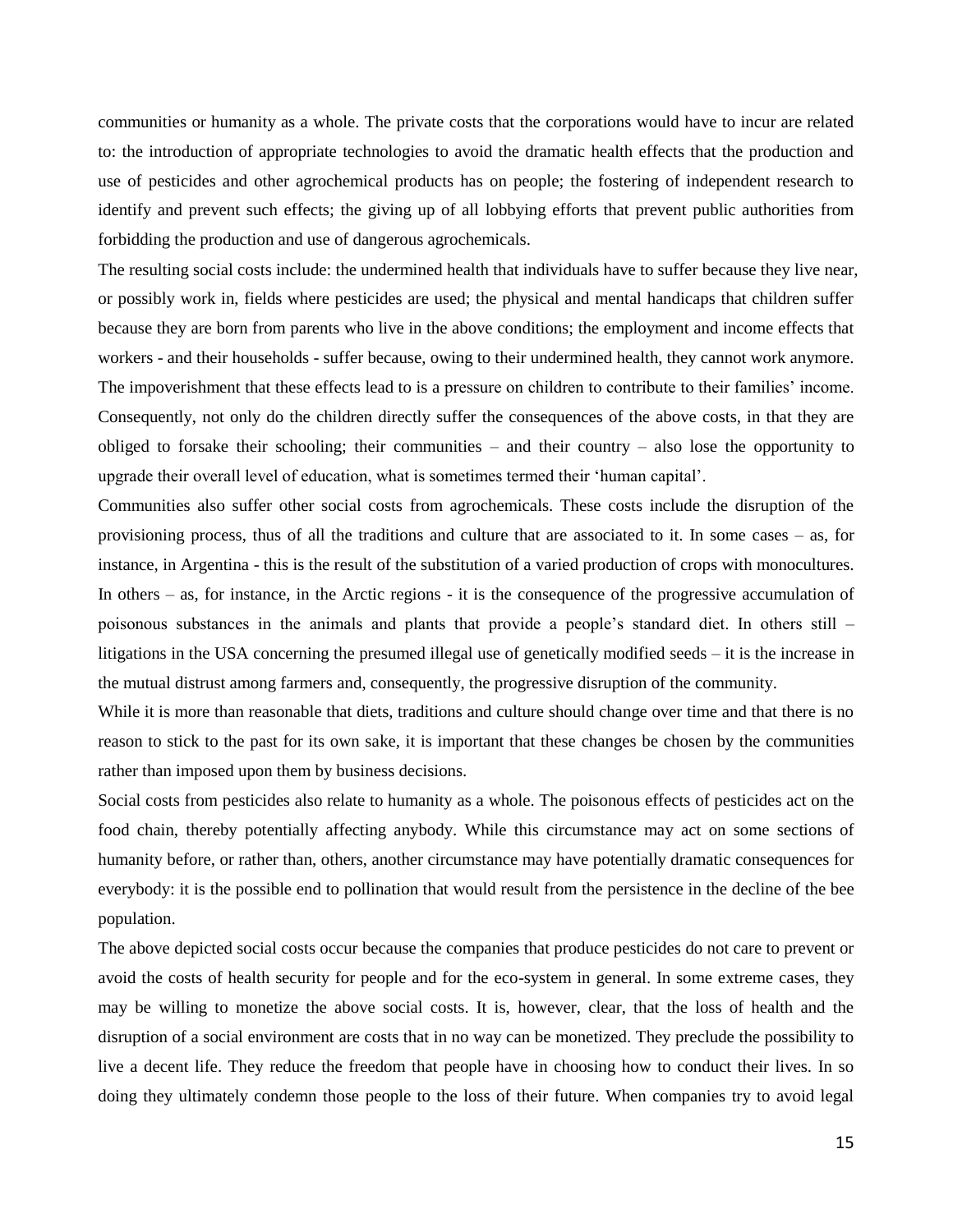consequences for their action by paying out sums of money, they are reasserting the view that the people involved are expendable and disposable forms of life, mere commodities.

These companies are responsible for the above actions, because they cannot be unaware of the dramatic effects that their products have on people and on nature. They are responsible because they put pressure on governments to avoid restrictions on their activities and because, when restrictions do exist, the companies involved try to bypass all regulations and, in some cases, break the law. Finally, they are responsible because they attempt in all ways to withhold whatever information concerning these matters would endanger their business.

A major problem pointed out by the witnesses was precisely the lack of information. It is of great importance to point out that information is not only at the root of any economically relevant choice. It is also a prerequisite for the freedom to choose how to conduct one's life.

Most of the people who suffered the direct consequences of pesticide poisoning were not aware of the danger that the use of those products involved. In some instances they were precluded access to whatever information was available; in other instances, the employers took advantage of the inadequate education of the workers, who could not read or appreciate the available information. Thus, those workers were in a situation whereby they could not claim their rights or even knowingly choose whether to leave their jobs or not.

Information problems also exist for educated people. When the scientific community has produced enough evidence to ascertain the danger of a specific agrochemical product, advertising and lobbying provide a biased view so as to justify the claim that no restriction is required. When uncertainty still exists, in that not enough research is available, strategies may vary. Some companies finance researches only when they are exclusively consistent with their interests. If this is not possible, they restrict access to information in order to preclude independent research. When such a research is nonetheless carried out, they invest in 'doubt creation' by suggesting that either the scholars who conducted the research or the research itself are scientifically unreliable. In some particularly grievous cases, they harass scholars in order to 'convince' them not to persist in that field of research.

The action of the companies is often complemented by government policies. An inadequate amount of public research funding prevents independent research from being carried out. It also forces universities and research institutes to rely on private funds. The implication is that companies are willing to finance these institutions but only subject to the – not necessarily explicit – requirement that research be consistent with their interests.

The unavailability of public information makes a perverse product cycle possible. It provides the companies with enough time to produce and market a pesticide, thereby recovering the investment they made to develop it. When enough evidence proves that the pesticide is unacceptable and must be banned, they will presumably have had enough time to devise a variant which may be even more dangerous but that can be marketed for as long as there is no reliable information to justify its restriction.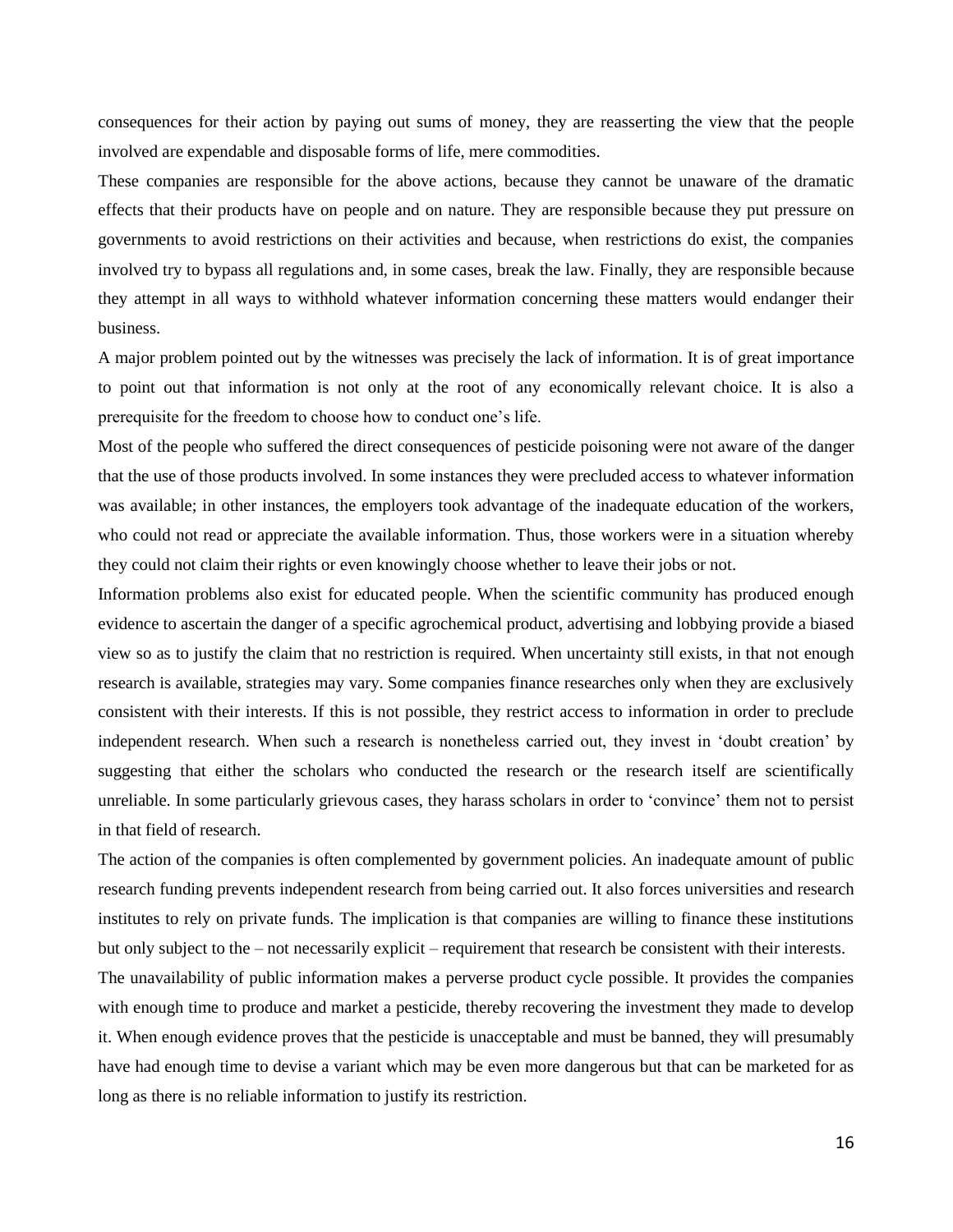These information problems are strongly dependent on the principle whereby it is those who take action against a pesticide that must prove its harmful effects. The introduction of the precautionary principle may not be sufficient to avoid the above social costs but it is certainly a necessary requirement.

Information, however, relates not only to the nature of the products and to their effects. The lack of such information makes it ever more difficult for people to establish proper connections between the economic activity they are involved in and a range of circumstances that appear to them as independent: this is the case with the mutual spying and increasing distrust among farmers in the USA just as with farmer suicides by indebted farmers in India. The segmentation of information determines a segmentation of knowledge, i.e. of how people understand what is going on. It consequently prevents communication, sharing of understanding and collective deliberation. The resulting segmentation of society, whereby people do not understand that they are all involved in the same process and are unable to seek solutions, ultimately determines a monopoly of power.

The social costs arising from the purposeful withholding of information imply a difficulty in assessing the direct responsibilities for the negative effects of agrochemical products. While it is intuitive that the mother firms of the TNCs that produce – or simply hold the property rights to – these products are responsible, other actors may be involved. The subsidiaries of the TNCs - or firms in the host country which are not owned but nonetheless related to the multinationals - may behave in much the same way as the companies in the home countries.

Quite independently of information, the strategies of the pesticide producers may be enhanced by governments and international institutions such as the World Trade Organization, the World Bank and the International Monetary Fund. This is especially the case when they are organized in such a way that they artificially separate economic and agricultural issues from health and livelihood issues. Such a functional division of labor often reflects the idea that these issues are either independent of each other or on the same standing. It tends to neglect that output and income are, at the very least, a means to livelihood whereas health is a major dimension of livelihood. This confusion provides legitimacy to the view that there may be a tradeoff between business requirements and basic human rights, thereby allowing a market for justice and human rights to exist. It is this same confusion – which is obviously functional to the interests of the corporations – that prevents intellectual property rights from being assessed in the light of the human rights they impinge upon.

Emphasis on such a division of tasks is often coupled with a misleading emphasis on specialization, which involves that the people who are most capable to assess the appropriateness of agrochemical products are supposed to be those who work for the agrochemical industry. The ensuing 'revolving door' practice leads to the continuous defense of the vested interests of the companies, at the expense of the people who are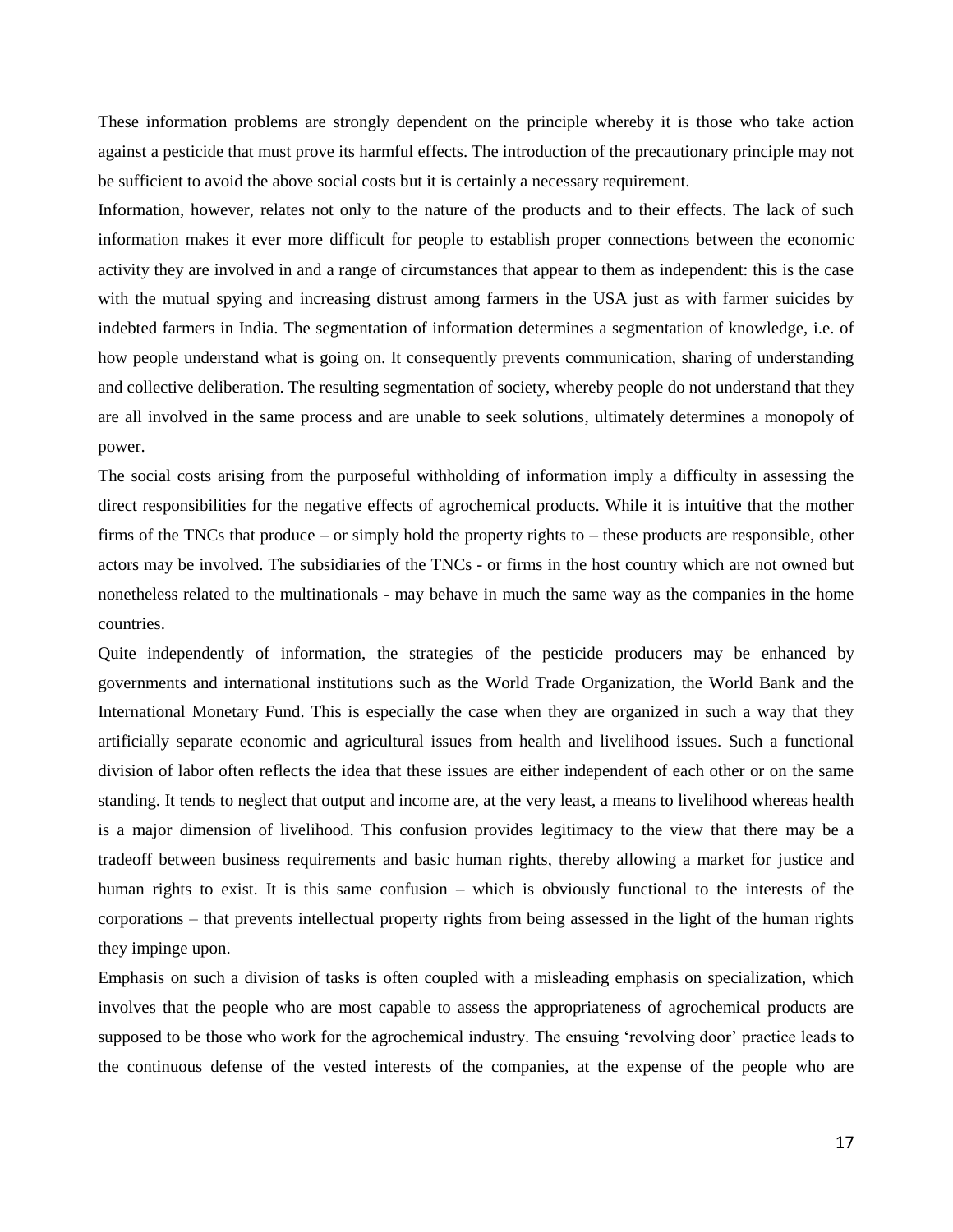negatively affected by their products. It also reduces the autonomy of governments, making them hostages of the companies.

The failure of governments to contrast the dominant role of corporations such as the agrochemical TNCs tends to increase distrust towards their potential role towards the polity in general. It eventually reinforces the ideology whereby governments are the problem and markets – i.e. those same corporations that originate the problem – are the solution. This aggravates dispersion within society and prevents the achievement of a common understanding.

A further element of concern has to do with the intellectual role that social scientists have in favoring, albeit in good faith, the interests of these companies. With special regard to economists, this occurs when they fail to acknowledge that actual markets are characterized by strong and persistent power asymmetries: a case which emerged from the witnesses was an individual who was sued by a pesticide producer. Although he was certain that he had abided by the law, he nonetheless ran the risk that if he lost, he would have had to pay an enormous amount of money. The suing company, on the contrary, could fairly easily afford to lose the lawsuit. This neglect of asymmetrical power leads to the corresponding neglect of the need for countervailing powers to contrast the predominant role of the pesticide producing companies.

A second issue that tends to be neglected is the merely instrumental function that economic growth has for the well being of people. When growth is pursued at the expense of the quality of life of the people concerned, there is obviously something wrong that economists should deal with. A great deal of literature has pointed out this issue. It is remarkable that, despite the dramatic social and environmental consequences of agrochemical companies, this need be recalled.

# **4.3 The impact of the exposure to pesticides on the health and life of individuals and populations**

The overall evidence available to the PPT on the impact that the acute and chronic exposure of human beings (individuals and populations) to pesticides has on their health and lives include:

- data presented orally during the public hearings by individuals who have directly suffered and/or witnessed exposure;
- reports of technical witnesses on direct experiences, as well as on the critical analysis of data published in the international scientific literature (experimental, toxicological, clinical, epidemiological);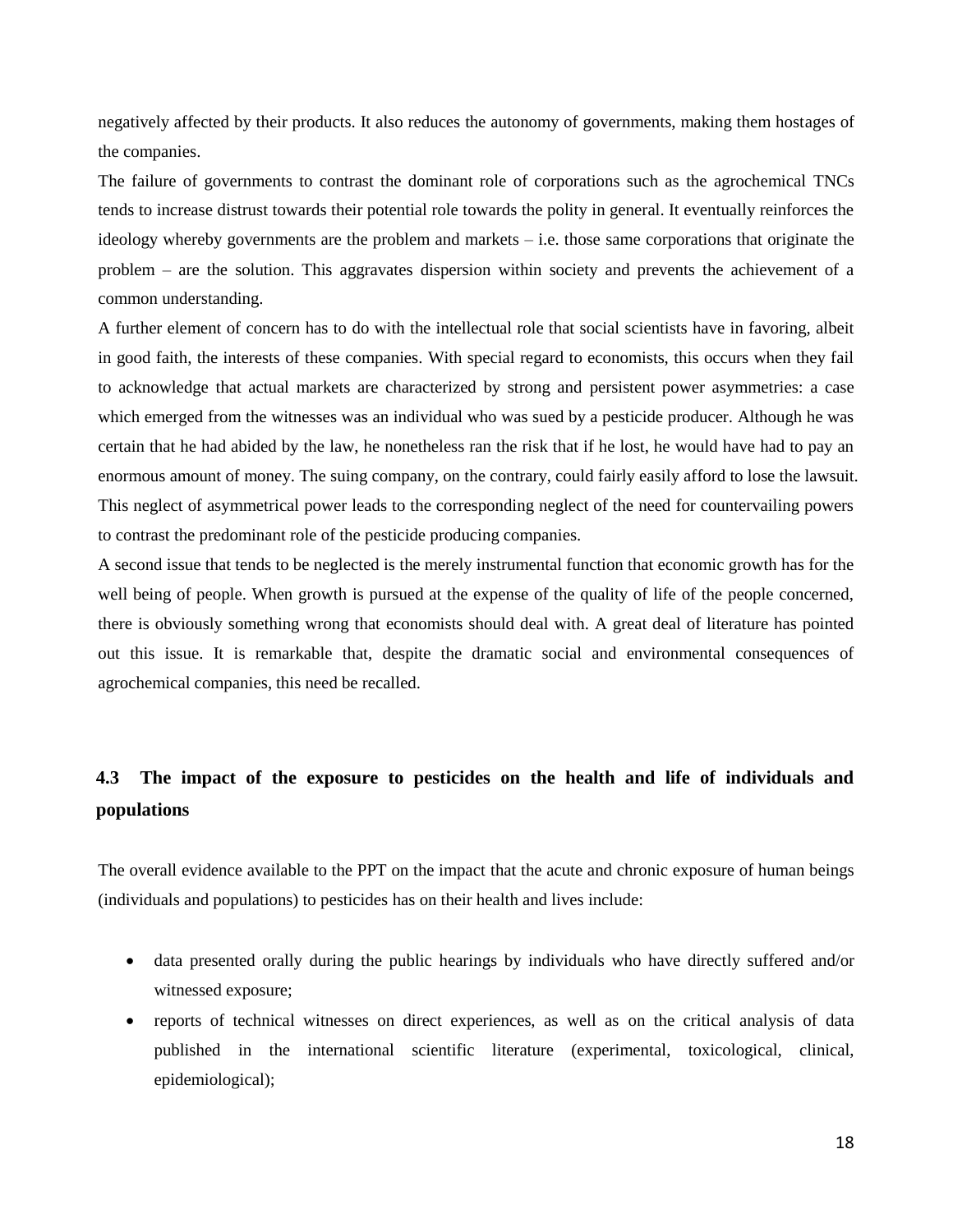- written material included in the dossier made available to the PPT;
- findings of surveys of the literature conducted independently by the Secretariat of the PPT, upon the acceptance of the indictment by PAN.

The unsatisfactory and far from homogeneous characteristics of the documentation in the areas considered in the indictment clearly appear in the documents issued by international agencies (e.g. WHO, IARC) and regulatory authorities (e.g. FDA, EPA, EU; individual governments; states within countries) who have taken highly variable and contradictory decisions concerning the withdrawal or restriction of use of one or the other of the pesticides and GM modified substances specifically submitted to the attention of the PPT.

While it is clear that the available data cannot be considered sufficient to provide a quantitatively precise documentation of the casual relationship between the various types of exposures and their fatal and nonfatal effects, it is nonetheless important to point out that:

- a judgment on the existence and relevance of violations of the human rights to health and life does not depend on quantitative criteria;
- the extreme confidence intervals reported for the estimates of the world-wide extension of nonfatal and fatal events (e.g. from 1 to 41 millions; an order of  $+$  or  $-$  hundreds of thousands, respectively), de facto document "beyond any reasonable doubt", with their dimension, the existence, the consistency and the systematic nature of a massive and dramatic impact of the overall toxicity of the substances under consideration;
- the highly variable spectrum of decisions taken by the regulatory authorities, with respect to the withdrawal or the restriction of use is a further proof that we are facing a severe public health problem, which must be matched by consistent decisions with regard to prevention, protection and the reparation of the populations and individuals exposed to an unacceptably high risk. In whatever area of public health, comparable conditions of risk would be considered unacceptable and a clear evidence that individual and collective rights to health and life security are being violated.

A further – and clearly worrying and aggravating observation has to do with the overall quality of the available technical-scientific literature, characterized by:

- an impressive proportion of data directly or indirectly sponsored and/or controlled by the producers of pesticides and GM materials;
- the difficulty, approaching the impossibility, to access the information in the hands of the producers;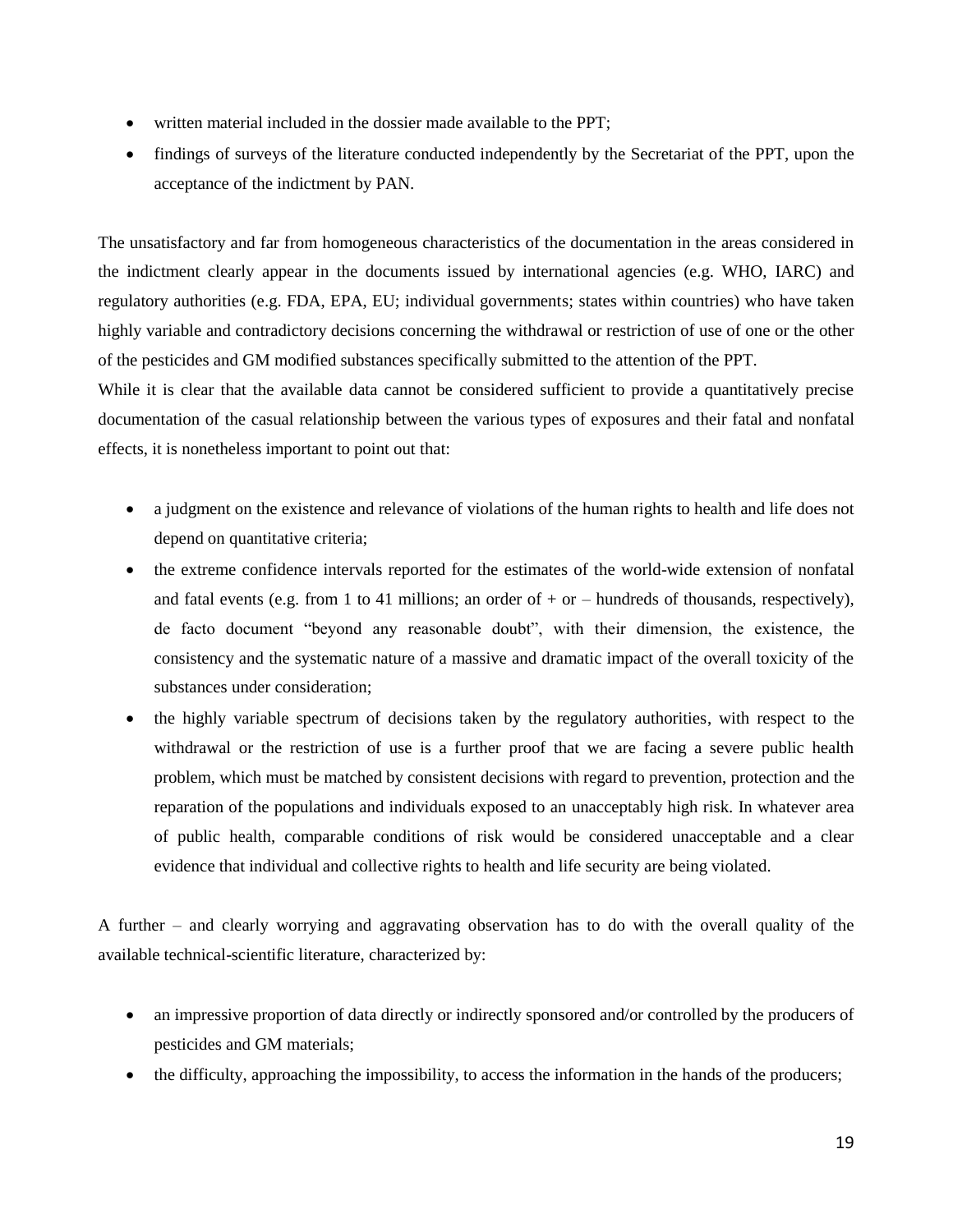- the uniquely (compared to other sector of health-related sciences) scarce availability of basic, toxicological, clinical and epidemiological research that can be considered (according to universally accepted criteria in all fields of science) independent, i.e. not substantially biased by direct or indirect conflicts of interest;
- the methodological inadequacy of most research designs and interpretative criteria for the findings. These are proposed as "reliable proofs" or evidence, despite the absence of a truly open, multidisciplinary scientific debate, where all the concerned parties (and not only selected experts) can play a role (without the further difficulty of being directly or indirectly threatened and harassed);
- the documentation made available by the most respected international literature over the last several years, in a closely related field such as that of the exposure to drugs (which is even more significant, because much more formally "controlled"), shows "beyond any reasonable doubt" what the implications of a research controlled by the producers are: not only the results (even those submitted and approved by the most respected regulatory authorities) can be radically biased and misleading: they can be hidden, manipulated, proposed to the public as formally false information, thereby leading to true epidemics of fatal events, even in highly "developed" and respected societies such as the USA and France (just to mention the most dramatic and recent events, which have led to hundreds of "avoidable" deaths).

The overall picture which emerges from the evidence made available to the PPT may be therefore summarized in the following points:

- 1. Pesticides appear to be basically, when not exclusively, considered commodities, and the production, use and assessment is determined in merely market terms: their relation with human health and life is seen as an unavoidable but marginal side effect.
- 2. The systematic disregard of human health- and life-related effects is all the more hideous in that the individuals and populations that are almost exclusively affected are those who are already disadvantaged from the social and economic point of view: the toxicities of pesticides add to, and aggravate, the violation of their dignity, which is also threatened and affected by violations of their right to nutrition.
- 3. The specifically outrageous nature of the risks imposed onto individuals and populations by current pesticide-related strategies is made even more intolerable by the advertised claim that they may fulfill the basic right to food, a claim that is far from being substantiated by hard data.
- 4. The effects that the strategies of the agrochemical TNCs have on the health and life of individuals and populations must also be considered in relation to their broader impact on the structure, the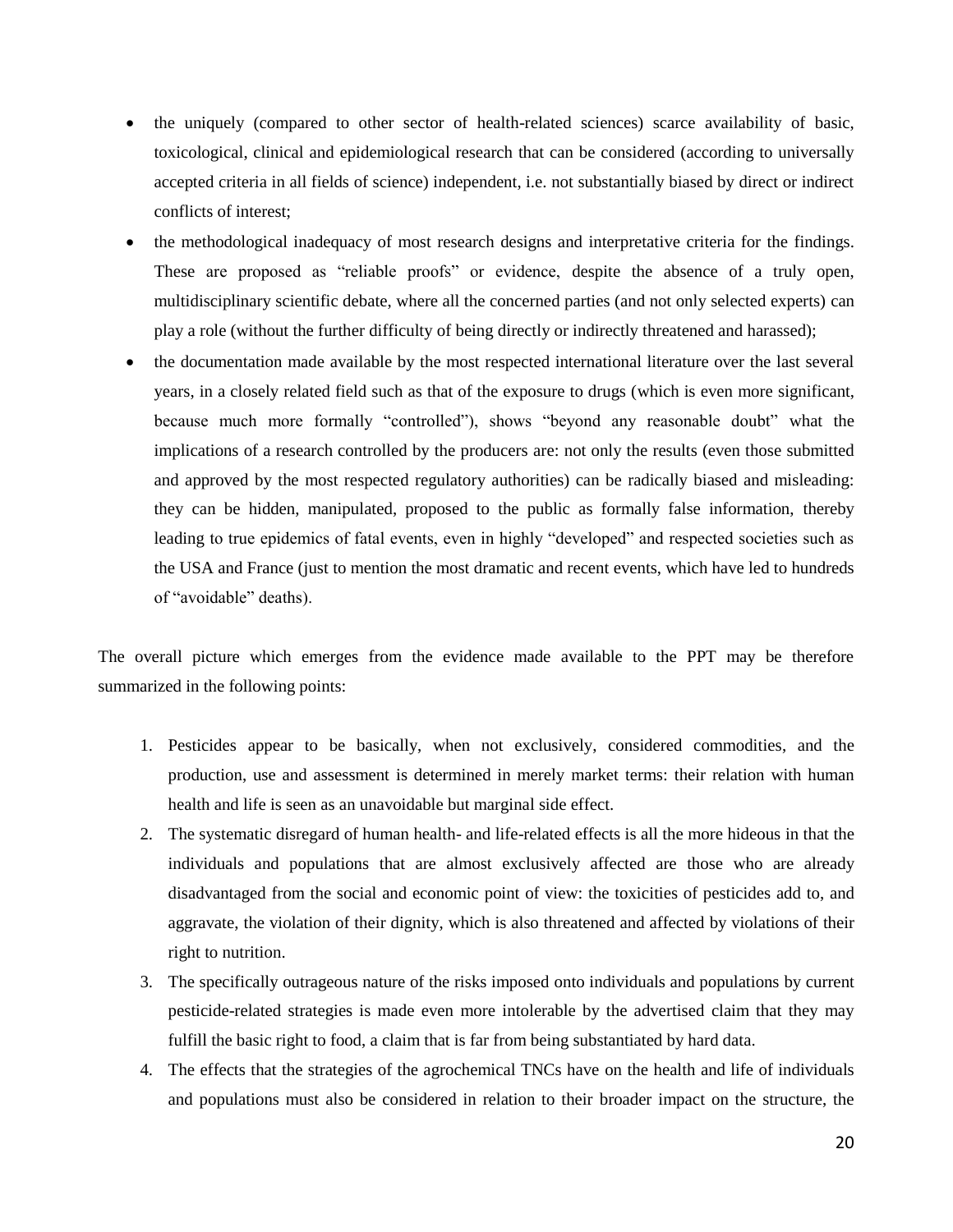cohesion and the security of the communities that are deprived of their rights to food sovereignty and to overall self-determination.

5. The dramatic scenario of the suicide epidemic of Indian farmers is a concrete and symbolic synthesis of all the above issues: the literature on them is immense. In the absence of a systematic and collaborative research effort to provide a comprehensive and broad understanding of this phenomenon, the priority given to research that is basically focused on biochemical mechanisms at the level of brain mediators and receptors appears to be an insulting simplification. It ultimately denies that they are dramatic "fatal" sentinel events of the violation of individual and collective rights to a humane life.

#### **5. Global justice. Human Rights and Justice from the Perspective of Violated Humans**

#### **5. 1 Prefatory Remarks**

The oral testimonies presented by the adversely affected persons suggest that for them human rights mean the right to *be* human and to *remain* human. This means at least a right to be recognized as fully human by states, and aggregations of technoscientific capital - TNCs, international regional financial institutions, and direct foreign investors.

Being and remaining human means thus that persons, communities, and peoples may not be regarded as 'factors of production' or as docile and disposable bodies, or as territories and resources for global capitalist development. Indeed, witnesses claimed that such development violates their inherent dignity – an acknowledgement of their inherent worth and capabilities. It is remarkable that this understanding accords fully well the cornerstone of the Universal Declaration of Human Rights [UDHR] --- the right of all those born as humans to 'inherent dignity' (Article 1).

#### **5.2 TNCs and Human Rights**

TNCs and related business formations read human rights as creating binding obligations for states and not for non-state actors. They acknowledge that corporate governance and conduct ought to be socially 'responsible' but not in ways commensurate with internationally accepted human rights norms and standards.

Corporate social responsibility (CSR) had several *avatars*. For a long while CSR stressed that business and industry have obligations to shareholders. In recent decades, CSR speaks the language of responsibility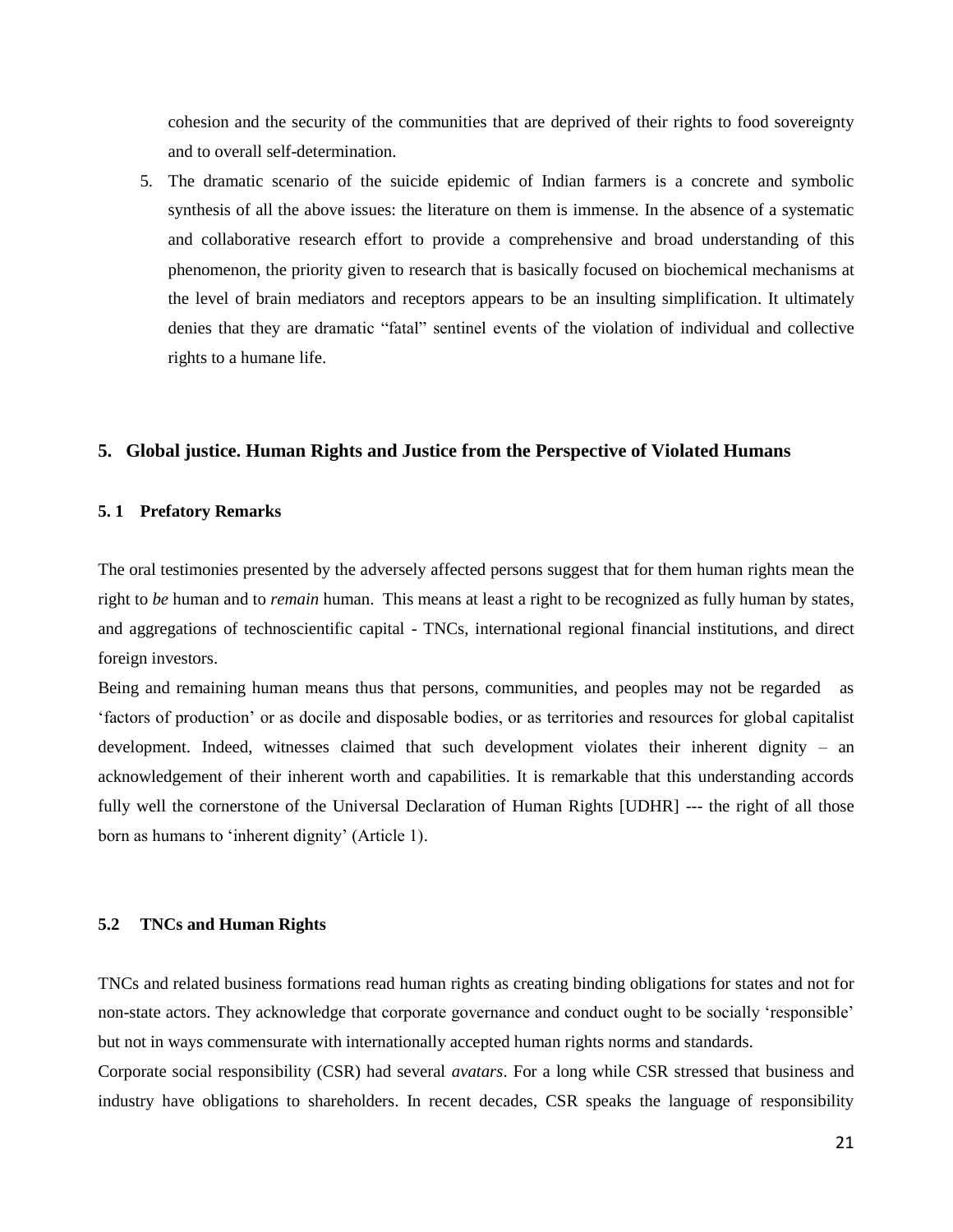towards 'stakeholders.' Further, CSR now also speaks of TNCs as being 'global citizens.' In sum, CSR stands for industry – specific forms of self-regulation taking often the form of codification of best industrial practice. However, and regardless of the overall efficacy of CSR, the evidence before the Tribunal overwhelmingly shows that CSR forms do not extend at all to agrochemical and agribusiness industries.

The imagery of corporate global citizenship has affected a minor change of TNC approach to human rights. We refer here to the 'Global Compact' – a form via which the United Nations seeks to persuade major TNCs to accept and adopt some human rights norms and standards in corporate governance. The way the Global Compact operates minimizes even the obligations to respect self-selected obligations because no more is required than posting on a website an annual record of compliance! This is why leading scholars in the field have used the description: '*Global Compact/Little Impact*!'

A major difficulty with the Global Compact is that it is based on the principle that human rights norms and standards do not apply to TNC conduct — a premise which has been rigorously contested before this Tribunal. TNCs and related business entities claim access to a set of core human rights, owed to them as legal or juristic persons. They claim an exacting respect for their human right to ownership of property and freedom of contract, and other associated rights (such as the right to earn profits, and to the protection of business reputation and honour). Since the advent of global neo-liberalism the TNCs and other entities also claim some extended right to *de-regulation* (in terms of freedom from governmental interference in doing business) and also a right to *re- regulation* (a) securing a 'level playing field' for competing business interests, (b) strict protection of a right to trade secrecy and (c) the new intellectual and industrial property rights extending to genetically mutated new forms of life and artificial intelligence.

At the same moment, TNCs and related entities remain preoccupied with strategies of denial of the basic human rights and fundamental freedoms to persons/peoples adversely affected by their activities and operations. Sections 3 and 4 document the enormity of human rights violations by six indicted TNCs - the exclusion of informed consent by local and indigenous peoples in sitting ultrahazardous manufacture, applications, process or industry; planned failures (active concealment) in disclosures about toxicological and epidemiological impacts; misleading advertisement and labeling practices; witness intimidation and harassment of dissenting scientists and human rights/social movement activists; lobbying governments for human rights development based policy and regulation.

The evidence before the Tribunal furnishes a poignant archive of acts of commission and omission via which stand denied, even negated, the basic rights of others to life, livelihoods, health and safe environment. Additionally, TNCs and allied entities continue to stifle the voices of suffering; put differently, the violated peoples' basic right to freedom of speech, association, and movement. Evidence before the Tribunal suggests however that agrochemical and agribusiness TNCs have used all manner of means to harass and intimidate dissenting scientists and to sue human rights and social movement activists for defamation via SLAPP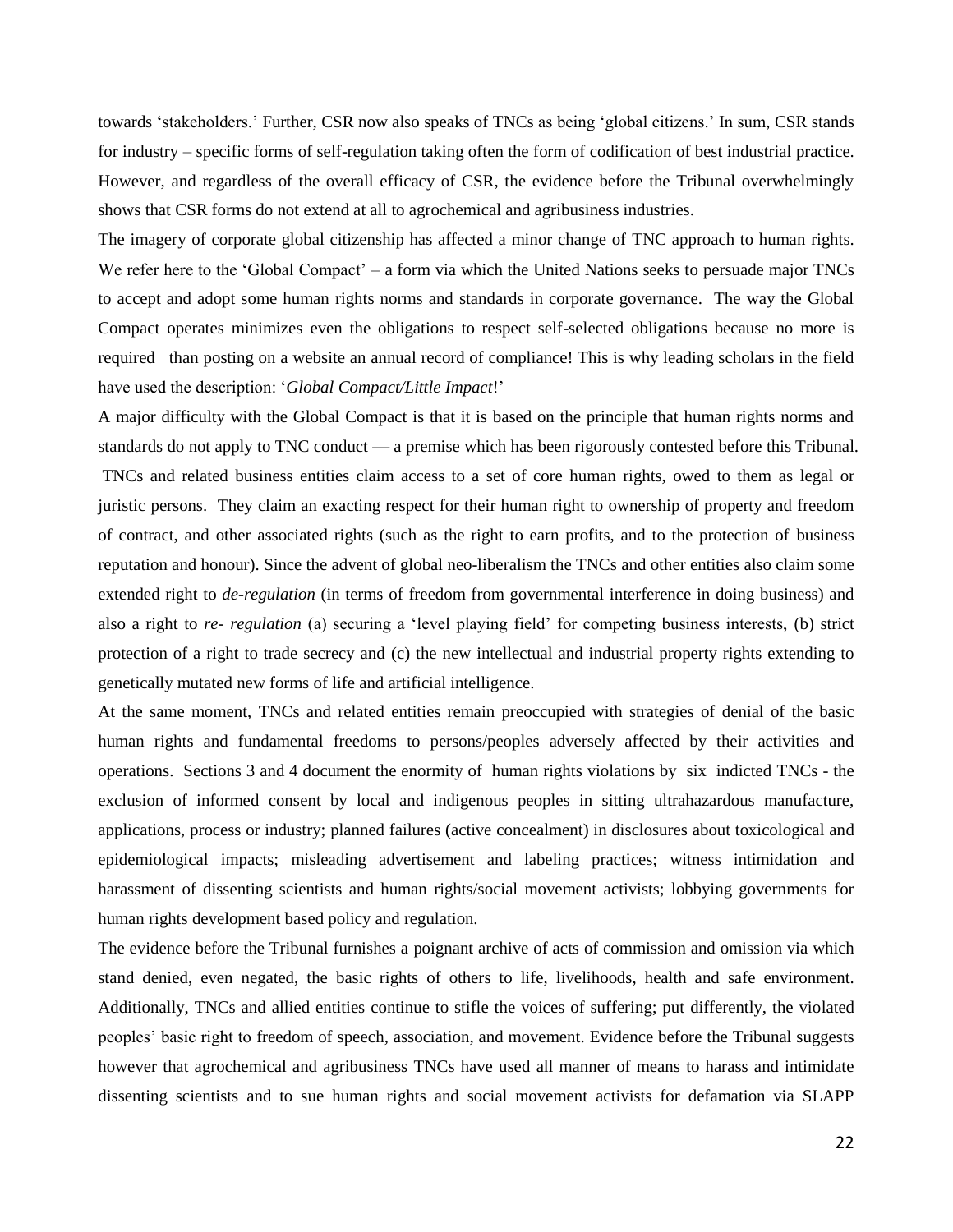(strategic legal action against public participation) lawsuits. The 'chilling effects' of this corporate strategy need to be studied further; yet it is clear that in the eye of the CEOs this remains a major weapon.

#### **5.3 The Development of the Right to Development**

The UN Declaration on the Right to Development (1985) crystallizes several new human rights. It proclaims that all human beings have an 'inalienable right to development'. And by 'development' is meant a process that ought to lead to the full realization of 'all human rights and fundamental freedoms' (Article 1). Further, Article 2 (3) acknowledges that such a model of development planning remains insensible outside 'active, free, and meaningful' participative process; development conceived as an 'eradication of social injustices' by 'appropriate economic and social reforms' and further ensuring a 'fair distribution of income' (Article 8) may not be achieved outside public participation.

Further, states stand now obligated to take steps to 'eliminate obstacles to development resulting from failure to observe civil and political rights as well as economic, social, and cultural rights', since human rights form a seamless web of interdependence and indivisibility (Article 6 [2]) The Declaration further insists that individual persons and people as a whole ought to be regarded as subjects, not *objects*, of development.

It must be here noted fully that the UN has taken further substantial step to develop the right to development. A distinguished economist (Arjun Sengupta) acting as a Special Rapporteur to the development of the right to development has developed a number of component rights and in the process has marshaled crucial consensus in the General Assembly to implement the core obligations of the Declaration as an aspect of national jurisprudence, specifically in the Global South.

We mention all this because in a remarkable sense, this is precisely what the violated peoples asked the TPP to consider. We present this convergence as follows:

- Each one of the violated persons' testimony articulated a concept of development as a process that ought to lead to the full realization of 'all human rights and fundamental freedoms' and pointed out the ways in which agrochemical and agribusiness formations transgress and de-nature this conception of development.
- They further cogently demonstrated how the overall postures of globalization and neoliberal polices effectively prevent 'appropriate economic and social reforms' and aggravate social injustices and economic inequity.
- 'Active, free, and meaningful' participative process emerged in the testimony as leitmotif of just and human development polices, and programs. This has been thoroughly negated by the indicted parties.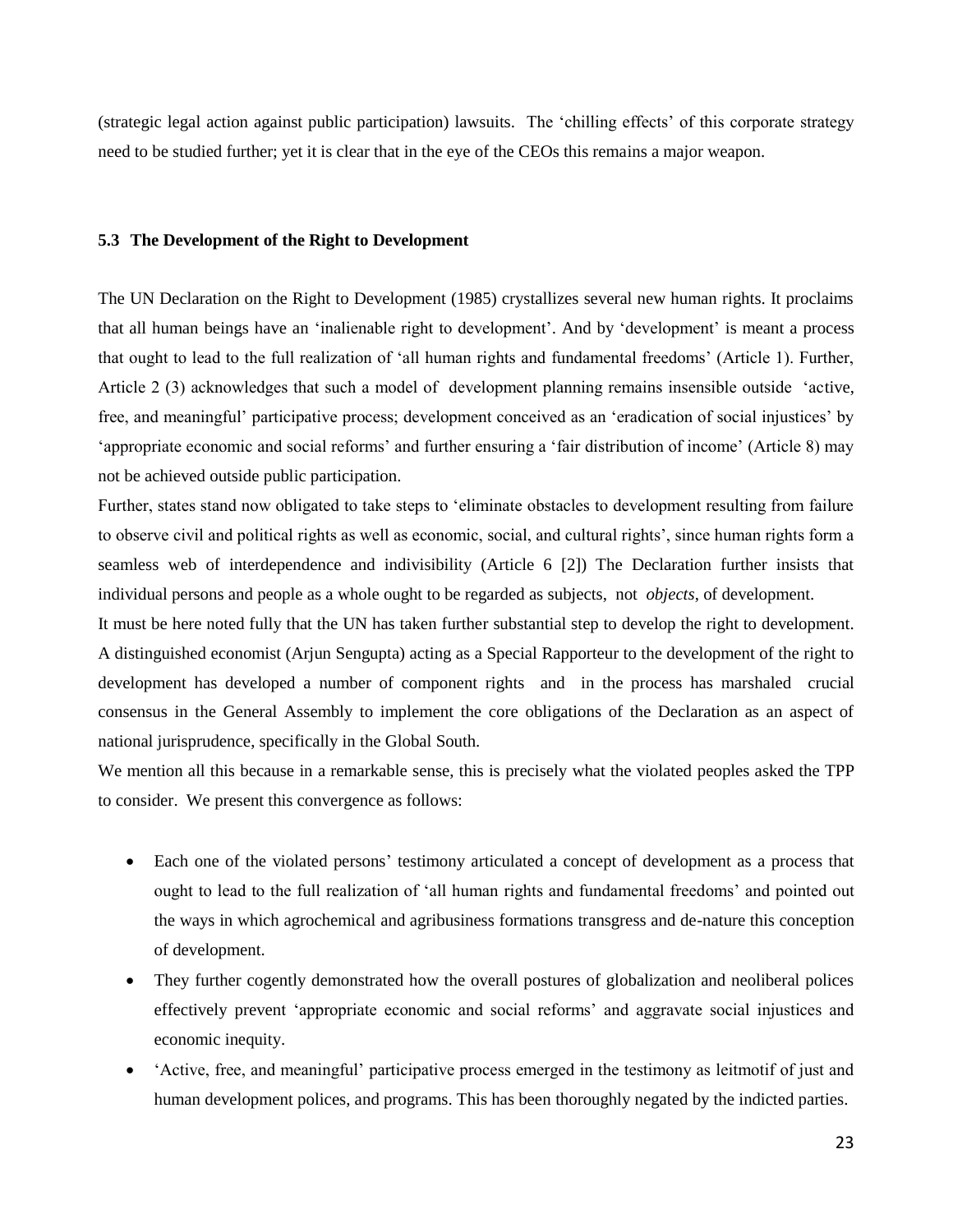- Further, the right to participation was also extended in the hearing by contesting governmental and intergovernmental monopoly over definitions of public interest or common good. Like the UN Declaration on the Right to Development the affected peoples and expert witnesses before the Tribunal insisted that 'development' cruelly miscarries when not suffused with elements of 'active' and 'meaningful' public participation at all levels of development decisions, especially as concerning ultrahazardous process, application, manufacture that not merely places human lives and livelihoods at stake but also affects future generation and the human-environment relationships.
- The testimony of affected peoples as well as expert witnesses fully interrogated the delinking between international economic law and jurisprudence and international human rights law and jurisprudence. Trade and business are *social,* not *pre-social* enterprises; further, the search for profit and power ought never to amount to *anti-social* conduct, action, or performance.

On the evidence before it, the Tribunal *finds* that global business generally, and agrochemical and agribusiness specifically, operates in a Hobbesian state of nature of war against Nature and the already worstoff humanity. The *recommendations* of the Tribunal point to a need of a new global social contract which, while respecting the rights of trade and business, seeks to set out some basic human rights thresholds which may not be said to place any unreasonable limits to research, innovation, and ways of doing global business. In this content, we also wish to draw attention to aspirational human rights declarations – from the UDHR to the Ogoni Peoples and Zapatista Declarations to the Cochabamba Declarations of the Rights of Mother Earth, 2010. Not to be ignored of course are the treaty-based international human rights regimes and the environmental human rights approach.

## **5.4 Approaches to Global Justice**

#### Many testimonies spoke also in terms of *global justice*.

It was fully brought to the attention of the Tribunal that all too often suffering peoples find it difficult to articulate the violation of their human right to be and to remain human via the languages of contemporary human rights. Legalization/juridicalization of human rights, while necessary, also often means that those adversely and at times catastrophically affected by ultrahazardous manufacture, process and industry coincide with impunity. In many situations of mass disasters (such as Bhopal) corporations place themselves effectively out of jurisdiction of host states and in the rare event that the violated peoples invoke the home state jurisdiction of the TNCs they successfully persuade their courts that no public interest will be served by civil suits for harm and damages because the place of harm remains distant, all available lies at that place, and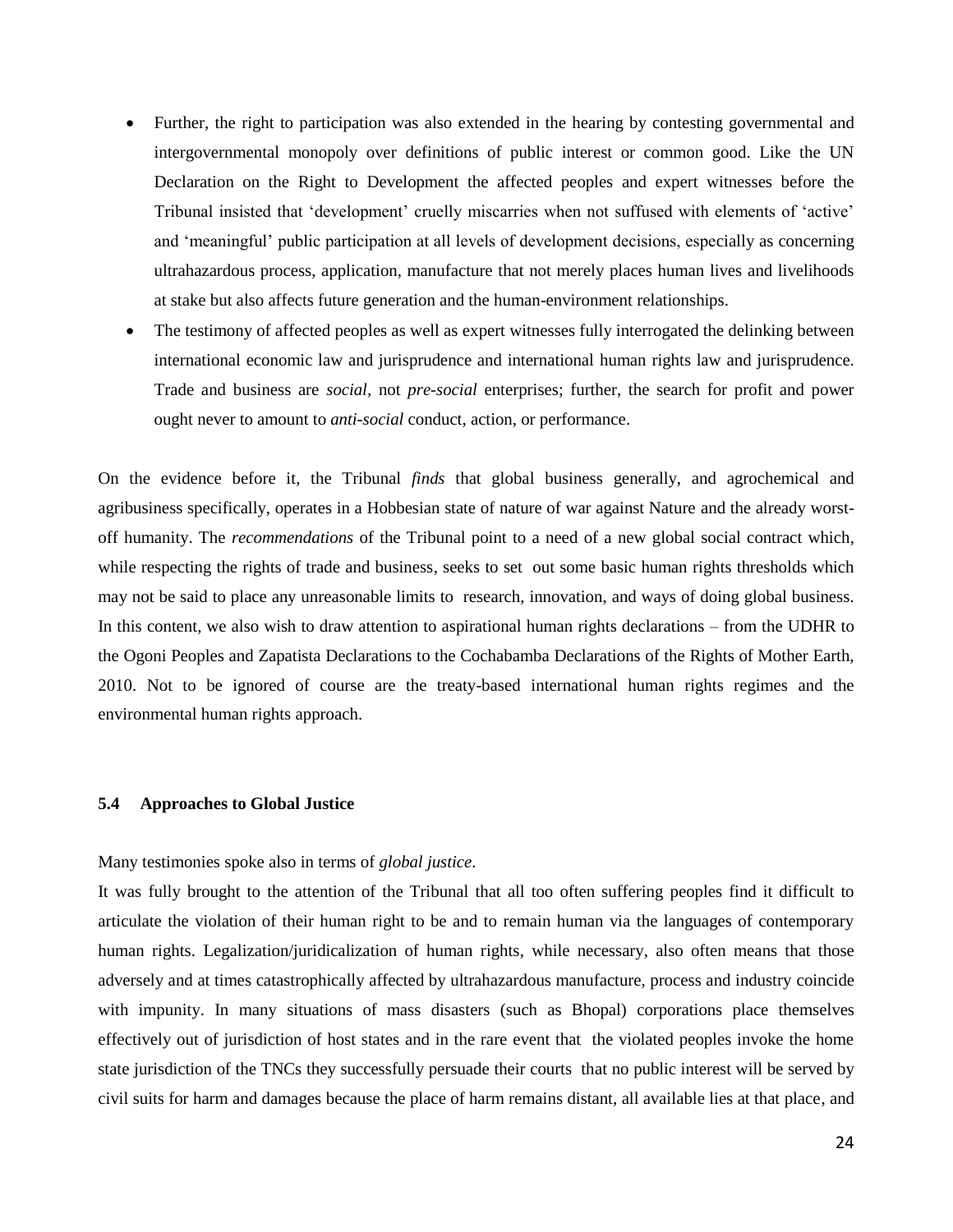the responsibility, if any, belongs to their local and regional management in no way controlled by the parent TNCs. One scholar has named this approach as 'convenient catastrophe and 'inconvenient forum.' In the name of trade secrets, vital toxicological and epidemiological information is witheld from host governments and affected people, complicating legal evidence of causation of harm, suffering, and loss. Very often ludicrous settlement sums are offered (as for example in Bhopal catastrophe the initial offer of settlement was US\$ 100 million to a final offer of US\$ 240 million, even when the Government of India proceeded to sue the Union Carbide Corporation for a damage amount of US\$ 3 billion)! In any event, settlement negotiations and offers seem not to be guided, to say the least, by any norms and standards of the so-called corporate social responsibility.

Many studies of mass disasters describe vividly a state of affairs in which mayhem, and even killing, of people is made to go un-redressed and un-punished, TNC claims towards CSR, 'good' corporate governance, 'compliance with the 'Global Compact' stand constantly belied by the immunity and impunity they thus constantly claim. The overwhelming fact remains, according to the evidence presented to the PPT (See above Section 1. For the consultation of the full text of the relevant Verdicts/decisions of the PPT, see www.internazionaleleliobasso.it).

Further difficulties for TNC induced /caused victims/violated peoples stand posed by national legal orders unable to curb the market for legal services, which remain a sellers' market out-pricing any effective redress. TNCs which otherwise celebrate their *corporate human rights to level-playing fields remain united in denying similar advantages to the violated peoples*. *They claim fully due process rights which they fulsomely deny to the constituencies of peoples affected by their own pursuit of profit and power at any and all costs*. To say this is not to deny TNC legal standing or rights in situations even of mass disasters or human rights catastrophes. By the same token the question concerning denial of even tattle of justice to adversely affected persons and populations always remains. There is not a shred of justification offered, even at their very best, by CSR and 'Good' corporate governance to claim the spheres of immunity and impunity, *as if human rights languages of responsibility do not at all exist!* The PPT sessions thus far have *rightly* and *justly* contested such zones of immunity and impunity.

This raises manifold allied concerns such as:

- Forms of 'state capture' (this issues is discussed in great detail, and by making reference to its different form and implications in the Verdicts/decisions of the PPT quoted above).
- TNC -friendly 24/7 type ownership of mass media.
- Ways and means of judicial globalization via especially the manifold programmes of judicial education.
- Capturing legal education and research towards hyper-globalizing ends.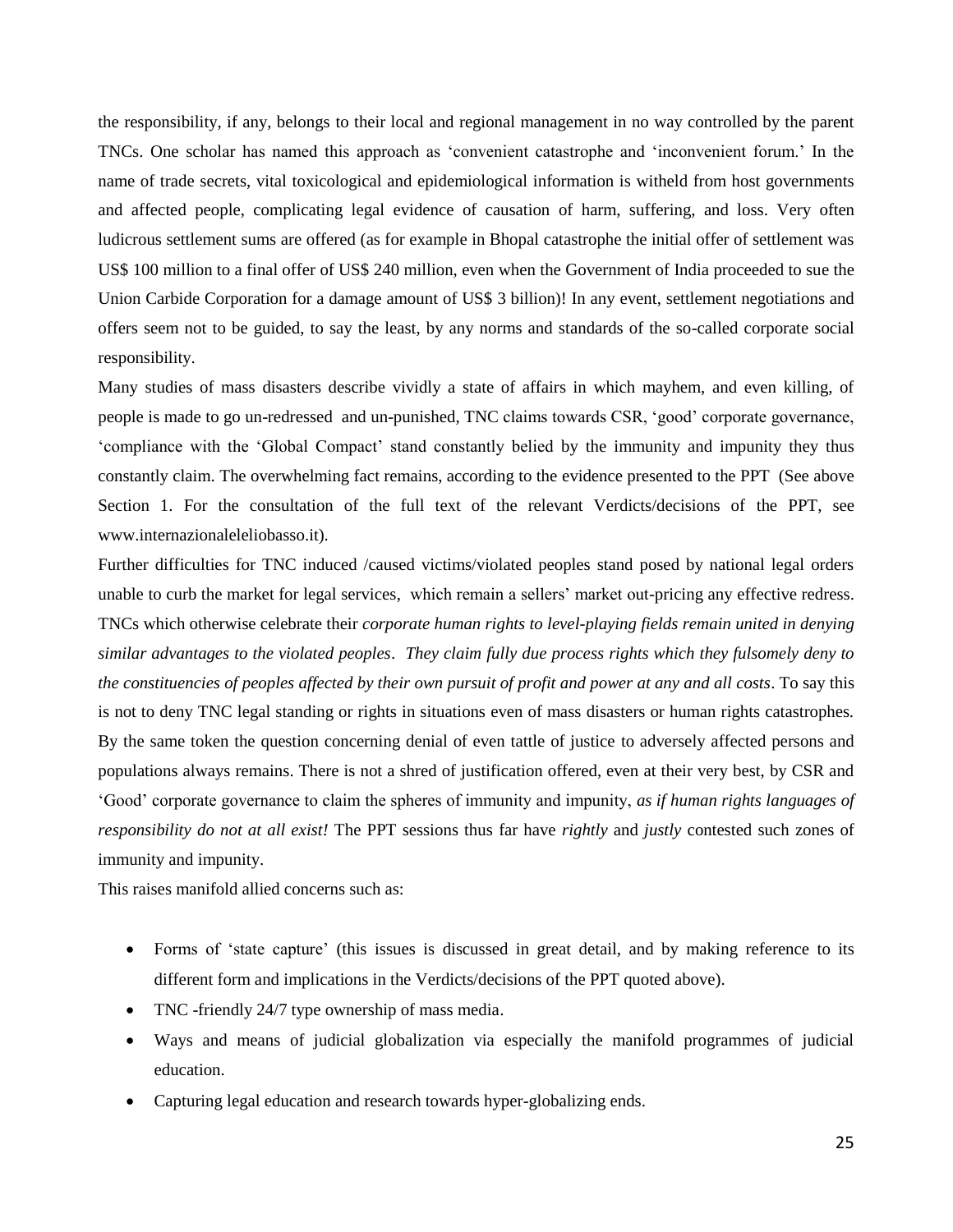Regardless, the Tribunal received articulate evidence urging that human rights languages, logics, and paralogics, may be further supplemented by recourse to those of global justice.

The Tribunal finds this appealing in the following ways:

- In a heavily globalizing world, rendering porous borders and boundaries, 'justice' may not any longer be conceived of in terms of state-responsibility (and domestic politics).
- Hyper-globalization creates also a 'global risk society' where hazards no longer respect national boundaries, ideological formations: thus within the space of 18 months occurred Bhopal, Chernobyl, and the Sandoz chemical factory fire in Basle, with long term impacts on human futures and the future of human rights.
- Global risk society now poses new threats to planetary survival.
- Contemporary human rights values, standards, and norms remain important but scarcely provide adequate conceptual languages to meet these challenges.

We heard the voices of the violated peoples as saying that we ought to interrogate the *justice-qualities of human rights claims urged by and on behalf of a newly formed 'corporate legal humanity';* put differently, this new 'humanity' now insists on a paradigm of *trade-related, market- friendly human rights of TNCs and their cohorts pitted against the UDHR paradigm urging equal respect for all human beings.*

Tasks of justice invite reflexive deliberation to justice across boundaries, especially directing attention to obligations towards intergenerational justice. The indicted corporations and governments, as well as other related parties, need to fully attend to the long term hazards now constituted by agrochemical and agribusiness corporations, as a problem of *global injustice.* Indifference to the problem of justice as a platform of rights aggravates the conversion of the entire humankind, life forms and objects in Nature, into a 'community' of *hurt* and *harm* and of *danger*. More fruitful interaction is needed between theorists of global justice and the communities of suffering individuals than now at hand. Towards this end, we make several recommendations later in this judgement.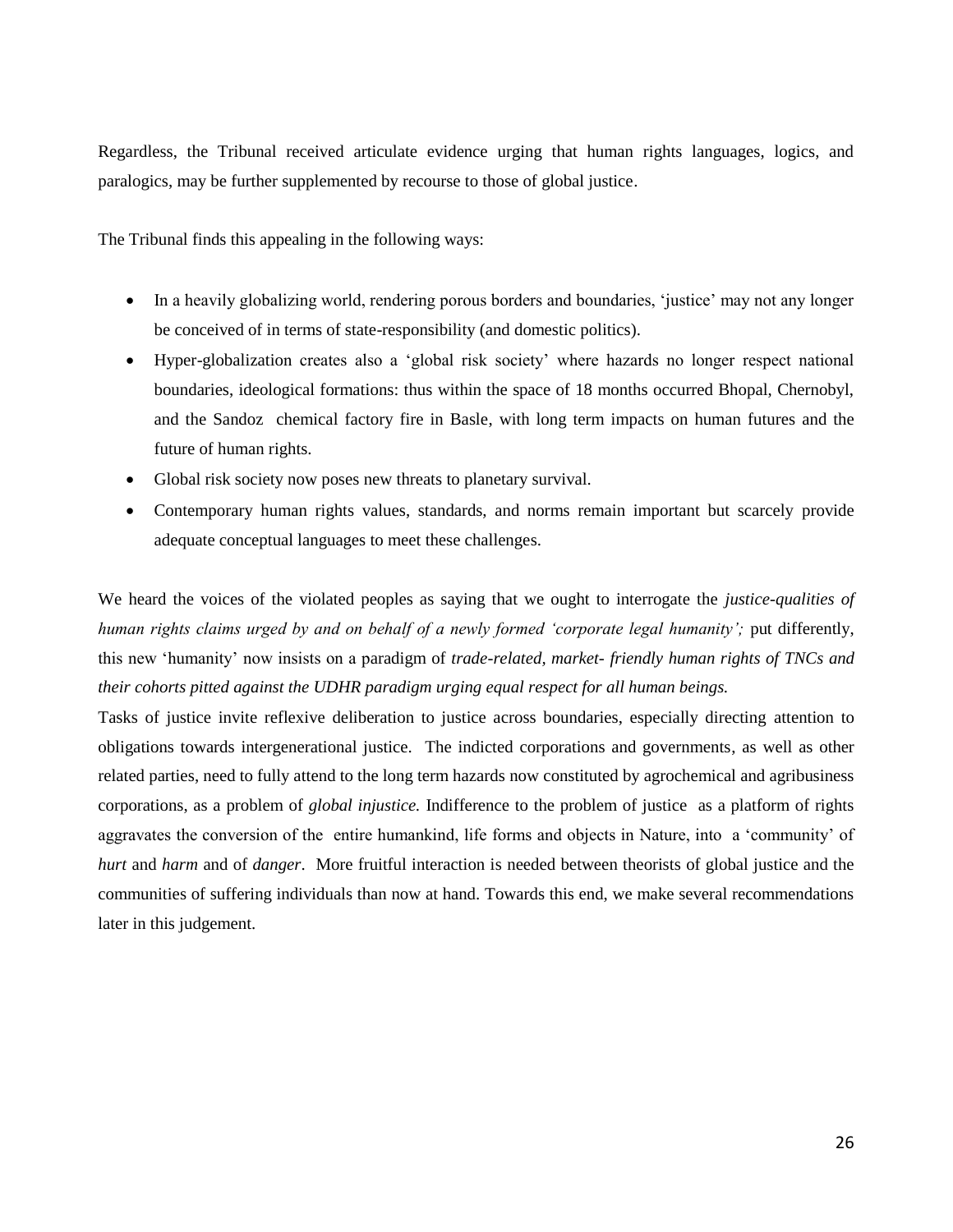## **6. Findings**

The Tribunal makes the following declaration of responsibility for the six indicted TNCs and three Governments in particular and further also declares the responsibilities of all States, international organizations, UN Specialist Agencies, all other institutions of global governance.

# CONCERNING THE INDICTED SIX CORPORATIONS (BASF, BAYER, DOW CHEMICAL, DUPONT, MONSANTO)

- The Tribunal finds on all evidence presented before it, the six TNCs prima *facie* responsible for gross, widespread and systematic violations of the right to health and life, economic, social and cultural rights, as well as of civil and political rights, and women and children's rights.
- The Tribunal further finds that their systematic acts of corporate governance have caused avoidable catastrophic risks, increasing the prospects of extinction of biodiversity, including species whose continued existence is necessary for reproduction of human life.

## CONCERNING THE THREE SPECIFICALLY INDICTED STATES

The United States of America (USA), the Swiss Confederation (Switzerland) and the Federal Republic of Germany (Germany) have demonstrably failed to comply with their internationally accepted responsibility to promote and protect human rights, especially of vulnerable populations and their specific customary and treaty obligations in the sphere of environment protection in the following ways:

- The three States, where six corporations are registered and headquartered, have failed to adequately regulate, monitor and discipline these entities by national laws and policy; the concerned States have not as fully respected the human rights of freedom of speech, expression, and association of citizens and persons within their own jurisdictions protesting against the move toward a second Green Revolution, not having learned the lesson of the first.
- The concerned States have unjustifiably promoted a double standard approach prohibiting the production of hazardous chemicals at home while allowing their own TNCs and unrestrained license for these enterprises in other States, especially of the Global South .
- In this way, these need to respond more fully than is the case now to the imperatives of global justice that they otherwise so fulsomely promote.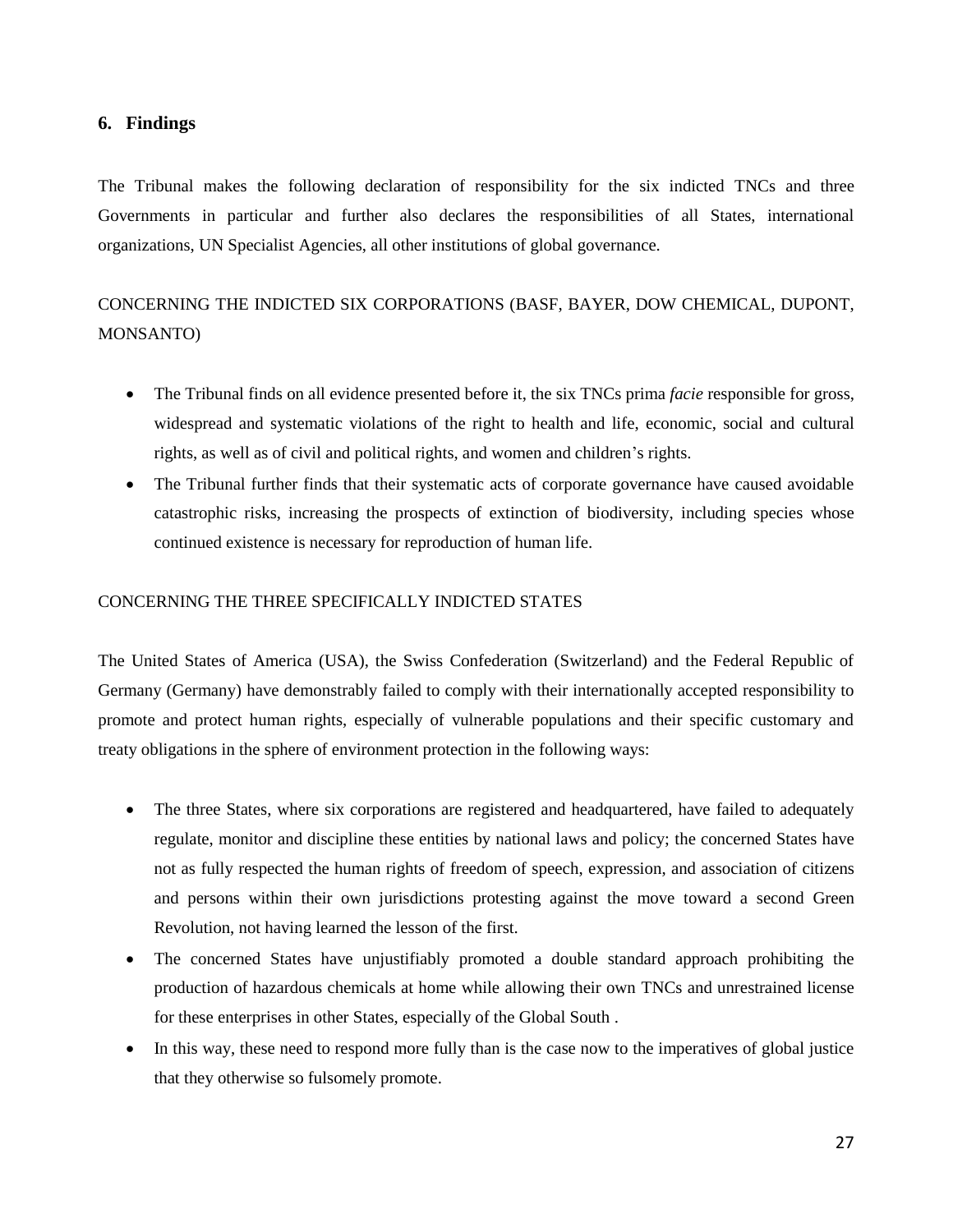## CONCERNING HOST STATES

- The Tribunal finds that for technology-importing States (the Host States) there is no justification for any pursuit of accelerated economic development which puts at grave and sustained long–term risk thus grievously posed for the natural resources and the affected populations. The global South States have a remarkable record in preventing, for example, an ever more expansive regulatory presence of the WTO and in their authorship (and further development) of the UN Declaration on the Right to Development.
- The magic carpet type hospitality offered to pesticide TNCs sits in complete contrast with its otherwise progressive international leadership in some global arenas.

In particular, the Tribunal finds the Host States fully responsible for:

- Not adequately protecting human rights and social movement activists from vexation and harassment.
- Not adequately protecting independent scientists who on serious scientific research demonstrate severe future risks inherent to the development and distribution of chemical substances and process.
- Not taking all necessary steps to limit the global corporate ownership of knowledge production in universities and related research sites and not recognizing the value of indigenous knowledge and social relationships they create and sustain.
- Not fully pursuing alternative and less hazardous forms of agricultural production, having not learned the full lessons from the First Green Revolution.
- Not honoring obligations arising from ILO Conventions and Recommendations, especially concerning unfair labor practices such as avoidance of slave and slave–like employment practices, fair and living wage, decent and safe conditions of work, and the right of association, movement, and freedom of speech and expression of the organized and unorganized labor and, *further,* not repudiating, in actual effect the obligations arising from the Child Rights Convention

## CONCERNING THE UN SPECIALIST AGENCIES

The Tribunal finds that:

• Some of the policies especially of the WHO, FAO and ILO are not fully responsive to the urgency of regulation and redress, as articulated by suffering peoples, and human rights and social movement activist groups and associations. A more proactive role is especially indicated in the field of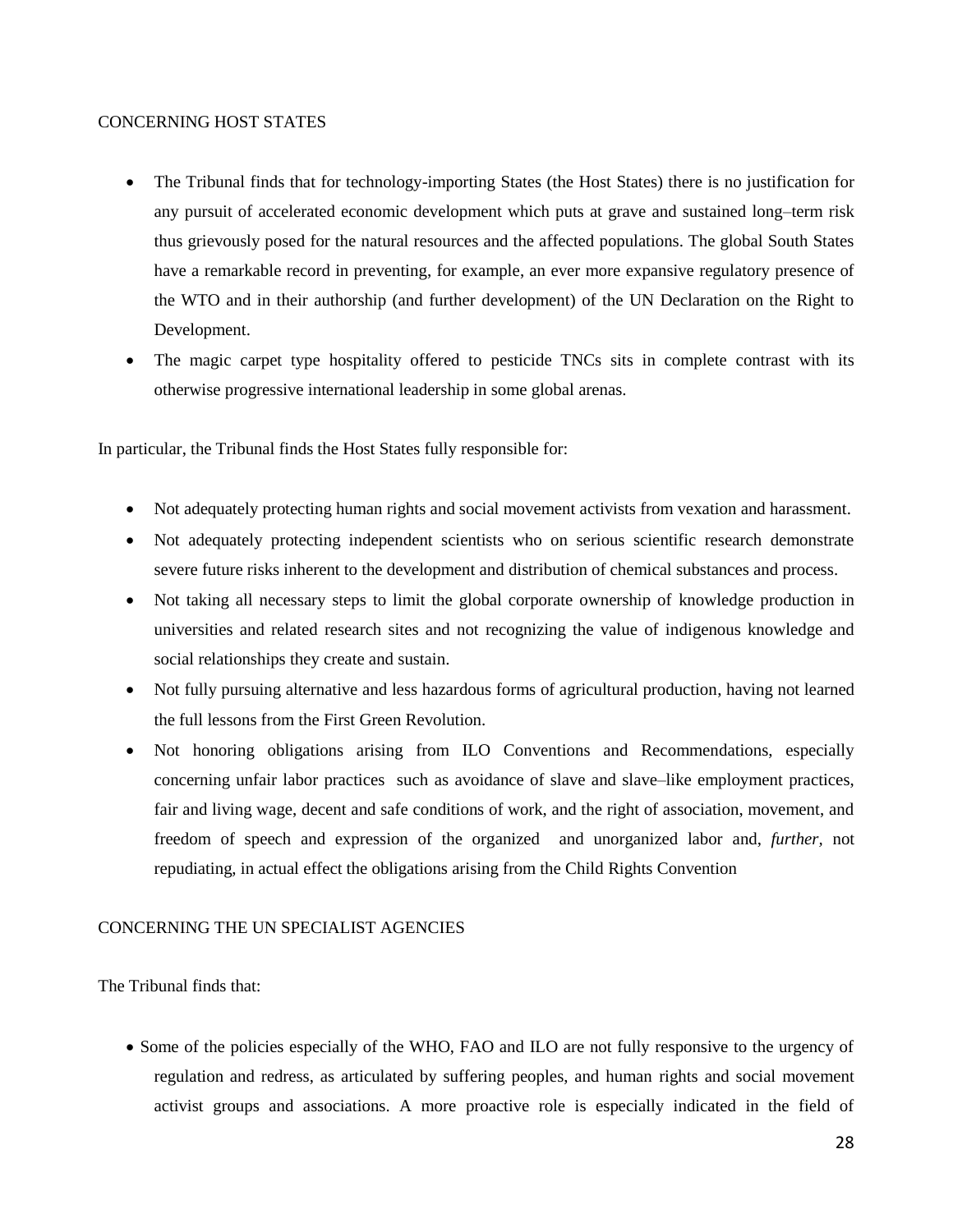hazardous agrochemical and agribusiness TNCs. Further, the UNESCO ought to take expeditious and effective steps for protection of academic and scientific freedom of researchers and specialists who raise justifiable alarm over the long term impact of pesticides, herbicides, and other products.

## CONCERNING GLOBAL GOVERNANCE INSTITUTIONS

## The Tribunal finds that:

- The policies of WTO in relation to Intellectual Property Rights, especially the hard regime of patent protection, is not balanced with any sincere regard for the grave long-term hazards to humans and nature already posed by the activities of agribusiness and agrochemical industries.
- The international financial institutions have yet to develop policies concerning their support for hazardous material manufacture, application, or process: it is not entirely clear why a strict regime of human rights conditionalities is as yet not contemplated in this regard.
- Institutions of global governance have almost altogether failed to play a more proactive role in protecting human rights and social movement activists from vexation and harassment, and to be more responsive to task of regulation and redress as articulated by suffering peoples, and human rights and social movement activist groups and associations. These institutions ought to especially take action to restructure international law so as to make the agrochemical corporations accountable for their activity and products.
- Though not being the users of agrochemicals themselves, Indigenous Peoples are particularly affected by persistent toxic agrochemicals which are passively transported to their environment through air and water and accumulate in the environment and the food chain with devastating effects on health and the way of life. This is particularly the case for Indigenous Peoples living in the Arctic Circle, exposed to high levels of persistent organic pollutants, as specifically produced by Syngenta, Bayer and Dow. Institutions of global governance should be particularly sensitive and responsive to the long term effects of such accumulation.

#### **7. Recommendations**

The specific strength of the decisions of the PPT are rooted, beyond their consistency with the jurisdictions which have human rights as normative framework and guidance, on the struggles and commitments of all those who recognize that declarations without implementation of rights are the worst trap for the victims. In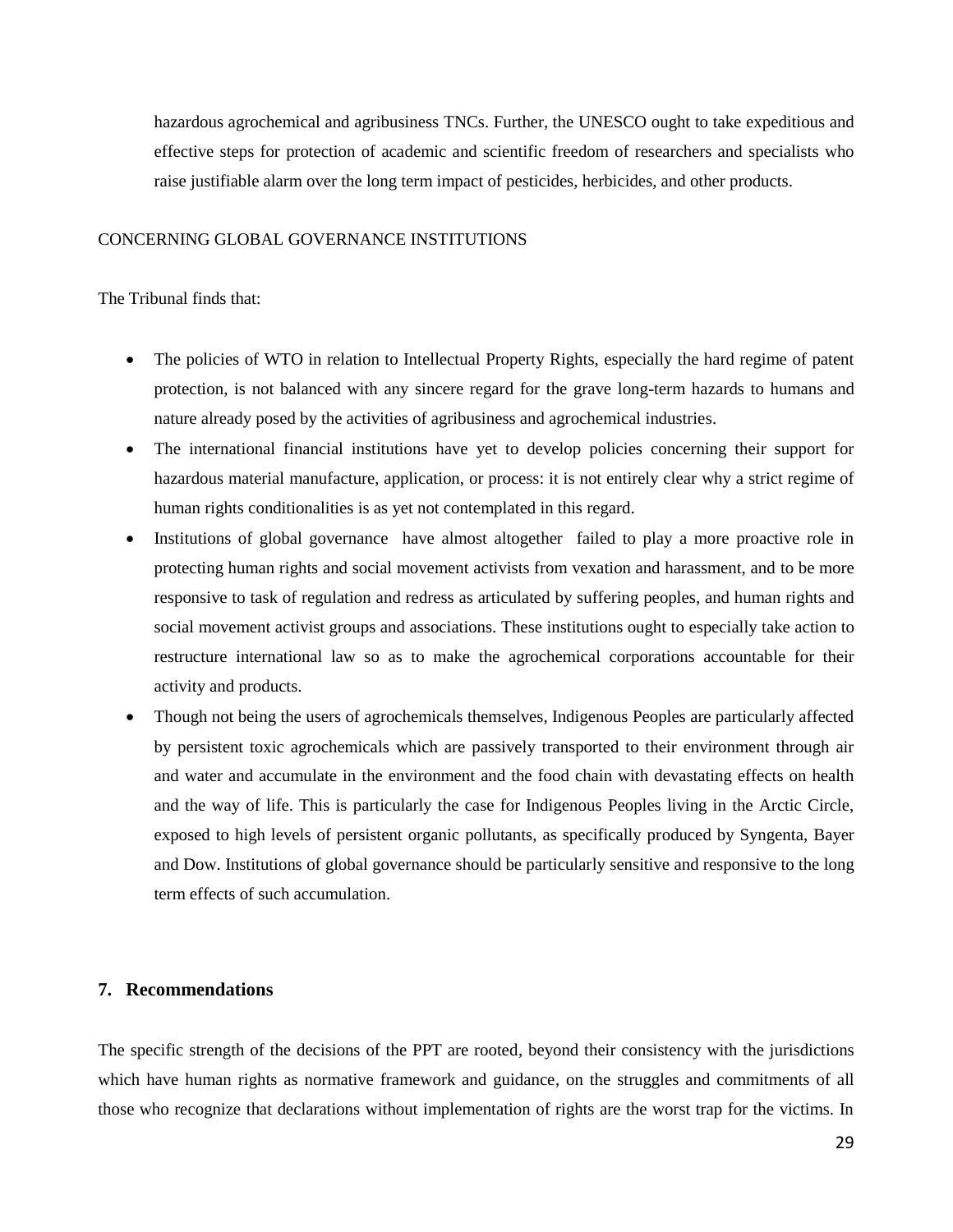this sense, the recommendations which follow are a further expansion and clarification of the verdict, as they make all the mentioned stakeholders responsible for assuring the highest priority to the compliance with the duties which are underlined.

The Tribunal recommends:

## TO NATIONAL GOVERNMENTS AND STATES

- Not to ratify any new trade or investment agreement proposed without regard for human rights norms, and not to renew existing agreements of this kind when they expire.
- Contractual negotiations directed towards maximizing direct foreign investment should fully avoid granting immunity to agrochemical companies from criminal liability under national law.
- Legislation and related acts of public policy should remain fully committed to an unyielding adherence to the precautionary principle.
- In thus implementing the precautionary principle, national governments should accord dignity of discourse to the voices of adversely affected communities and peoples.
- When such communities are able to demonstrate the initial threshold burden about the ways and means – the acts of TNCs commission and omission — the burden of proving otherwise must shift to the accused TNCs and their allied entities who need to fully prove why no civil or criminal liability may exist for ultra-hazardous process, application, or manufacture.
- National governments owe specific human rights responsibility to prevent TNCs from directly or indirectly harassing and intimidating scientists, farmers and human rights and environmental defenders, in any form. Further, national governments should strive to innovate equitable and efficient access to judicial remedies especially for the adversely affected individuals, communities.

## TO INTERNATIONAL AND INTERGOVERNMENTAL ORGANISATIONS THE TRIBUNAL CALLS UPON

- These entities to keep in constant review the property regimes under intellectual property rights in terms of adverse impact of these on respect and upholding of human rights, the welfare of the populations and the protection of biodiversity and ecosystems.
- The United Nations Human Rights Council in any further consideration of the reports of Professor John Ruggie, the Special Representative of the UN Secretary General, to take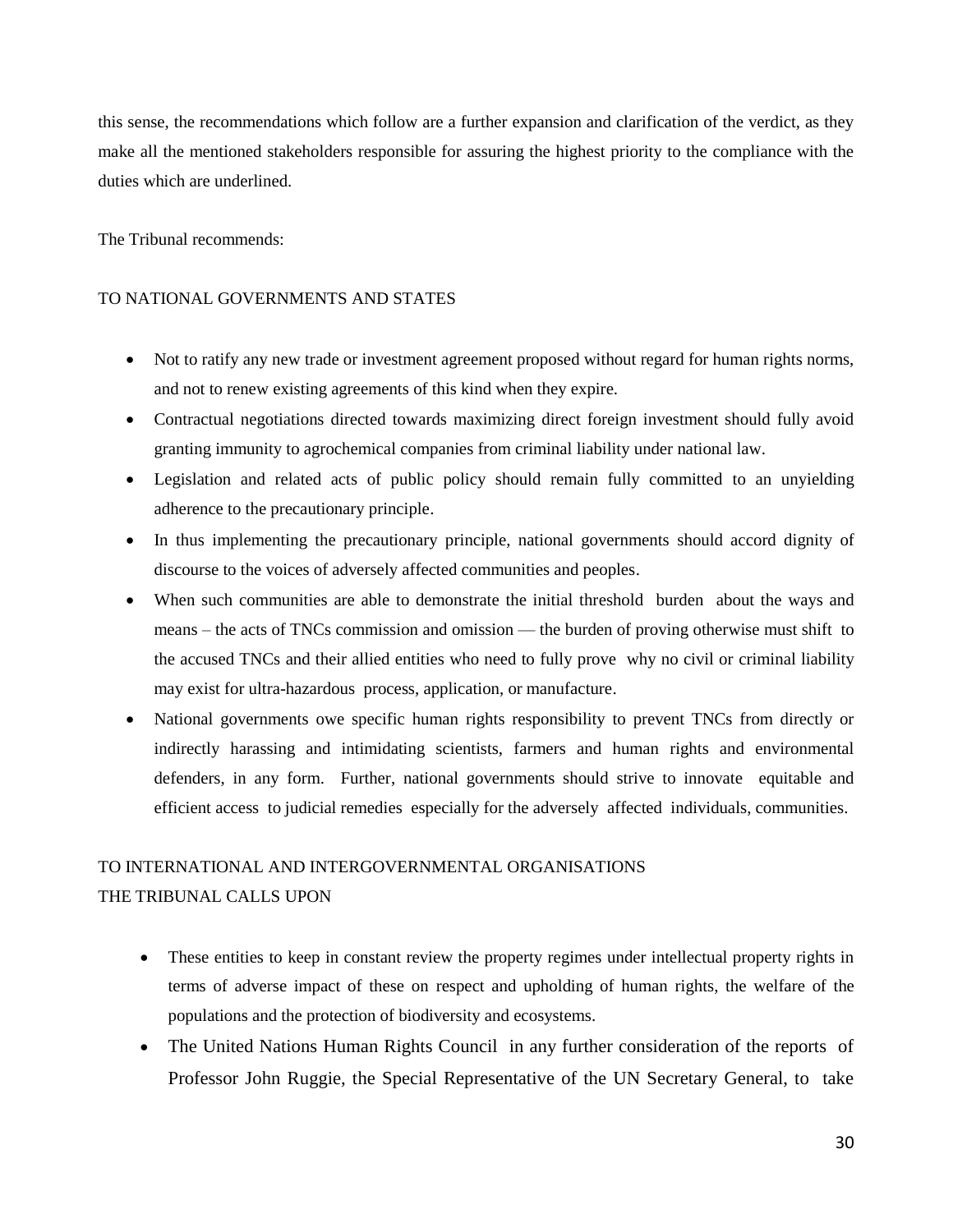fuller account of the UN Draft Norms Concerning Human Rights Responsibilities of MNC and related Business Entities with the wider participation of the global civil society; the findings of this Tribunal expose the un-viability of the Ruggie proposals accentuating the efficacy of the model of corporate self-regulation and host state responsibility. Clearly, a superior approach stands suggested by an incorporation of the best elements of the UN Draft Code in any instrument concerning the subject. Likewise, time is surely come for the establishment of an appropriate international mechanism - which could take the form of an International Economic Court – empowered to investigate gross, continuing, and flagrant violations of human rights by TNCs , host and home states. A body, in short, before which individual or collective victims could bring their claims and demands for justice.

- The Assembly of the States Parties to the Rome Statute of the International Criminal Court ought to consider amendments to the Statute in order to extend its jurisdiction to legal persons and include the most serious crimes against the environment, in addition to those already provided for crimes against humanity and war crimes.
- The Human Rights Council's Special Rapporteurs bearing responsibilities in the matters denounced at these hearings to intensify their activity in denouncing violations and protecting the victims.
- The EU institutions, in accordance with Article 10A of the Treaty on European Union, as amended by the Lisbon Treaty, to subject their international economic relations and decisions on economic policy and international cooperation to the international rules for the protection of human rights and the environment, with the assistance of the European Agency for Fundamental Rights, created in 2006.
- The EU institutions to amend Directive 2004/35/EC of the European Parliament and of the Council of 21 April 2004 on environmental liability in relation to the prevention and remedying of environmental damage, so as to clarify that its obligations in preventing and remedying and the mechanisms for action foreseen under the directive are extended to the activities of corporations with registered offices in the European Union that are carried on outside of its territory.

### TO SOCIAL MOVEMENTS

• That they take advantage of the possibility already offered by the Statute of the International Criminal Court to denounce before it the executives of transnational corporations who may have participated in any way in crimes under the jurisdiction of the Court, as foreseen by Article 25 of its Statute.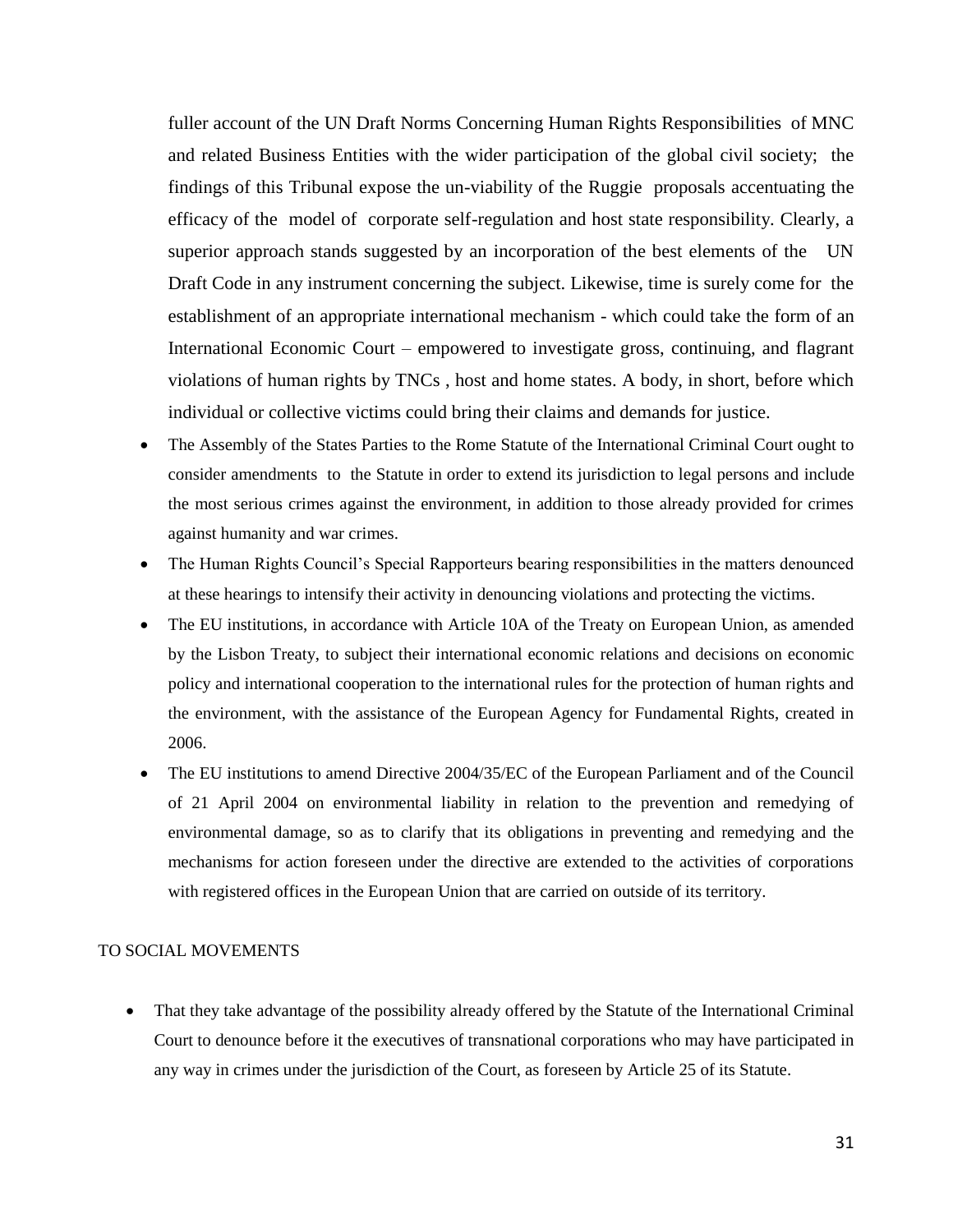## The Tribunal further URGES SCIENTISTS, LAWYERS, ASSESSORS AND REGULATORS

- to be fully aware of conflict of interest and to respect information as a public good
- to develop a culture of empathy with suffering peoples, even within their discipline-specific boundaries and burdens.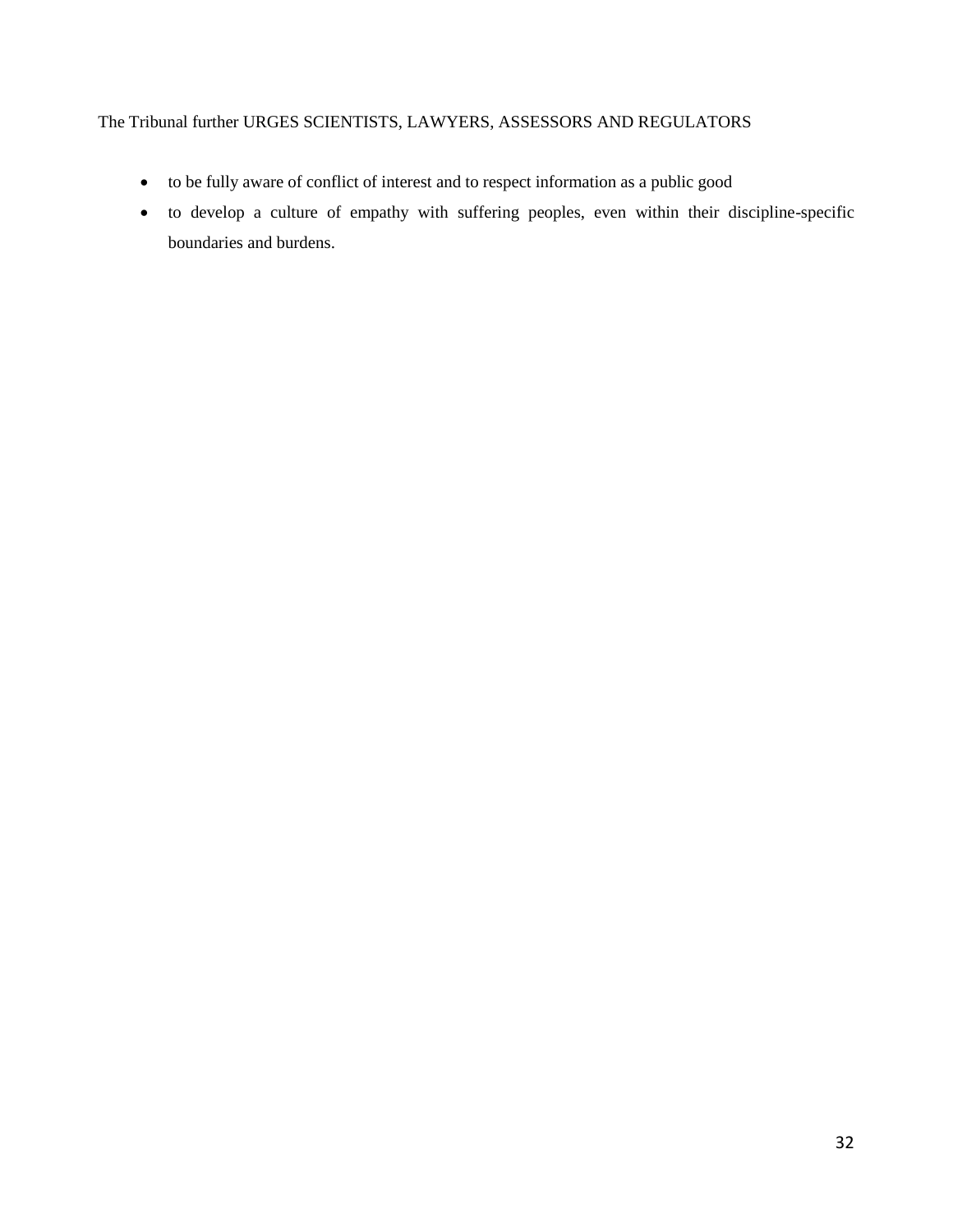## **Annex 1**

## **Synoptic list of the cases which have been more specifically submitted to the PPT**

## **Bangalore, December 3-6, 2011**

Defendants: Monsanto, Dow, Dupont (USA); Bayer, BASF (Germany), Syngenta (Switzerland)

The home governments of the corporations are considered complicit with their respective agrochemical corporations in all the violations.

| Defendant/s | <b>Country of Origin</b>               | <b>Country or Place</b><br>of Impact | Case                                                                                                               | <b>Who/What was</b><br><b>Impacted</b>                                                                 |
|-------------|----------------------------------------|--------------------------------------|--------------------------------------------------------------------------------------------------------------------|--------------------------------------------------------------------------------------------------------|
| 1. All      | United States,<br>Switzerland, Germany | Global                               | <b>Gross Human Rights</b><br>Violations by the Defendants<br>(General/Main Allegations)                            | Rural communities,<br>peasants, agricultural<br>workers, indigenous<br>people, fisherfolk,             |
| 2. All      | United States,<br>Switzerland, Germany | Global                               | Globalization and corporate<br>aggression over people, land,<br>food and resources                                 | migrant workers,<br>small scale farmers,<br>women, children and<br>youth, activists,<br>scientists and |
| 3. All      | United States,<br>Switzerland, Germany | Global                               | Poisoning of people and the<br>environment by pesticides                                                           | consumers and the<br>future generations                                                                |
| 4. All      | United States,<br>Switzerland, Germany | Global                               | The risk of genetically<br>engineered crops to human<br>health, the environment, food<br>safety, and food security |                                                                                                        |
| 5. All      | United States,<br>Switzerland, Germany | Global                               | How intellectual property<br>rights violate farmers' rights                                                        |                                                                                                        |
| 6. Monsanto | <b>United States</b>                   | Paraguay                             | Glyphosate (Pesticide<br>poisoning of people and the<br>environment)                                               | Rural communities<br>including an 11-year<br>old child                                                 |
| 7. Monsanto | <b>United States</b>                   | Latin America,<br>particularly       | GE soy expansion and<br>destruction of rural                                                                       | Farmers, rural<br>communities,                                                                         |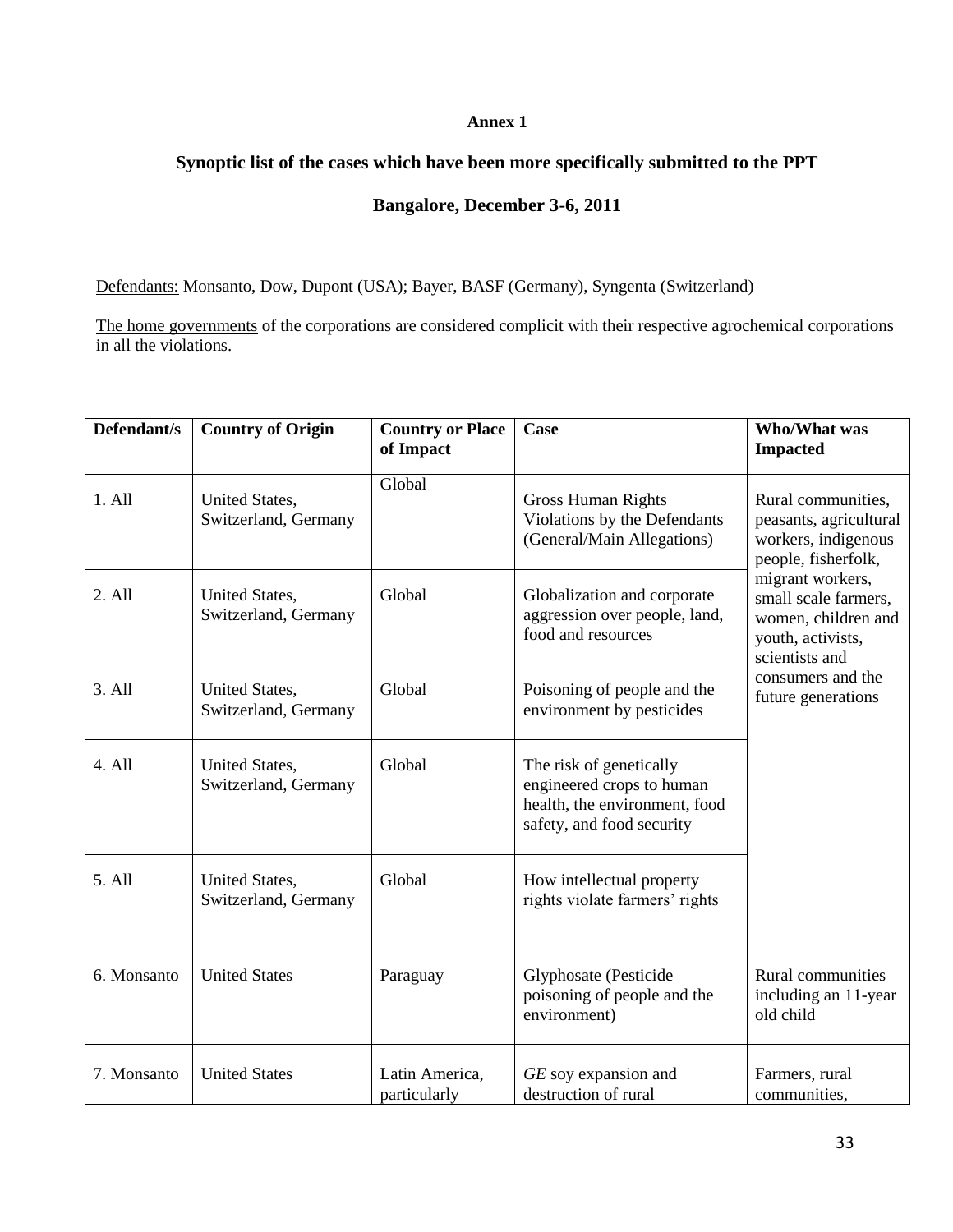|                                         |                      | Argentina            | communities and local food<br>production                                                                                                           | environment,<br>biodiversity                                                            |
|-----------------------------------------|----------------------|----------------------|----------------------------------------------------------------------------------------------------------------------------------------------------|-----------------------------------------------------------------------------------------|
| 8. Monsanto                             | <b>United States</b> | <b>United States</b> | Patents on seeds and<br>destruction of family farms                                                                                                | U.S. farmers                                                                            |
| 9. Monsanto                             | <b>United States</b> | México               | $Bt$ corn, contamination of<br>center of origin's maize land<br>races, and devastation of<br>indigenous farms                                      | Native crop<br>diversity, Indigenous<br>farmers, consumers,<br>local food<br>production |
| 10.Monsanto                             | <b>United States</b> | India                | <i>Bt</i> brinjal: Endangering the<br>center of origin of Brinjal and<br>collusion to get $Bt$ brinjal<br>approved                                 | Native crop<br>diversity, Farmers,<br>consumers                                         |
| 11.Monsanto                             | <b>United States</b> | India                | Bt cotton false promises:<br>erosion of farmers' rights and<br>destruction of livelihoods,<br>massive farmers suicides,<br>increased pesticide use | Cotton farmers, rural<br>communities                                                    |
| 12.Monsanto                             | <b>United States</b> | Indonesia            | <i>Bt</i> cotton bribery, undermining<br>Indonesia's self-determination                                                                            | Indonesian people,<br>country's<br>sovereignty                                          |
| 13. Syngenta                            | Switzerland          | Brazil (Paraná)      | GE testing and violence<br>against social movements,<br>endangering natural<br>ecosystems, undermining self-<br>determination                      | Landless rural<br>workers, pristine<br>ecosystems,<br>country's<br>sovereignty          |
| 14.Syngenta,<br><b>US</b><br>Government | Switzerland          | <b>United States</b> | Atrazine poisoning of the<br>environment, threats to human<br>health, manipulation of science<br>and harassment of scientists                      | U.S. Midwest rural<br>areas, farmers,<br>human rights<br>defenders                      |
| 15. Syngenta                            | Switzerland          | Malaysia             | Paraquat poisoning of people<br>and the environment                                                                                                | Women sprayers,<br>plantation workers                                                   |
| 16. Bayer                               | Germany              | India (Kasargod)     | Endosulfan aerial poisoning of<br>the environment, and deadly                                                                                      | Rural communities,<br>particularly women                                                |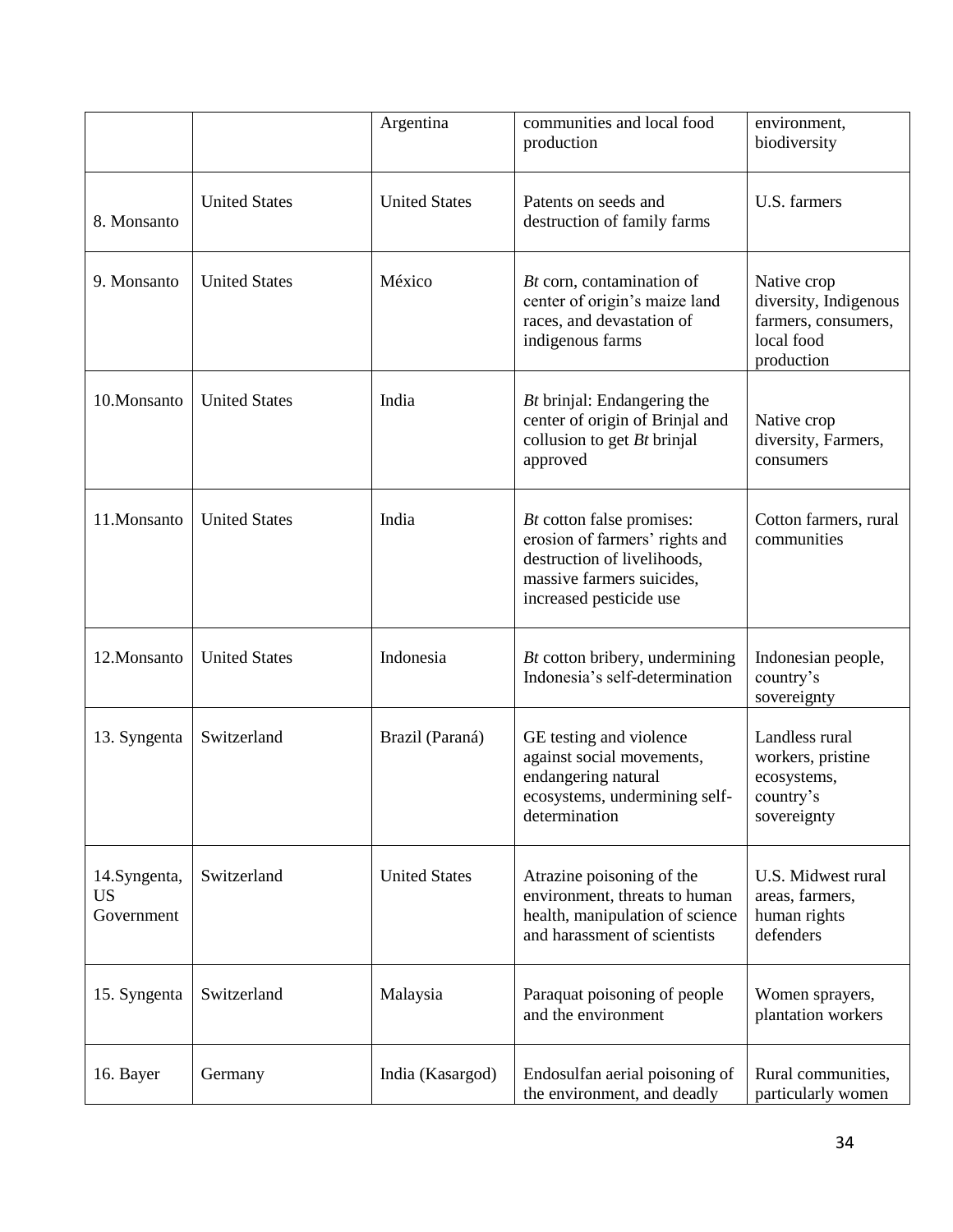|                           |         |                                                            | health legacy                                                                                                                                                          | and children,<br>environment                                                                                                        |
|---------------------------|---------|------------------------------------------------------------|------------------------------------------------------------------------------------------------------------------------------------------------------------------------|-------------------------------------------------------------------------------------------------------------------------------------|
| 17. Bayer                 | Germany | Africa                                                     | Endosulfan poisoning of<br>people and the environment                                                                                                                  | Farmers, rural<br>communities,<br>environment                                                                                       |
| 18. Bayer                 | Germany | Philippines                                                | Endosulfan poisoning of<br>people and the environment;<br>harassment of scientists                                                                                     | Environment,<br>peasants, fisherfolk,<br>human rights<br>defenders                                                                  |
| 19. Bayer                 | Germany | Uruguay                                                    | Endosulfan contamination of<br>the environment and threat to<br>livelihoods                                                                                            | Environment, cattle,<br>fish                                                                                                        |
| 20. Bayer                 | Germany | Europe                                                     | Neonicotinoid poisoning of the<br>environment, massive death of<br>bees, undermining<br>livelihoods& food security                                                     | Bees, environment,<br>beekeepers,<br>humanity, fruit and<br>vegetable production                                                    |
| 21. Bayer                 | Germany | <b>United States and</b><br>32 countries                   | LibertyLink Rice 601<br>contamination of rice& rice<br>products, risks to health,<br>undermining livelihoods, the<br>right to know, and collusion<br>with governments  | Rice farmers,<br>consumers,<br>countries'<br>sovereignty, U.S.<br>regulatory system                                                 |
| 22. Bayer                 | Germany | Peru<br>(Tauccamarca),<br>Cambodia                         | Methyl parathion exposure,<br>contamination of food, and<br>death of innocent children                                                                                 | Peasants, children                                                                                                                  |
| 23. Bayer,<br><b>BASF</b> | Germany | United States,<br>France, Germany,<br>Madagascar,<br>China | Fipronil widespread poisoning<br>of the environment, risks to<br>human health, destruction of<br>livelihoods, marketing double<br>standards to developing<br>countries | Environment, bees,<br>wildlife, aquatic<br>organisms, rural<br>communities,<br>workers, consumers,<br>shrimp farmers,<br>beekeepers |
| 24. BASF                  | Germany | <b>United States</b>                                       | <b>Clearfield Production System</b><br>(CPS) crops, stewardship<br>agreements and the destruction<br>of agroecosystems and<br>livelihoods, risks to health             | Farmers,<br>environment,                                                                                                            |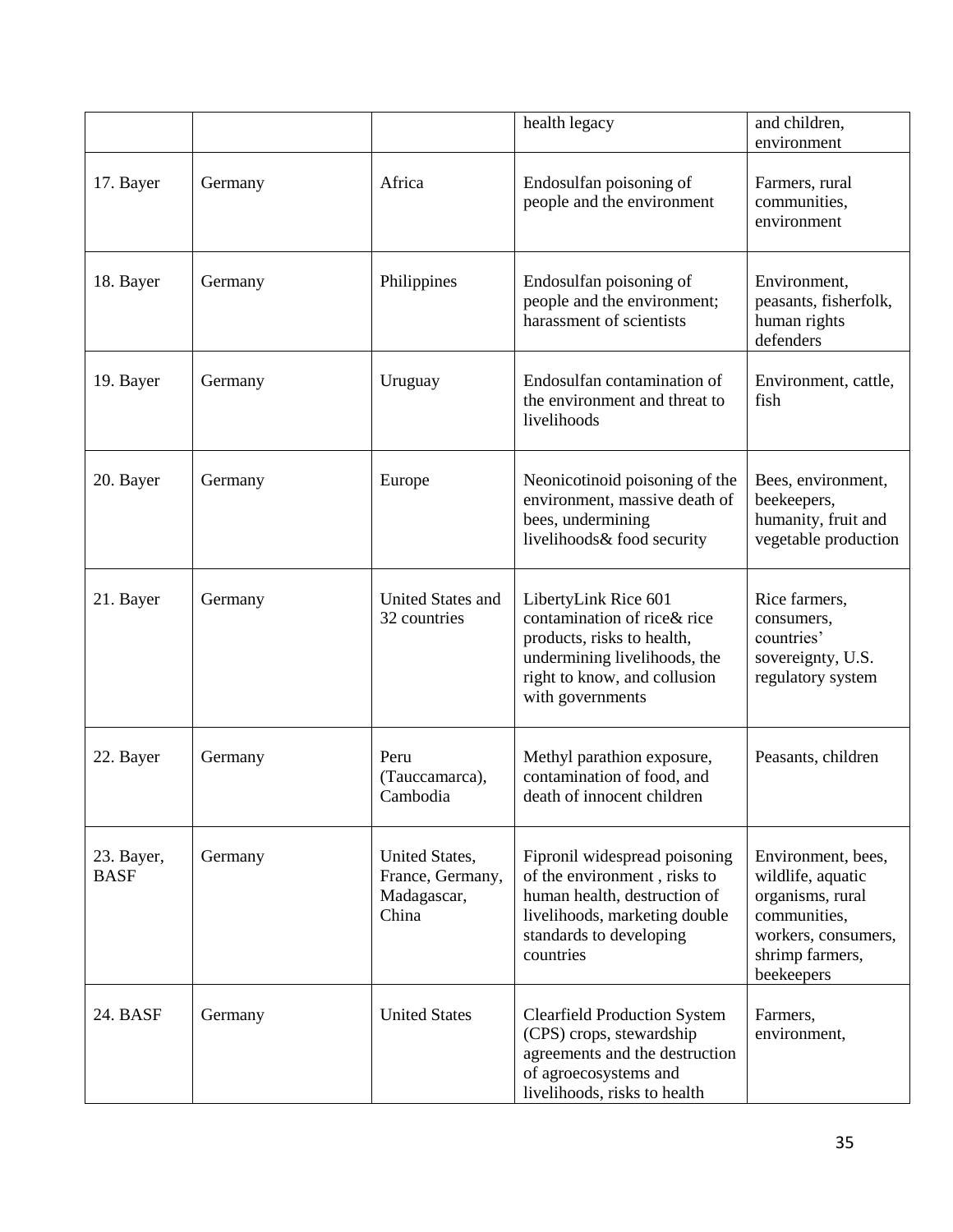| 25. BASF                                                              | Germany                                | Malaysia                             | CPS rice field testing, threat to<br>rice ecosystems and<br>livelihoods                                                           | Farmers,<br>environment                                                 |
|-----------------------------------------------------------------------|----------------------------------------|--------------------------------------|-----------------------------------------------------------------------------------------------------------------------------------|-------------------------------------------------------------------------|
| 26. BASF                                                              | Germany                                | Europe                               | GE potatoes for industrial use:<br>contamination risks to<br>conventional potatoes,<br>farmers' livelihoods and<br>people' health | Farmers,<br>environment,<br>consumers                                   |
| 27. Dow                                                               | <b>United States</b>                   | India                                | Bribery of government<br>officials to secure pesticide<br>registration and undermining<br>self-determination                      | Taxpayers, society at<br>large                                          |
| 28. Dow                                                               | <b>United States</b>                   | <b>United States</b><br>(California) | Chlorpyrifos contamination of<br>the environment and acute<br>poisoning of people                                                 | Agricultural<br>workers, rural<br>communities                           |
| 29. DuPont                                                            | <b>United States</b>                   | Costa Rica<br>(Siquirres)            | Bromacil, diuron<br>contamination of the<br>environment and sources of<br>drinking water                                          | Rural communities                                                       |
| 30.Syngenta,<br>Bayer,<br>Monsanto,<br>Dow,<br>DuPont,<br><b>BASF</b> | United States,<br>Germany, Switzerland | Arctic (Alaska,<br>USA)              | Pollution and endangerment of<br>Arctic tribal nations and the<br>environment                                                     | Arctic indigenous<br>people, environment,<br>wildlife source of<br>food |
| 31.Syngenta,<br>Bayer,<br>Monsanto,<br>Dow,<br>DuPont,<br><b>BASF</b> | United States,<br>Germany, Switzerland | <b>USA</b> (Lake<br>Apopka, Florida) | Environmental contamination,<br>destruction of health and<br>livelihoods of rural<br>communities                                  | Largely African-<br>American former<br>farmworker<br>community          |
| 32.Syngenta,<br>Dow, BASF                                             | United States,<br>Germany, Switzerland | India                                | Monocrotophos poisoning of<br>the environment, destruction<br>of livelihoods, farmers<br>suicides                                 | Cotton farmers, rural<br>communities                                    |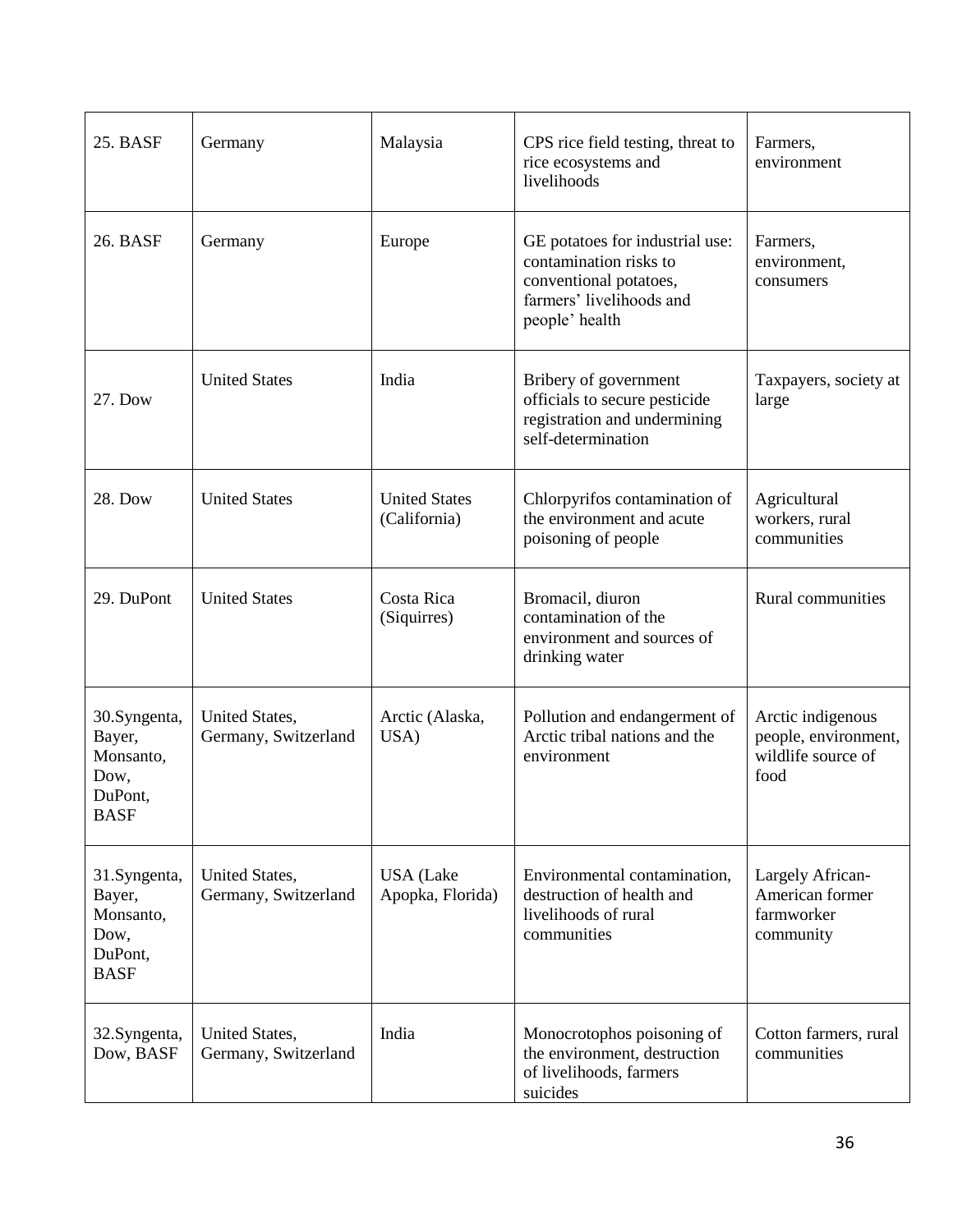| 33. Bayer,<br>Syngenta                                                | Germany, Switzerland                   | <b>United Kingdom</b>                                     | Organophosphate pesticide<br>exposure, risks to health                                                      | Health workers,<br>farmers                                           |
|-----------------------------------------------------------------------|----------------------------------------|-----------------------------------------------------------|-------------------------------------------------------------------------------------------------------------|----------------------------------------------------------------------|
| 34.Syngenta,<br>Bayer,<br>Monsanto,<br>Dow,<br>DuPont.<br><b>BASF</b> | United States,<br>Germany, Switzerland | Philippines<br>(Kamukhaan)                                | Aerial pesticide application<br>&poisoning of rural<br>communities; harassment of<br>human rights defenders | Peasants, banana<br>plantations workers,<br>human right<br>defenders |
| 35. Dow,<br>Monsanto,<br>DuPont,<br>BASF,<br>Bayer,<br>Syngenta       | United States,<br>Germany, Switzerland | New Zealand                                               | Aerial pesticide application $&$<br>poisoning of Indigenous<br>People                                       | Maori people,<br>environment,                                        |
| 36.Agroche<br>mical<br>companies                                      | Donor countries                        | Africa                                                    | Toxic dumps of obsolete<br>pesticides: environmental<br>contamination and threats to<br>human health        | African rural<br>communities,<br>environment                         |
| 37.Syngenta,<br>Bayer,<br>Monsanto,<br>Dow,<br>DuPont,<br><b>BASF</b> | United States,<br>Germany, Switzerland | India (Punjab,<br>seat of India's<br>Green<br>Revolution) | Cancer in the Punjab: the long-<br>term impact of the Green<br>Revolution                                   | Peasants, rural<br>communities,<br>environment                       |
| 38.Monsanto<br>United<br>States, IMF,<br>World Bank                   | <b>United States</b>                   | Africa                                                    | <b>GMOs Pushed Through Food</b><br>Aid to Africa                                                            | Farmers, consumers,<br>environment                                   |
| 39. Monsanto<br>Syngenta,<br>Bayer                                    | United States,<br>Switzerland, Germany | United States,<br>Philippines                             | Suppression, corruption and<br>manipulation of<br>science/harassment of<br>scientists                       | Human rights<br>defenders                                            |
| 40.Monsanto<br>Bayer,<br>Syngenta                                     | United States,<br>Germany, Switzerland | India                                                     | Agricultural child labor and<br>violation of children's rights                                              | Children from rural<br>communities                                   |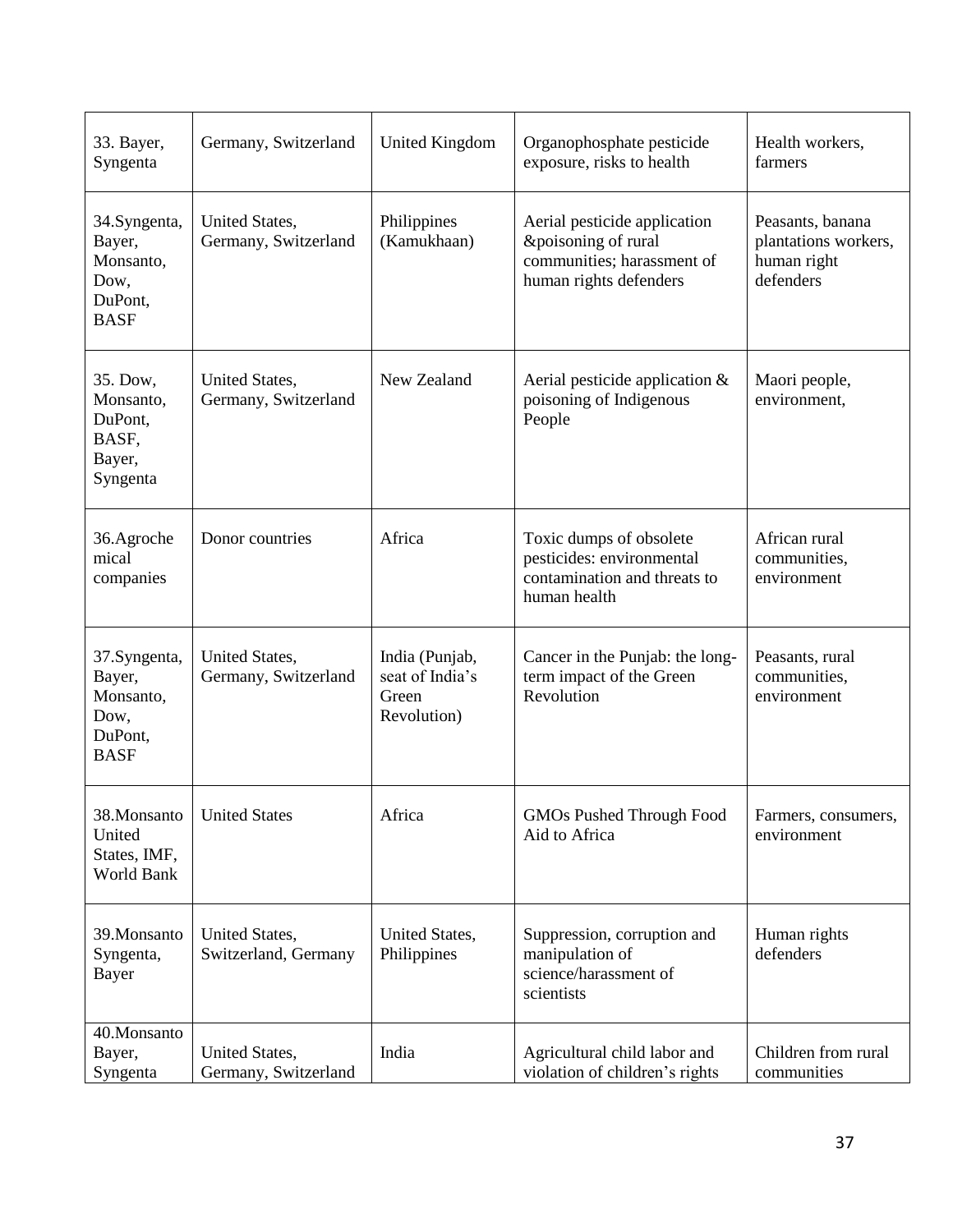## **Annex 2**

# **Programme of the Session**

## **Bangalore, December 3-6, 2011**

|                             | Dec $3$ (Day 1)<br><b>Saturday</b>                                              | In-charge                                          |  |  |
|-----------------------------|---------------------------------------------------------------------------------|----------------------------------------------------|--|--|
| $10$ am $- 12$ noon         | <b>Opening Ceremony</b>                                                         | <b>Local Organising Committee</b>                  |  |  |
| $12.15$ pm $-1.15$ pm       | <b>LUNCH</b>                                                                    |                                                    |  |  |
| $1.15$ pm $- 1.45$ pm       | Introduction to the Session and<br>Members of the Jury                          | Dr. Gianni Tognoni<br><b>Secretary General PPT</b> |  |  |
| $1.45$ pm $- 2.45$ pm       | <b>Opening Statement</b>                                                        | M. Puravalen, Chief<br>Prosecutor                  |  |  |
| $2.45$ pm $-3.45$ pm        | Presentation of Indictment                                                      | Sarojeni Renggam                                   |  |  |
| $3.45$ pm $-4.45$ pm        | <b>Technical Witness 1: Irene Fernandez</b><br>(Tenaganita, Malaysia)           | M. Puravalen, Chief<br>Prosecutor                  |  |  |
| $4.45pm - 5.15pm$           | <b>BREAK</b>                                                                    |                                                    |  |  |
| $5.15$ pm $- 5.20$ pm       | Cultural Presentation (5 mins)                                                  | Shivarudrappa Jogi                                 |  |  |
| $5.20$ pm $- 6.20$ pm       | Technical Witness 2: Dr. Michael<br>Hansen (Consumers Union, USA)               | M. Puravalen, Chief<br>Prosecutor                  |  |  |
| <b>End of Session Day 1</b> |                                                                                 |                                                    |  |  |
| $6:30 \text{ pm}$           | Informal discussion with participants                                           | PAN AP                                             |  |  |
| 7:30 <sub>pm</sub>          | <b>Welcome Dinner</b>                                                           |                                                    |  |  |
|                             | <b>In-charge</b>                                                                |                                                    |  |  |
| 9am -9.15am                 | Resumption of the Session                                                       | Upendra Baxi, Chair of the<br>Tribunal             |  |  |
| $9.15$ am $- 9.40$ am       | Witness 1: Roundup Ready (RR) Soy<br>Case - Javier Souza, (RAPAL,<br>Argentina) | Paige Tomaselli, Lawyer-<br>Presentor              |  |  |
| 9.40am -10.05am             | Witness 2: Poisoning of Silvino Talavera<br>Case – Petrona Villasboa (Paraguay) | Paige Tomaselli, Lawyer-<br>Presentor              |  |  |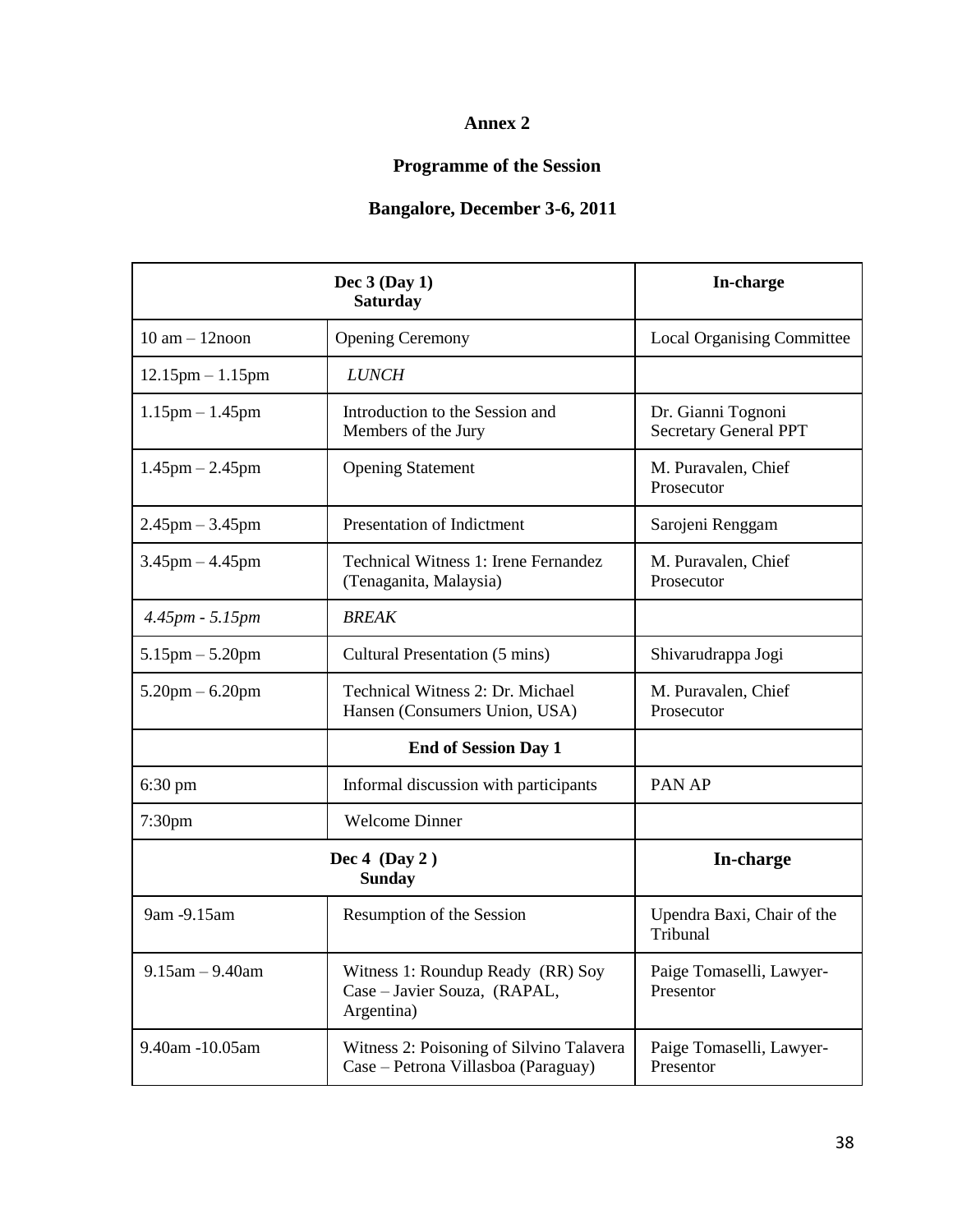| 10.05pm -10.30pm      | Witness 3: Killing of Brazilian Farm<br>Worker Case / Celso Barbosa (Farm<br>Worker, Brazil)                | Paige Tomaselli, Lawyer-<br>Presentor |
|-----------------------|-------------------------------------------------------------------------------------------------------------|---------------------------------------|
| 10.30am -11.00am      | <b>BREAK</b>                                                                                                |                                       |
| $11.00am - 11.05am$   | Cultural Presentation (5 minutes)                                                                           | Spoorthi Kala Thanda                  |
| 11.05am - 11.30am     | Witness 4: Endosulfan Poisoning / Aerial<br>Spraying Case - Jayakumar Chelaton,<br>(Thanal, India)          | Jobert Pahilga, Lawyer-<br>Presentor  |
| 1130am - 11.55am      | Witness 5: Endosulfan Poisoning Case -<br>Dr. Y. S. Mohankumar (Kasargod, India)                            | Jobert Pahilga, Lawyer-<br>Presentor  |
| 11.55am - 12.20pm     | Witness 6: Endosulfan Poisoning Case -<br>Dr. Mohammed Asheer (Kasargod,<br>India)                          | Jobert Pahilga, Lawyer-<br>Presentor  |
| 12.20pm - 1.20pm      | <b>LUNCH</b>                                                                                                |                                       |
| $1.20$ pm $- 1.30$ pm | <b>Cultural Presentation</b>                                                                                | Spoorthi Kala Thanda                  |
| 1.30pm -1.55pm        | Witness 7: US farmers vs. Monsanto -<br>David Runyon (US)                                                   | Paige Tomaselli, Lawyer-<br>Presentor |
| 1.55pm -2.20pm        | Witness 8: Presentation on the Poisoning<br>of the Arctic Case - Kathryn Gilje (PAN<br>North America)       | Paige Tomaselli, Lawyer-<br>Presentor |
| 2.20am - 2.45pm       | Witness 9: Death of Bees / Philipp<br>Mimkes (CBG Network, Germany)                                         | Jobert Pahilga, Lawyer-<br>Presentor  |
| 2.45am-3.10pm         | Witness 10: Death of Bees / Graham<br>White (Beekeeper, UK)                                                 | Jobert Pahilga, Lawyer-<br>Presentor  |
| $3.10$ pm $-3.35$ pm  | Witness 11: Atrazine and Harassment<br>Case – Dr. Tyrone Hayes (University of<br>California, Berkeley, USA) | Paige Tomaselli, Lawyer-<br>Presentor |
| $3.35$ pm $-4.00$ pm  | Witness 12: Obsolete Pesticide Dumps<br>Case – Abou Thiam (PAN Africa,<br>Senegal)                          | Jobert Pahilga, Lawyer-<br>Presentor  |
| $4.00pm - 4.30pm$     | <b>BREAK</b>                                                                                                |                                       |
| 4.30pm -4.55pm        | Witness 13: Child Labour Case (MV<br>Foundation) – Mr Shankar (India)                                       | Jobert Pahilga, Lawyer-<br>Presentor  |
| $4.55$ pm $-5.20$ pm  | Witness 14: Child Labour Case (child) -<br>Ashwini (India)                                                  | Jobert Pahilga, Lawyer-<br>Presentor  |